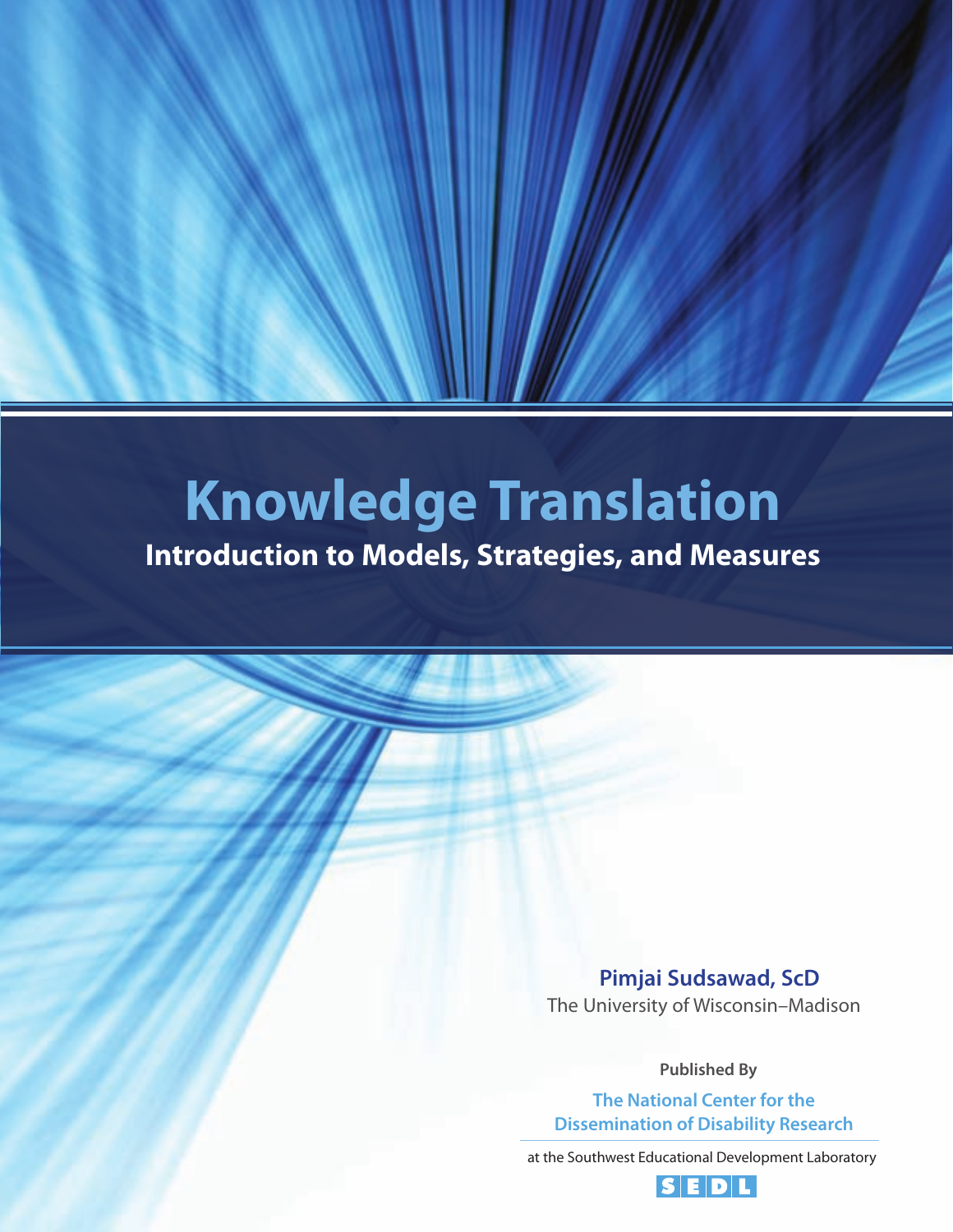# **Knowledge Translation: Introduction to Models, Strategies, and Measures**

**Pimjai Sudsawad, ScD**

The University of Wisconsin–Madison

**The National Center for the Dissemination of Disability Research Published By**

**PUBLICATION DATE: AUGUST 2007**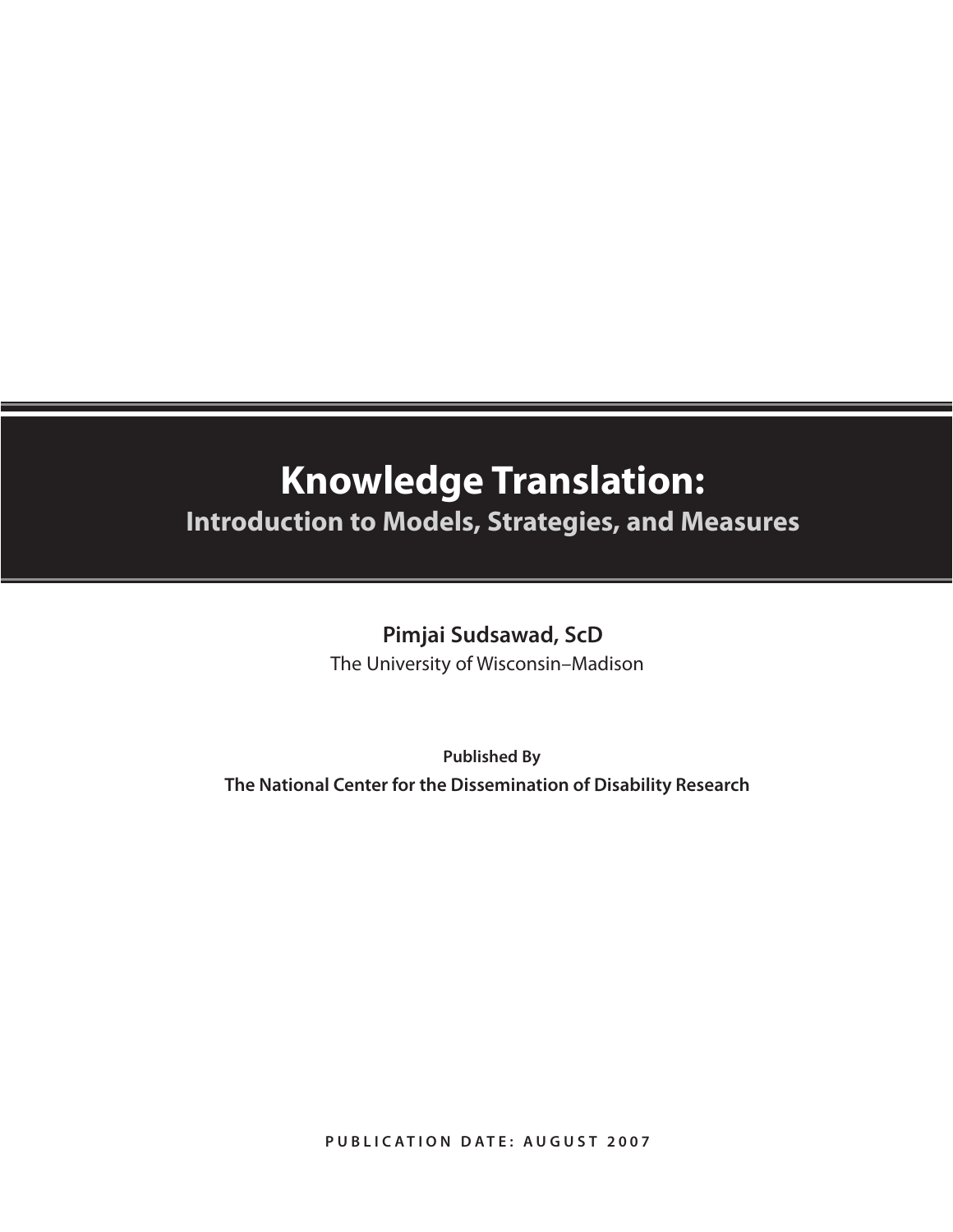Copyright © 2007 The Board of Regents of The University of Wisconsin System.

*Knowledge Translation: Introduction to Models, Strategies, and Measures* was prepared by Pimjai Sudsawad, ScD, University of Wisconsin–Madison. This document has been printed and distributed by the National Center for the Dissemination of Disability Research (NCDDR) at the Southwest Educational Development Laboratory under grant H133A060028 from the National Institute on Disability and Rehabilitation Research (NIDRR) in the U.S. Department of Education's Office of Special Education and Rehabilitative Services (OSERS).

SEDL's NCDDR project is a knowledge translation project focused on expanding awareness, use, and contributions to evidence bases of disability and rehabilitation research. This NCDDR publication is designed to provide knowledge translation overview information targeted to stakeholders in disability and rehabilitation research. SEDL is an equal employment opportunity/affirmative action employer and is committed to affording equal employment opportunities for all individuals in all employment matters. Neither SEDL nor the NCDDR discriminates on the basis of age, sex, race, color, creed, religion, national origin, sexual orientation, marital or veteran status, or the presence of a disability.

The contents of this document do not necessarily represent the policy of the U.S. Department of Education, and you should not assume endorsement by the federal government.

#### **Suggested citation:**

Sudsawad, P. (2007). *Knowledge translation: Introduction to models, strategies, and measures.* Austin, TX: Southwest Educational Development Laboratory, National Center for the Dissemination of Disability Research.

[Online]. Available: http://www.ncddr.org/kt/products/ktintro/

[Online]. Available PDF: http://www.ncddr.org/kt/products/ktintro/ktintro.pdf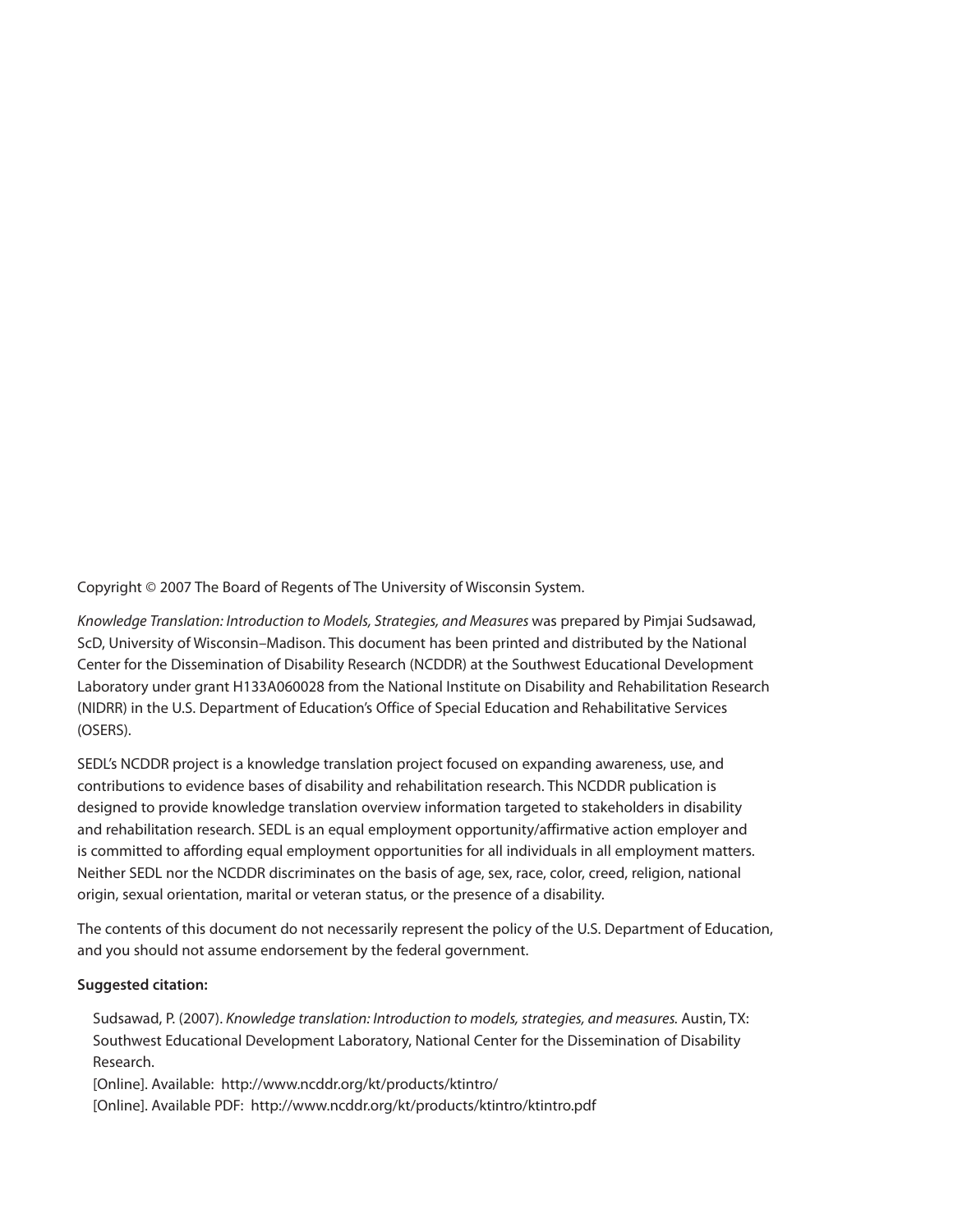# **Contents**

| <b>INTRODUCTION</b> |  |
|---------------------|--|
|                     |  |
|                     |  |
|                     |  |
|                     |  |

#### **KNOWLEDGE TRANSLATION MODELS**

| The Promoting Action on Research Implementation in Health |  |
|-----------------------------------------------------------|--|
|                                                           |  |
|                                                           |  |
|                                                           |  |
|                                                           |  |

#### EFFECTIVENESS OF KNOWLEDGE TRANSLATION STRATEGIES

#### **MEASURES OF KNOWLEDGE USE**

#### **FIGURES**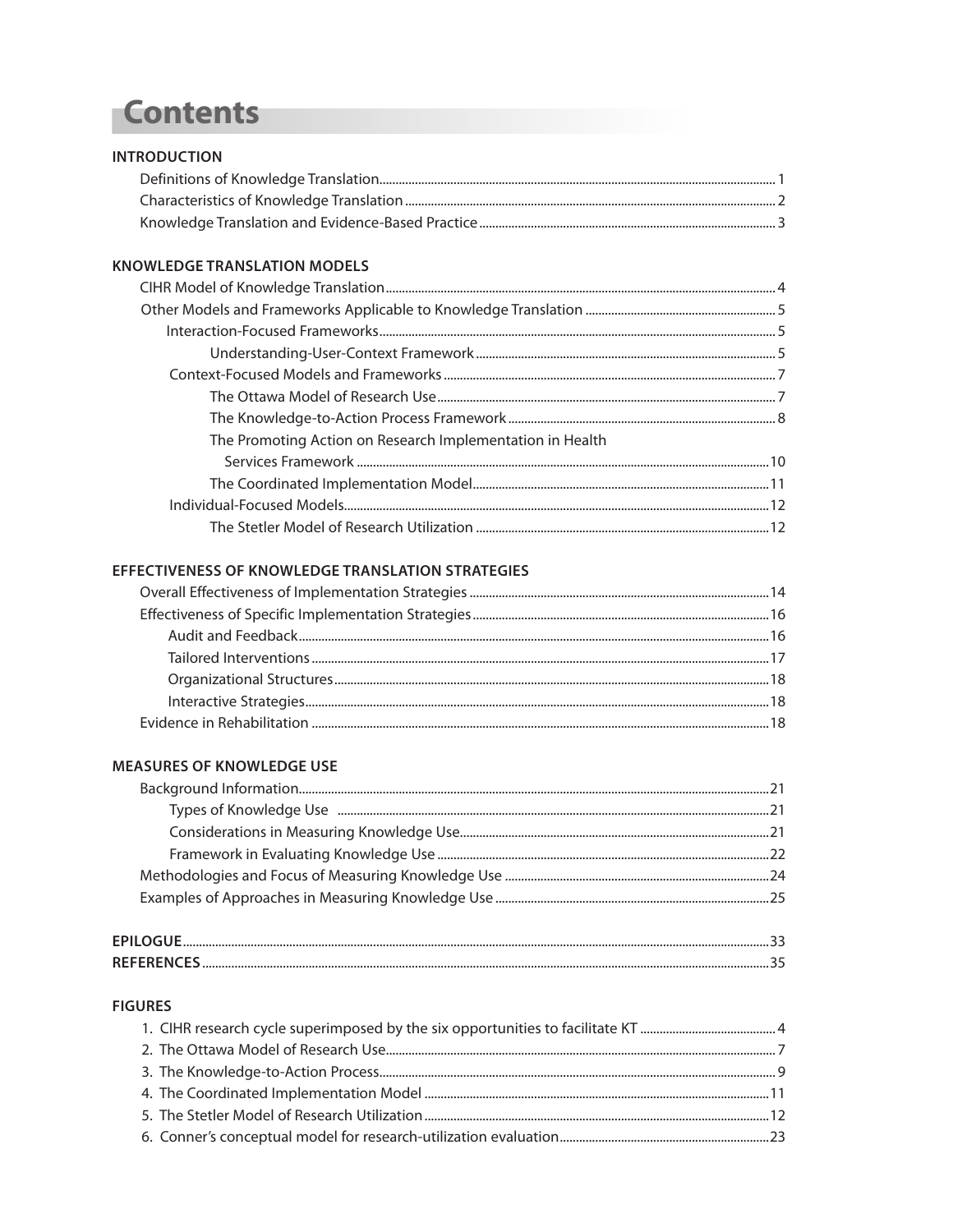### **Introduction**

Knowledge translation (KT) is a complex and multidimensional concept that demands a comprehensive understanding of its mechanisms, methods, and measurements, as well as of its influencing factors at the individual and contextual levels—and the interaction between both those levels. This literature review, although not intended to be an in-depth or systematic review of any one aspect of knowledge translation, is designed to bring together several aspects of it from selected literature for the purpose of raising awareness, connecting thoughts and perspectives, and stimulating ideas and questions about knowledge translation for future research of this area of inquiry in rehabilitation. The body of work included in this review was selected from frequently cited and thought-provoking literature and represents a variety of thoughts and approaches that are applicable to knowledge translation.

This paper begins by presenting the definitions of knowledge translation and discussing several models that, together, can be used to delineate components and understand mechanisms necessary for successful knowledge translation. Then the knowledge translation strategies and their effectiveness are explored based on the literature drawn from other health-care fields in addition to rehabilitation. Finally, several methods and approaches to measure the use of research knowledge in various dimensions are presented.

#### **Definitions of Knowledge Translation**

*Knowledge translation (KT)* is a relatively new term coined by the Canadian Institutes of Health Research (CIHR) in 2000. CIHR defined KT as "the exchange, synthesis and ethically-sound application of knowledge within a complex system of interactions among researchers and users—to accelerate the capture of the benefits of research for Canadians through improved health, more effective services and products, and a strengthened health care system" (CIHR, 2005, para. 2).

Since then, a few other definitions of KT have been developed. Adapted from the CIHR definition, the Knowledge Translation Program, Faculty of Medicine, University of Toronto (2004), stated its definition of knowledge translation as "the effective and timely incorporation of evidence-based information into the practices of health professionals in such a way as to effect optimal health care outcomes and maximize the potential of the health system."

The World Health Organization (WHO) (2005) also adapted the CIHR's definition and defined KT as "the synthesis, exchange, and application of knowledge by relevant stakeholders to accelerate the benefits of global and local innovation in strengthening health systems and improving people's health."

At around the same time, the National Institute on Disability and Rehabilitation Research (NIDRR) developed a working definition of KT in its long-range plan for 2005–2009. NIDRR refers to KT as "the multidimensional, active process of ensuring that new knowledge gained through the course of research ultimately improves the lives of people with disabilities, and furthers their participation in society" (NIDRR, 2005).

**1**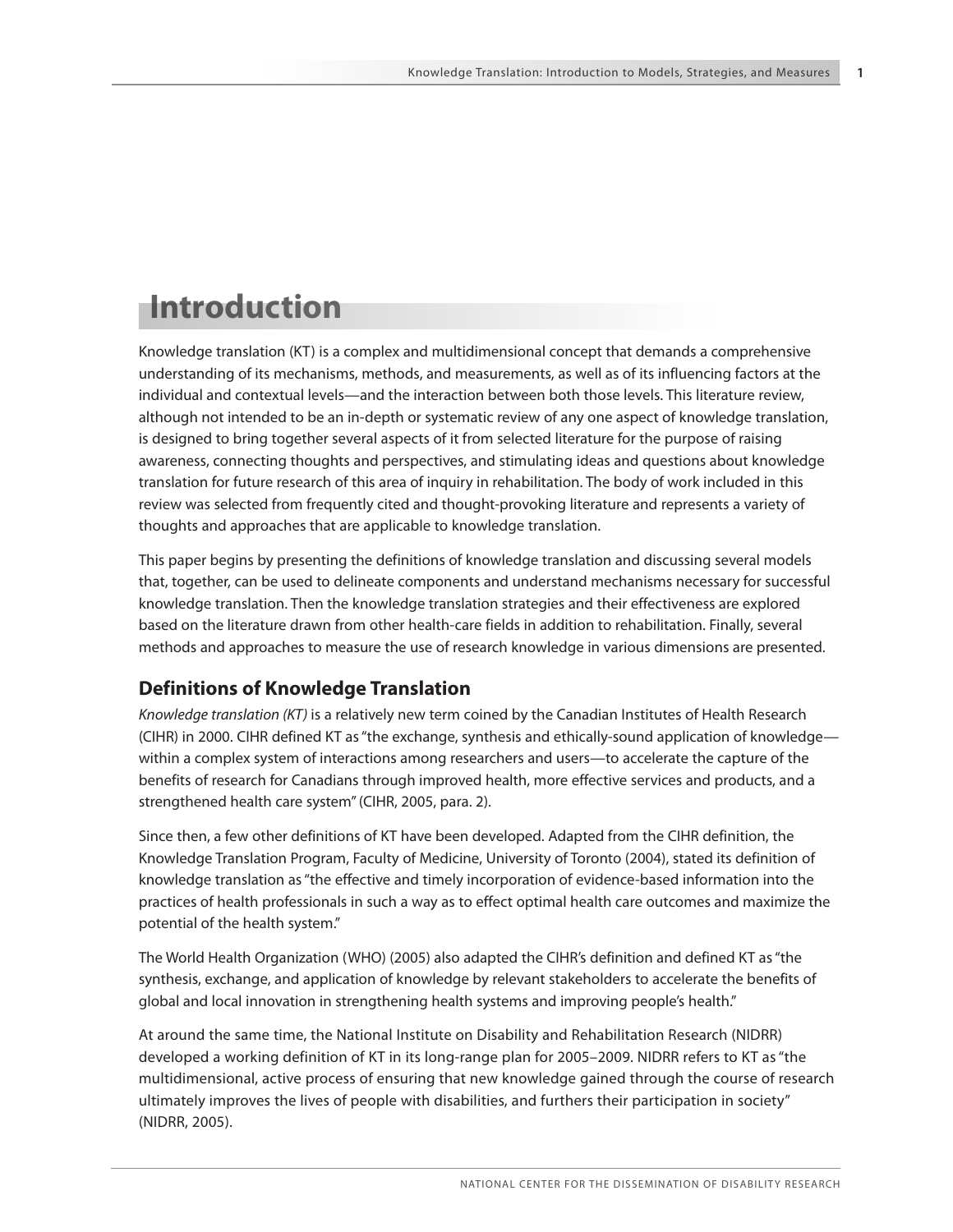Most recently, the National Center for the Dissemination of Disability Research (NCDDR) proposed another working definition of KT as "the collaborative and systematic review, assessment, identification, aggregation, and practical application of high-quality disability and rehabilitation research by key stakeholders (i.e., consumers, researchers, practitioners, and policymakers) for the purpose of improving the lives of individuals with disabilities" (NCDDR, 2005).

#### **Characteristics of Knowledge Translation**

A prominent characteristic of KT, as indicated by CIHR (2004), is that it encompasses all steps between the creation of new knowledge and its application to yield beneficial outcomes for society. Essentially, KT is an interactive process underpinned by effective exchanges between researchers who create new knowledge and those who use it. As stated by CIHR, bringing users and creators of knowledge together during all stages of the research cycle is fundamental to successful KT.

*Knowledge* in KT has an implicit meaning as research-based knowledge. CIHR envisioned that KT strategies can help define research questions and hypotheses, select appropriate research methods, conduct the research itself, interpret and contextualize the research findings, and apply the findings to resolve practical issues and problems. As outlined by CIHR (2004), continuing dialogues, interactions, and partnerships within and between different groups of knowledge creators and users for all stages of the research process are integral parts of KT. Examples of different interactive groups are as follows:

- Researchers within and across research disciplines
- Policymakers, planners, and managers throughout the health-care, public-health, and health publicpolicy systems
- Health-care providers in formal and informal systems of care
- General public, patient groups, and those who help to shape their views and/or represent their interests, including the media, educators, nongovernmental organizations, and the voluntary sector
- The private sector, including venture capital firms, manufacturers, and distributors

CIHR (2004) stated that the process of KT includes knowledge dissemination, communication, technology transfer, ethical context, knowledge management, knowledge utilization, two-way exchange between researchers and those who apply knowledge, implementation research, technology assessment, synthesis of results with the global context, and development of consensus guidelines. Therefore, KT appears to be a larger construct that encompasses most previously existing concepts related to moving knowledge to use. It is the newest conceptual development that seems to be more comprehensive, more sophisticated, and highly embedded in the actual contexts in which the knowledge applications will eventually occur.

Overall, the characteristics of KT can be summarized in a nonranked order as follows:

- KT includes all steps between the creation of new knowledge and its application.
- KT needs multidirectional communications.
- KT is an interactive process.
- KT requires ongoing collaborations among relevant parties.
- KT includes multiple activities.
- KT is a nonlinear process.
- KT emphasizes the use of research-generated knowledge (that may be used in conjunction with other types of knowledge).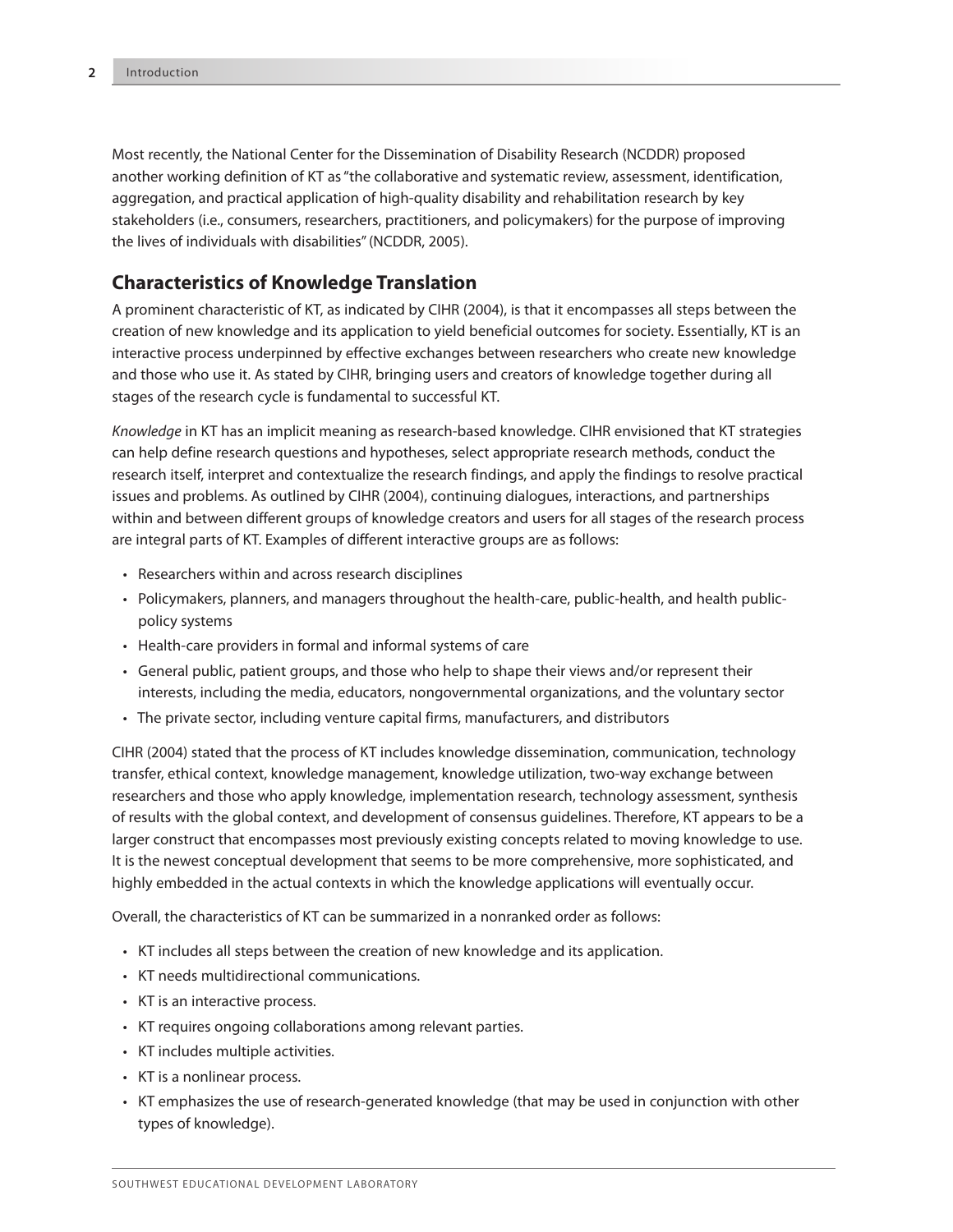- KT involves diverse knowledge-user groups.
- KT is user- and context-specific.
- KT is impact-oriented.
- KT is an interdisciplinary process.

#### **Knowledge Translation and Evidence-Based Practice**

*Knowledge translation* (KT) is a term increasingly used in health-care fields to represent a process of moving what we learned through research to the actual applications of such knowledge in a variety of practice settings and circumstances. In rehabilitation, the interest in KT (and other concepts about moving researchbased knowledge into practice) appears to coincide with the growing engagement in the evidence-based practice (EBP) approach, in which practitioners make practice decisions based on the integration of the research evidence with clinical expertise and the patient's unique values and circumstances (Straus, Richardson, Glasziou, & Haynes, 2005). Despite a strong endorsement for EBP in rehabilitation and other health-care fields, the use of research for practice continues to be lacking (e.g., Bennett et al., 2003; Meline & Paradiso, 2003; Metcalfe, Lewin, Wisher, Perry, Bannigan, & Moffett, 2001; Turner & Whitfield, 1997). This difficulty has led to increased awareness of the complexity of this process, quests to understand its mechanisms, and attempts to develop strategies that could increase its success.

In past literature, scholars have had different takes on the interchangeable use of KT and other similarly focused terminologies. Some have used *KT* and other terms interchangeably (e.g., Jacobson, Butterill, & Goering, 2003), whereas others have attempted to tease out the differences between KT and other terms (e.g., Johnson, 2005; Kerner, 2006). That debate lies outside the scope of this paper and will not be discussed here. According to the CIHR's framework, KT encompasses other related concepts that come before it, and the discussion in this paper will follow that theme, treating related concepts as parts of KT.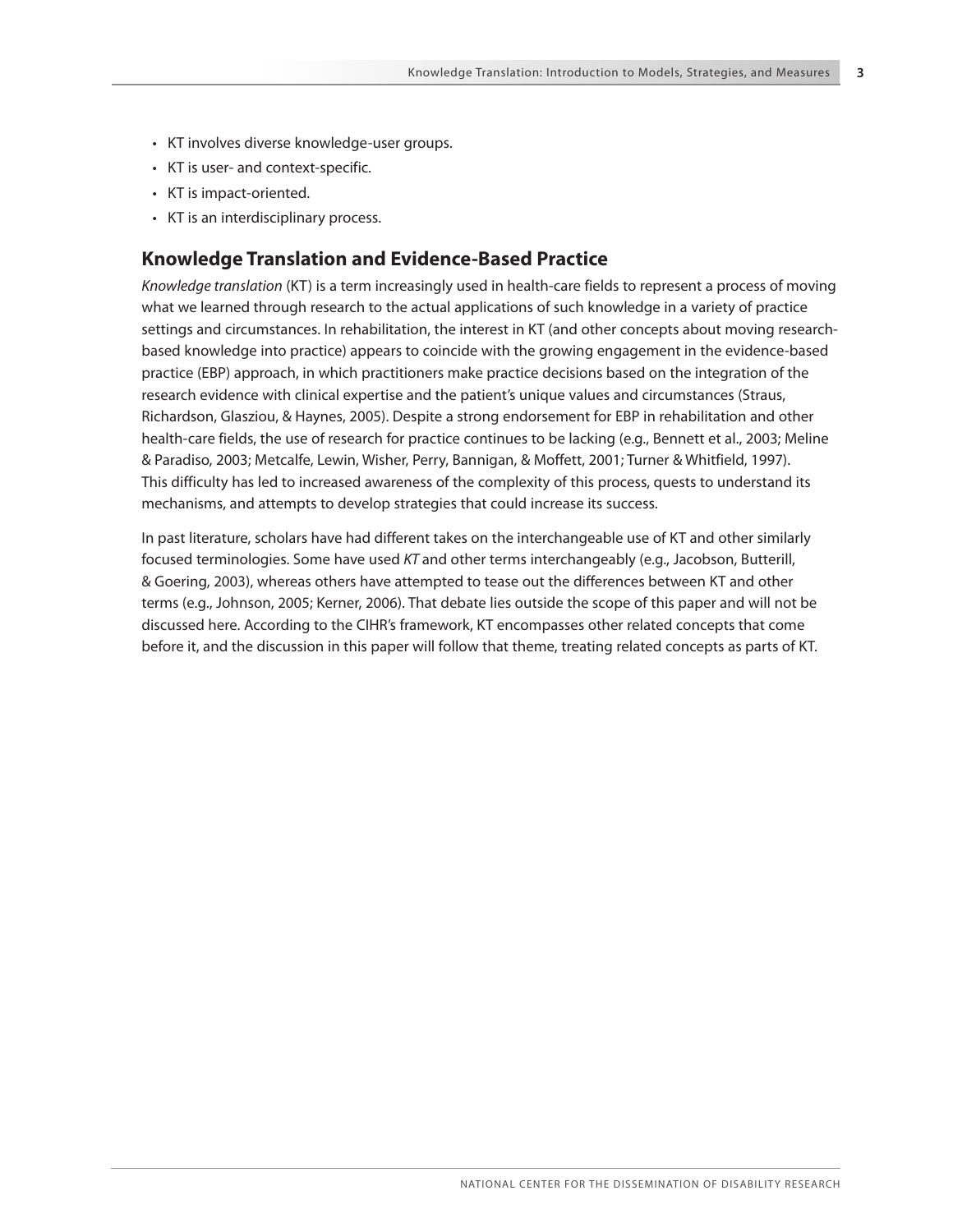### **Knowledge Translation Models**

#### **CIHR Model of Knowledge Translation**

CIHR (2005) proposed a global KT model, based on a research cycle, that could be used as a conceptual guide for the overall KT process. CIHR identified six opportunities within the research cycle at which the interactions, communications, and partnerships that will help facilitate KT could occur. Those opportunities are the following:

- **KT1:** Defining research questions and methodologies
- • **KT2:** Conducting research (as in the case of participatory research)
- **KT3:** Publishing research findings in plain language and accessible formats
- **KT4:** Placing research findings in the context of other knowledge and sociocultural norms
- **KT5:** Making decisions and taking action informed by research findings
- • **KT6:** Influencing subsequent rounds of research based on the impacts of knowledge use



(Source: Canadian Institutes of Health Research Knowledge Translation [KT] within the Research Cycle Chart. Ottawa: Canadian Institutes of Health Research, 2007. Reproduced with the permission of the Minister of Public Works and Government Services Canada, 2007).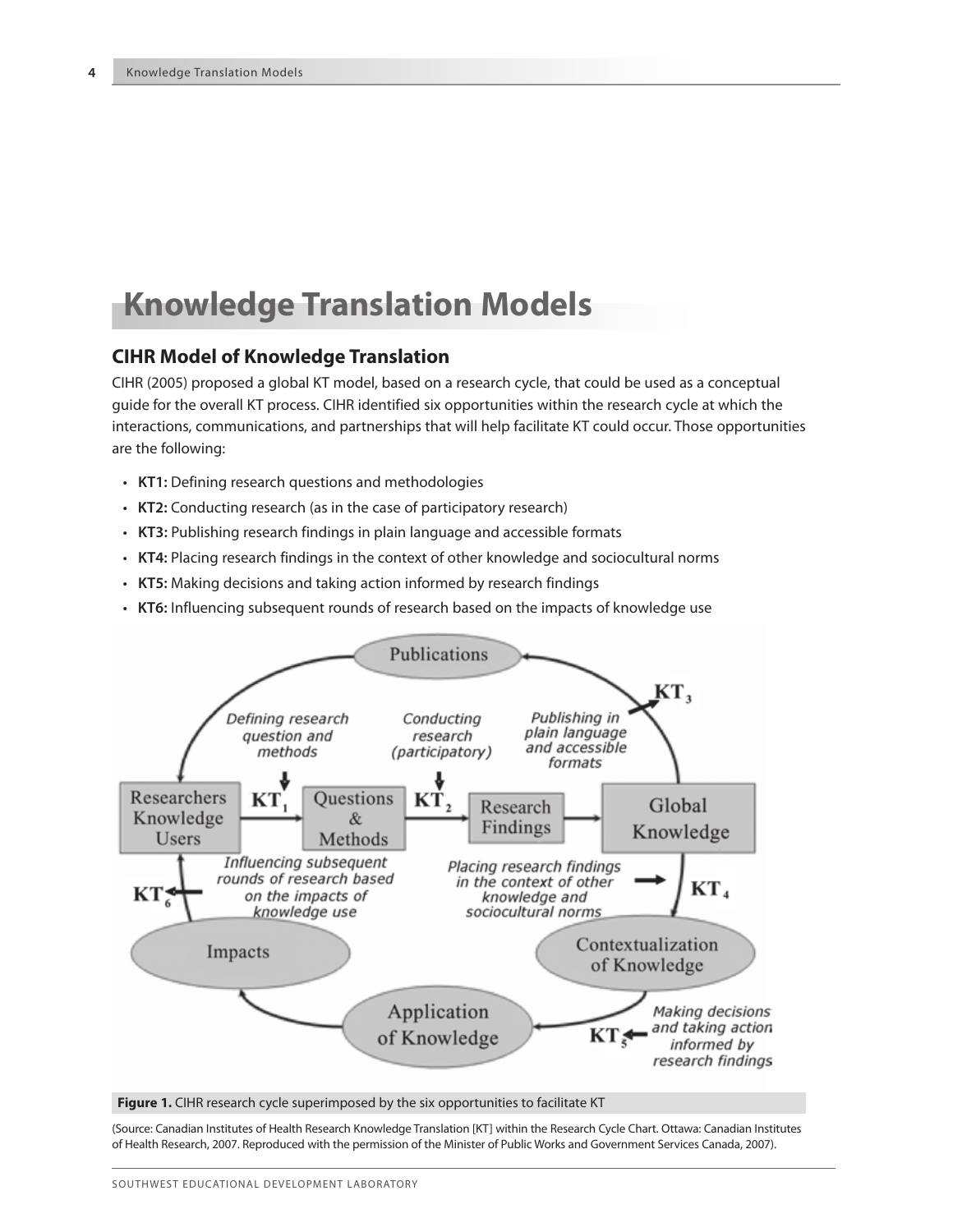**5**

Figure 1 on page 4 shows a graphical model in which the six opportunities listed here were superimposed on CIHR's depiction of the knowledge cycle.

#### **Other Models and Frameworks Applicable to Knowledge Translation**

The CIHR's KT model offers a global picture of the overall KT process as integrated within the research knowledge production and application cycle. However, the use of other models and/or frameworks with more working details may be necessary to implement each part of the CIHR conceptual model successfully. Such details could be used to augment an understanding of the specific components, chronological stages, and contextual factors that must be taken into consideration to facilitate successful communications, interactions, partnerships, and desired outcomes during each of the KT opportunities. Selected comprehensive models that could be used to augment the CIHR's KT model are described in this section. An effective KT framework requires not only the environmental organizational view, but also the microperspective of an individual (Davis, 2005). Therefore, models and frameworks that represent an individual user's perspective, as well as those that address contextual factors, are included.

#### *Interaction-Focused Framework*

**Understanding-User-Context Framework:** This framework for knowledge translation (Jacobson et al., 2003) was derived from a review of literature and the authors' experience. It provides practical guidelines that can be used by researchers and others to engage in the knowledge translation process by increasing their familiarity with and understanding of the intended user groups. Specifically, this framework can be used as a guide for establishing interactions required by the KT process illustrated in the CIHR's model.

The framework contains five domains that should be taken into consideration when establishing interactions with users:

- 1. The user group
- 2. The issue
- 3. The research
- 4. The researcher–user relationship
- 5. The dissemination strategies

Each domain includes a series of questions. The purpose of these questions is to provide a way to organize what the researcher already knows about the user group and knowledge translation, identify what is still unknown, and flag what is important to know. The following paragraphs and lists describe the foci and sample questions for each domain.

The *user group domain* focuses on understanding several aspects of the user group, such as the group's operational context, morphology, decision-making practices, access to information sources, attitudes towards research and researchers, and experiences with knowledge translation.

Sample questions for the user group domain are as follows:

- In what formal or informal structures is the user group embedded?
- What is the political climate surrounding the user group?
- What kinds of decisions does the user group make?
- What criteria does the user group use to make decisions?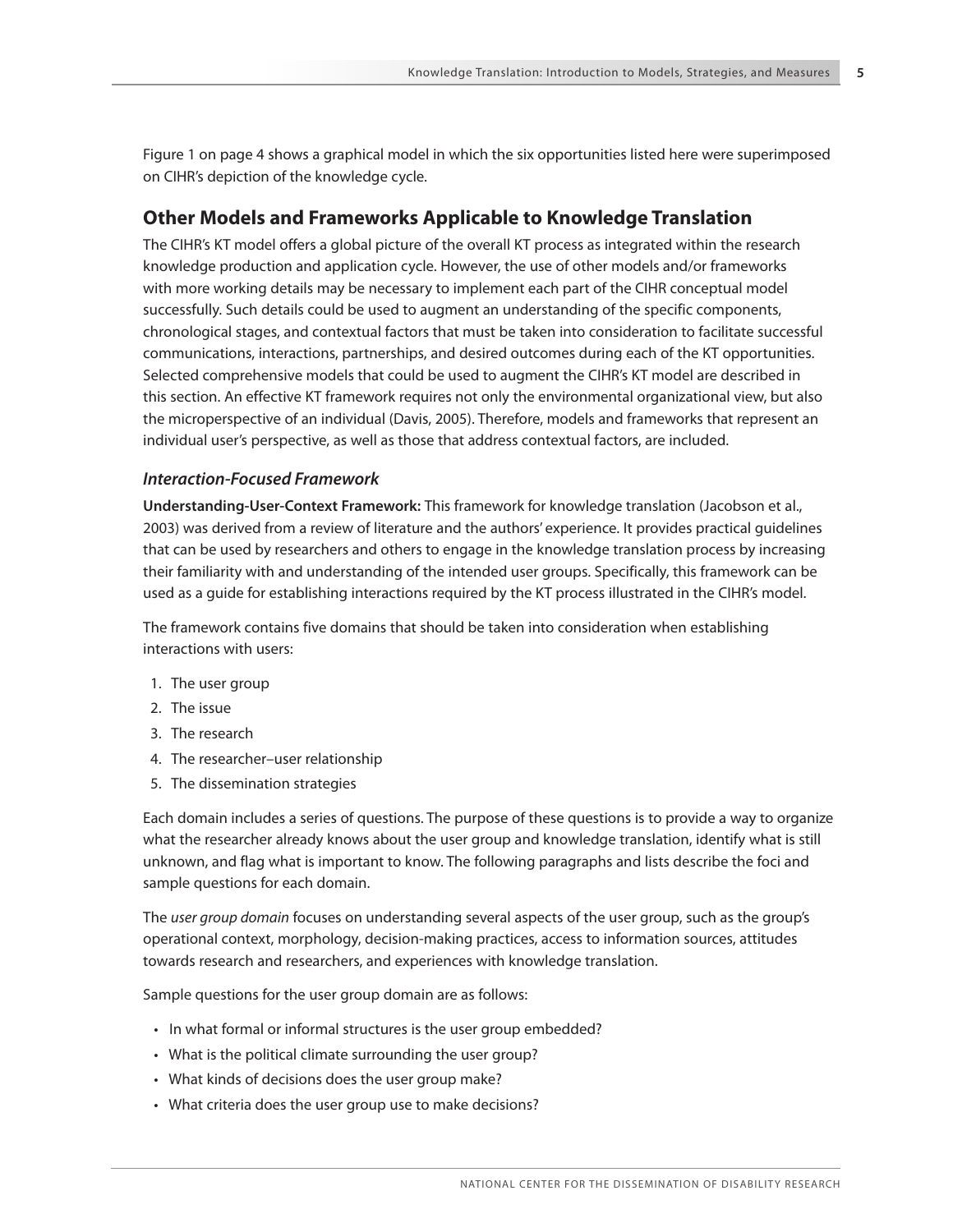The *issue domain* focuses on the characteristics and context of the issue intended to be resolved through the knowledge translation effort.

Sample questions for the issue domain are as follows:

- How does the user group currently deal with this issue?
- For which other groups is the issue salient?
- How much conflict surrounds the issue?
- Is it necessary to possess a particular expertise to understand this issue?

The *research domain* focuses on the research characteristics, the user group's orientations toward research, and the relevance, congruence, and compatibility of the research (at hand) to the user group.

Sample questions for the research domain are as follows:

- What research is available?
- What is the quality of the research?
- How relevant is the research to the user group?
- Does the research have implications that are incompatible with existing user-group expectations or priorities?

The *research–user relationship domain* focuses on the description of relationships between the researcher and the user group.

Sample questions for the research–user relationship domain are as follows:

- How much trust and rapport exist between the researcher and the user group?
- Do the researcher and the user group have a history of working together?
- Will the researcher be interacting with the designated representative of the user group? Will that representative remain the same throughout the life of the project?
- How frequently will the researcher have contact with the user group?

The *dissemination strategies domain* focuses on practical strategies for disseminating the research knowledge.

Sample questions for the dissemination strategies domain are as follows:

- What is the most appropriate mode of interaction: written or oral, formal or informal?
- What level of detail will the user group want to see?
- How much information can the user group assimilate per interaction?
- Should the researcher pretest or invite feedback on the selected format from representatives of the user group before finalizing presentation plans?

As suggested by Jacobson et al. (2003), these questions may help raise awareness of the type of information about the user group that may be useful for the knowledge translation process. The scope in obtaining this information will depend on each knowledge translation circumstance. This framework offers a comprehensive approach to guide the interaction of knowledge creators and knowledge users. However, the focus of these interactions was on the implementation of existing knowledge (K4 and K5 in the CIHR's KT model). Additional frameworks that illuminate the mechanisms, considerations, and influencing factors of the interaction between the knowledge creators and the knowledge users through all steps in the process of knowledge translation are certainly needed.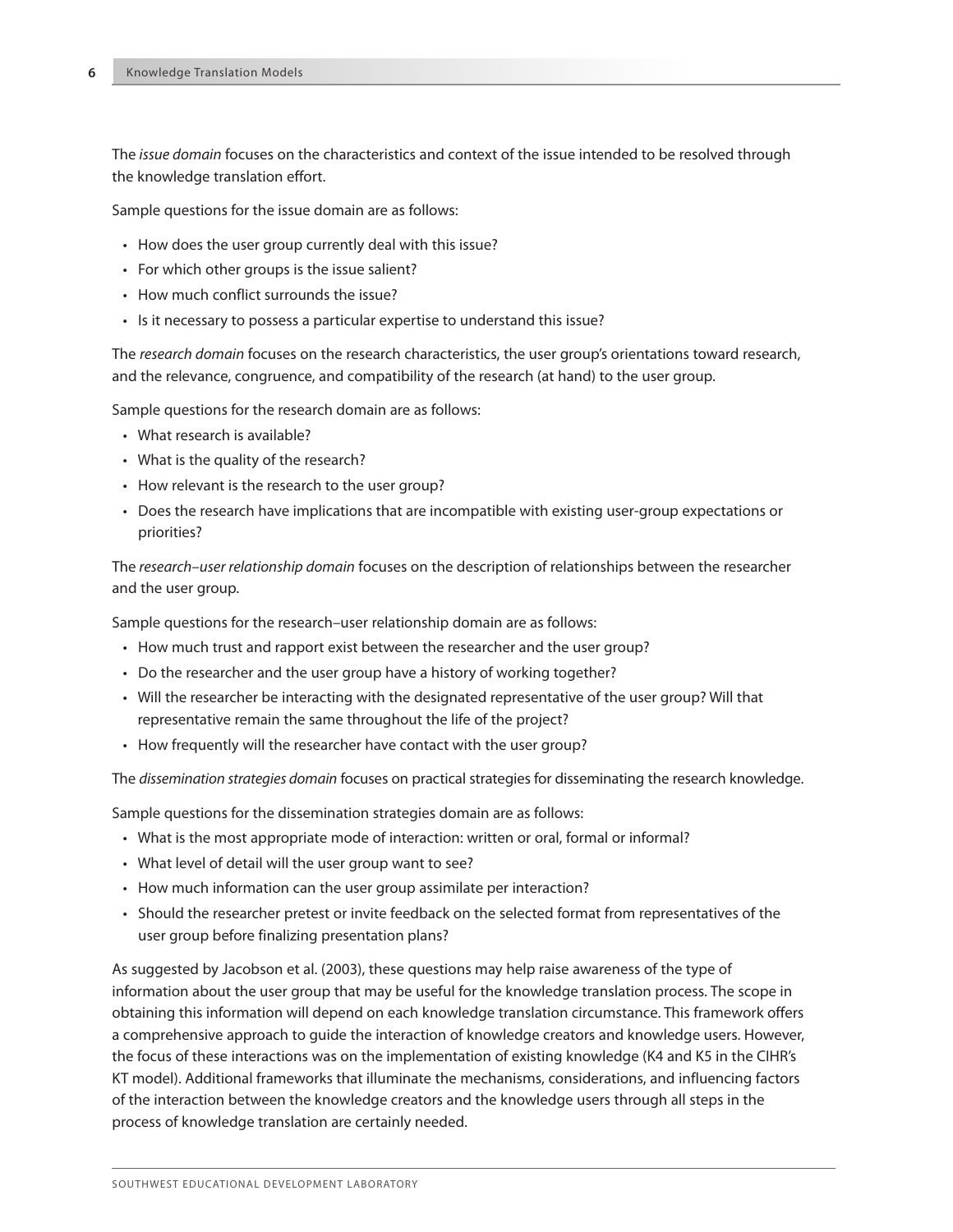

**Figure 2.** The Ottawa Model of Research Use

(Reprinted with permission from *Canadian Journal of Nursing Research,* Vol. 36, Graham, I. D. & Logan, J., Innovations in knowledge transfer and continuity of care, pp. 89–103, copyright © 2004.

#### *Context-Focused Models and Frameworks*

These selected models and frameworks can be used to understand the contextual factors that could play important roles in the success or failure of the knowledge translation effort and should be taken into consideration in all stages of the KT process.

**The Ottawa Model of Research Use:** The Ottawa Model of Research Use (OMRU) is an interactive model developed by Logan and Graham (1998). The feasibility and effectiveness of using the OMRU in actual practice contexts was supported by findings from a number of studies (Hogan & Logan, 2004; Logan, Harrison, Graham, Dunn, & Bissonnette, 1999; Stacey, Pomey, O'Conner, & Graham, 2006). The OMRU views research use as a dynamic process of interconnected decisions and actions by different individuals relating to each of the model elements (Logan & Graham, 1998). This model addresses the implementation of existing research knowledge (KT4 and KT5 in the CIHR's KT model).

The model has gone through some revisions since its inception. The most recent version of the OMRU (Graham & Logan, 2004) includes six key elements:

- 1. Evidence-based innovation
- 2. Potential adopters
- 3. The practice environment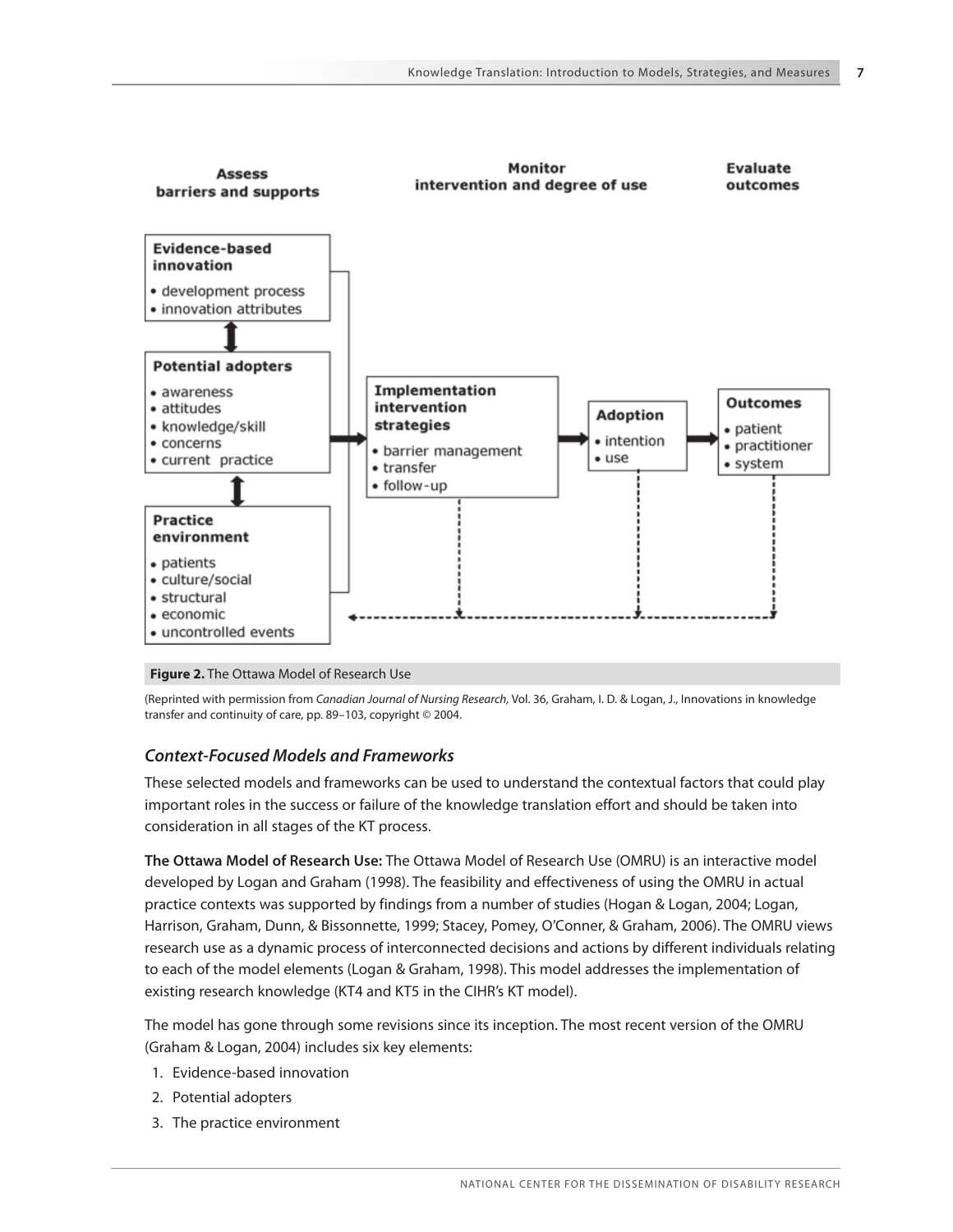- 4. Implementation of interventions
- 5. Adoption of the innovation
- 6. Outcomes resulting from implementation of the innovation

The relationships among the six elements are illustrated in Figure 2 on page 7.

According to Graham and Logan (2004), the OMRU relies on the process of assessing, monitoring, and evaluating each element before, during, and after the decision to implement an innovation. Barrier assessments must be conducted on the innovation, the potential adopters, and the practice environment to identify factors that could hinder or support the uptake of the innovation. The implementation plan is then selected and tailored to overcome the barriers and enhance the supports identified. Introduction of the implementation plan is monitored to ensure that the potential adopters learn about the innovation and what is expected of them. The monitoring is ongoing to help determine whether any change in the current implementation or a new implementation plan is required. Finally, the implementation outcomes are evaluated to determine whether the innovation is producing the intended effect or any unintended consequences.

**The Knowledge-to-Action Process Framework:** Graham et al. (2006) proposed the knowledge-to-action (KTA) process conceptual framework that could be useful for facilitating the use of research knowledge by several stakeholders, such as practitioners, policymakers, patients, and the public. The KTA process has two components: (1) knowledge creation and (2) action. Each component contains several phases. The authors conceptualized the KTA process to be complex and dynamic, with no definite boundaries between the two components and among their phases. The phases of the action component may occur sequentially or simultaneously, and the knowledge-creation-component phases may also influence the action phases.

In the KTA process, knowledge is mainly conceptualized as empirically derived (research-based) knowledge; however, it encompasses other forms of knowing, such as experiential knowledge. The KTA framework also emphasizes the collaboration between the knowledge producers and knowledge users throughout the KTA process. The visual presentation of the KTA process is shown in Figure 3 on page 9.

*Knowledge creation* consists of three phases: (1) knowledge inquiry, (2) knowledge synthesis, and (3) knowledge tools/products. Knowledge creation was conceptualized as an inverted funnel, with a vast number of knowledge pieces present in the knowledge inquiry process in the beginning. Those pieces are then reduced in number through knowledge syntheses and, finally, to an even a smaller number of tools or products to facilitate implementation of the knowledge. The authors stated that as knowledge moves through the funnel, it becomes more distilled and refined, and presumably becomes more useful to the stakeholders. The needs of potential knowledge users can be incorporated into each phase of knowledge creation, such as tailoring the research questions to address the problems identified by the users, customizing the message for different intended users, and customizing the method of dissemination to better reach them.

The action cycle represents the activities needed for knowledge application. Graham et al. (2006) conceptualized the action cycle as a dynamic process in which all phases in the cycle can influence one another and can also be influenced by the knowledge creation process. The action cycle often starts with an individual or group identifying the problem or issue, as well as the knowledge relevant to solving it. Included in this phase is the appraisal of the knowledge itself in terms of its validity and usefulness for the problem or issue at hand. The knowledge then is adapted to fit the local context. The next step is to assess the barriers and facilitators related to the knowledge to be adopted, the potential adopters, and the context or setting in which the knowledge is to be used. This information is then used to develop and execute the plan and strategies to facilitate and promote awareness and implementation of the knowledge. Once the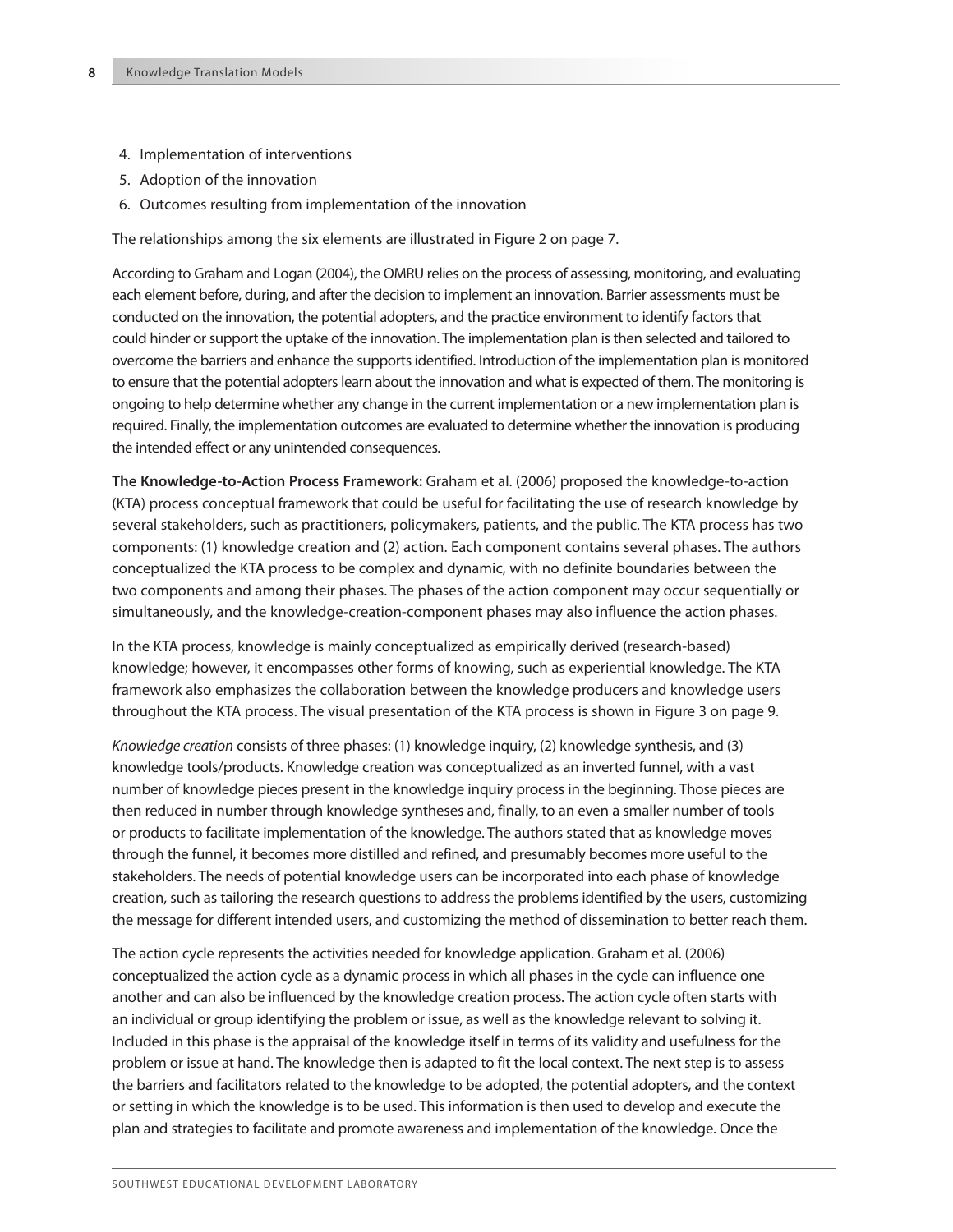**9**

plan is developed and executed, the next stage is to monitor knowledge use or application according to types of knowledge use identified (conceptual use, involving changes in levels of knowledge, understanding, or attitudes; instrumental use, involving changes in behavior or practice; or strategic use, involving the manipulation of knowledge to attain specific power or profit goals). This step is necessary to determine the effectiveness of the strategies and plan so they can be adjusted or modified accordingly. During the KTA process, it is also necessary to evaluate the impact of using the knowledge to determine if such use has made a difference on desired outcomes for patients, practitioners, or the system. A plan also needs to be in place to sustain the use of the knowledge in changing environments as time passes.

As stated by Graham and colleagues (2006), the relationships between the action phases within the cycle are not unidirectional. Rather, each action phase can be influenced by the phase that precedes it and vice versa. For example, knowledge not being adopted and used as intended could indicate the need to review the plans and strategies again to improve the uptake of knowledge. The phases in the action process of the KTA are those also presented in the OMRU, as delineated in the previous section.

The KTA process framework presents a more comprehensive picture of KT than the OMRU because it incorporates the knowledge creation process. The framework also incorporates the need to adapt the knowledge to fit with the local context (which has also been indicated in the CIHR's KT model) and the need to sustain knowledge use by anticipating changes and adapting accordingly. However, the KTA process framework does not provide additional details in the knowledge action process aside from what has already been outlined by the OMRU. Nevertheless, it is a comprehensive framework that begins to incorporate the full cycle of knowledge translation from knowledge creation through implementation and impact.





(Reprinted with permission from the *Journal of Continuing Education in the Health Professions,* Vol. 26, No. 1, Graham, I. D. et al., Lost in knowledge translation: Time for a map, pp. 13–24, copyright © 2006, John Wiley & Sons, Inc.)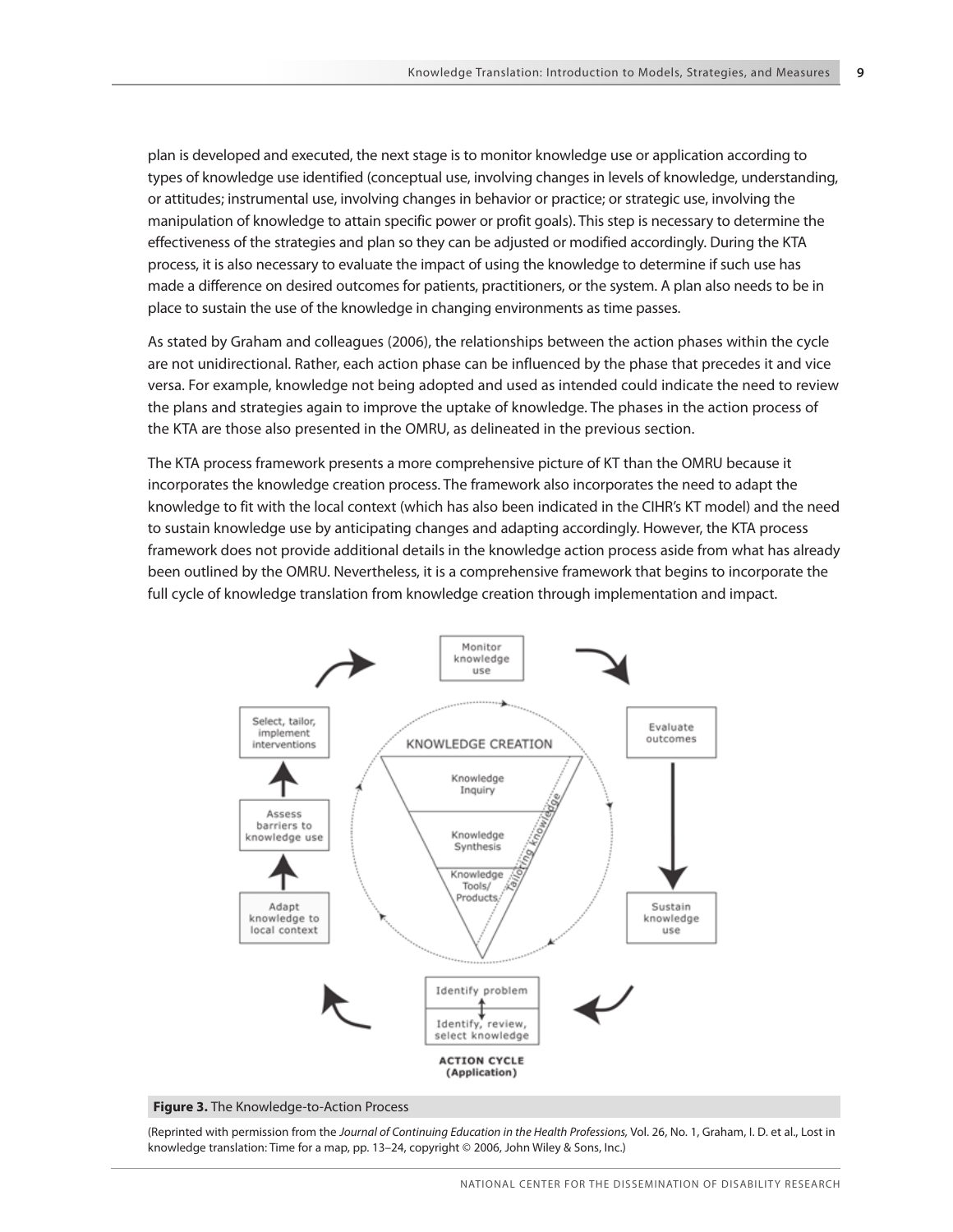**The Promoting Action on Research Implementation in Health Services Framework:** The Promoting Action on Research Implementation in Health Services (PARIHS) (Kitson, Harvey, & McCormack, 1998; Rycroft-Malone, 2004; Rycroft-Malone et al., 2002) is a conceptual model describing the implementation of research in practice. According to the model, a successful implementation of research into practice is a function of the interplay of three core elements: (1) the level and nature of the evidence to be used, (2) the context or environment in which the research is to be placed, and (3) the method by which the research implementation process is to be facilitated. These three elements have equal importance in determining the success of the research use. Each of the elements is positioned on a low-to-high continuum, and the model predicts that the most successful implementation occurs when all elements are on the high end of the continuum.

*Evidence* is defined as a combination of research, clinical experience, patient experience, and local data or information. For each type of evidence, there is a range of conditions from "low evidence" to "high evidence." An example of high evidence would be that the research is valued as evidence, well conceived, and well conducted; the clinical experience is seen as a part of the decision; the patient experience is relevant; and the local data or information is evaluated and reflected on.

*Context* refers to the environment or setting in which people receive health-care services or the environment or setting in which the proposed change is to be implemented. Context can include physical environment in which the practice occurs; characteristics that are conducive to research utilization, such as operational boundaries, decision-making processes, patterns of power and authority, and resources; organizational culture; and evaluation for the purpose of monitoring and feedback. The PARIHS specifies three key themes under context as (1) culture, (2) leadership, and (3) evaluation. The low-to-high continuum was specified for each theme. A low context would be predictive of unsuccessful research utilization, and a high context would be predictive of successful utilization. An example of a high context would be a culture that values individual staff and clients, the leadership within effective teamwork, and the use of multiple methods of evaluation.

*Facilitation* is defined as a technique by which one person makes things easier for others. The framework authors believe that facilitators have a key role in helping individuals and teams understand what and how they need to change to apply evidence to practice. The role of a facilitator is an appointed one (rather than one arising from personal influence) that could be internal or external to the organization. The function of this role is about helping and enabling, as opposed to telling or persuading. It can encompass a broad spectrum of purposes, ranging from helping achieve a specific task to helping individuals and groups better understand themselves in terms of attributes that are important to achieve those tasks, such as attitudes, habits, skills, ways of thinking, and ways of working. According to the framework, there are three themes of facilitation: (1) purpose, (2) roles, and (3) skills and attributes. Same as the previous elements, each theme has dimensions of low and high. In PARIHS, high facilitation relates to the presence of appropriate facilitation depending on the needs of the situation.

The PARIHS framework is unique in that it identifies facilitation as one of the main elements in the research utilization process and provides much detail in determining the potential of success based on the prediction structure of the model. However, similar to most models reviewed so far, the emphasis is on the implementation component within the knowledge translation process. PARIHS does not discuss elements or factors related to the knowledge creation process, although creation is also an important part of knowledge translation.

Although the PARIHS model is highly complex and likely to be comprehensive in explaining factors and elements related to the use of research and practice, more demonstration of how the model could be applied in an actual practice environment is needed. The most updated version (Rycroft-Malone, 2004) is substantially more complex than the original (Kitson et al., 1998). All elements were revised based on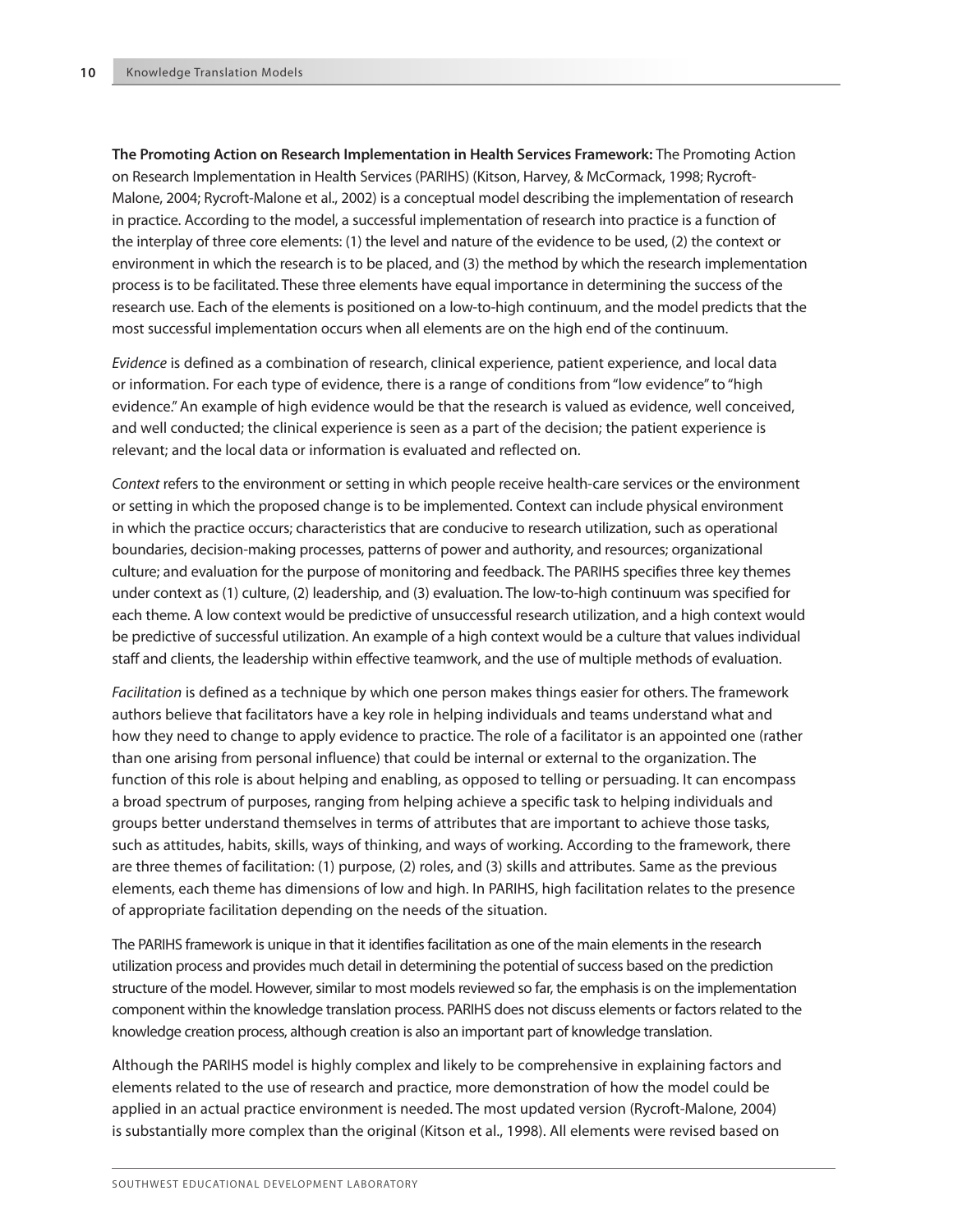concept analysis of each element (evidence, context, facilitation) through extracting various dimensions of the elements from extensive literature to form a comprehensive definition and scope. Although doing so has undoubtedly increased the level of complexity of the model, it is not certain how that would affect the actual use of the model as a general framework to guide research utilization in everyday practice settings.

**The Coordinated Implementation Model:** Lomas (1993) proposed a model of research implementation that outlines the overall practice environment to capture schematically the competing factors of influence to the implementation process. According to the author, this model demonstrates some of the additional and largely unexploited routes through which research information could influence clinical practice. The factors of influence to the implementation process were illustrated in the model diagram in Figure 4.



#### **Figure 4.** The Coordinated Implementation Model

(Reprinted from *The Milbank Quarterly,* Vol. 71, Lomas, J., Retailing research: Increasing the role of evidence in clinical services for childbirth, pg. 439–475, copyright © 1993, with permission from Blackwell Publishing)

As discussed by Lomas (1993), the approaches used to transfer research knowledge into practice must take into account the views, activities, and available implementation instruments of at least four potential groups. Those include community interest groups, administrators, public policymakers, and clinical policymakers. Although the influences on the use of research from these groups (public pressure, regulation, economic incentives, education, and social influence) are exerted through different venues, they form a system in which, when they work together, the sum of their effects is greater than their parts. This model holds that patients, either as individuals or groups, can also strongly influence practitioners' decisions.

This model helps increase awareness of factors that should be taken into consideration in the implementation effort within the knowledge translation process. Having similar models that outline the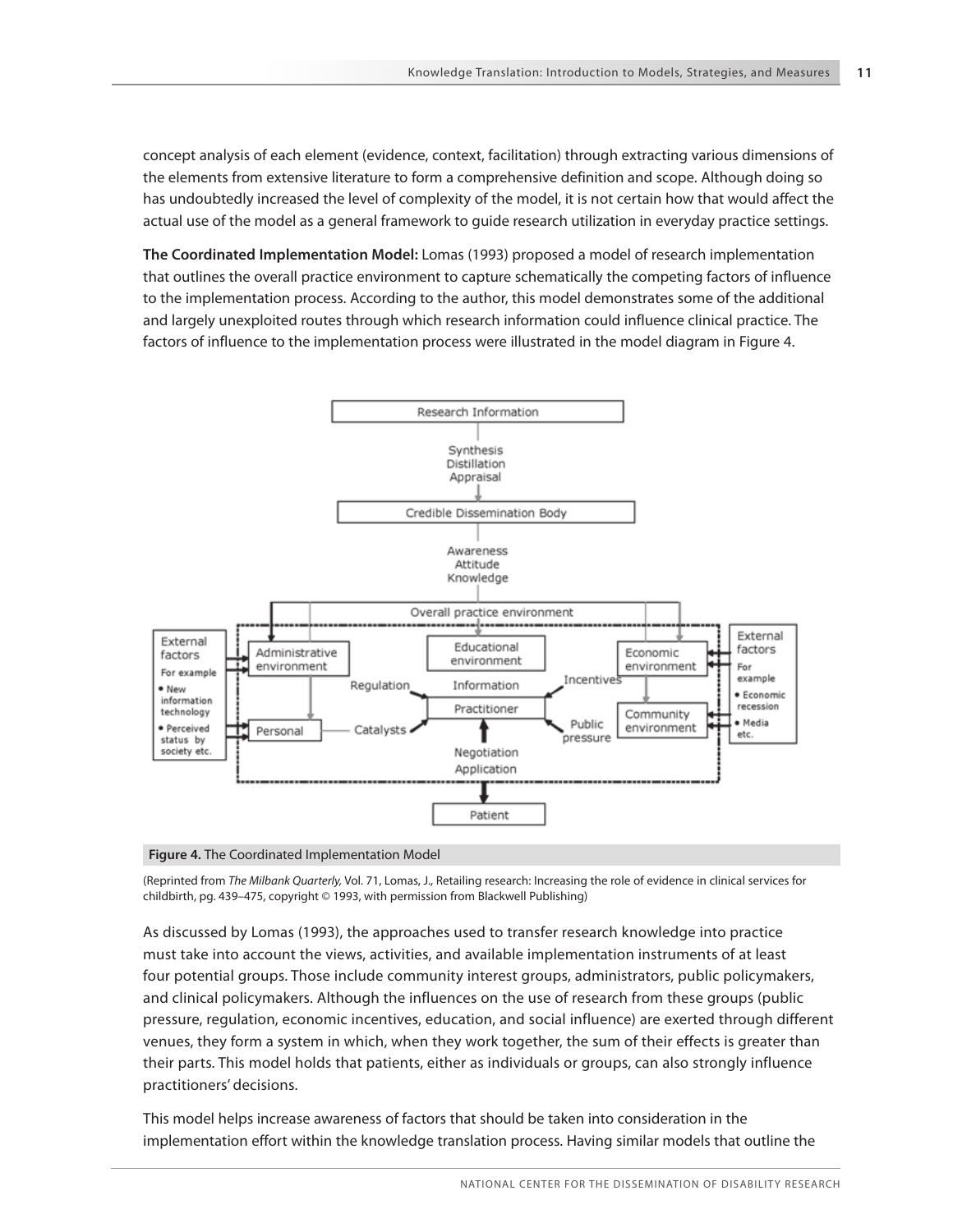contextual factors that could influence the knowledge translation process in other steps would also be extremely helpful and add more to the understanding of the process.

#### *Individual-Focused Models*

**The Stetler Model of Research Utilization:** The Stetler Model of Research Utilization is the practitioneroriented model, expected to be used by individual practitioners as a procedural and conceptual guide for the application of research in practice. The model was first developed as the Stetler/Marram Model of Research Utilization (Stetler & Marram, 1976) and later revised and renamed the Stetler Model of Research Utilization (Stetler, 1994, 2001). The latest version of this model consists of two parts. The first part is the graphic model containing five phases of research utilization. The second part contains clarifying information and options for each phase. The graphic model is illustrated in Figure 5.



**Figure 5.** The Stetler Model of Research Utilization

(Reprinted from *Nursing Outlook,* Vol. 49, Stetler, C. B., Updating the Stetler model of research utilization to facilitate evidence-based practice, pg. 272–279, copyright © 2001, with permission from Elsevier)

The Stetler model was developed as a prescriptive approach designed to facilitate safe and effective use of research findings (Stetler, 2001). The model is based on six basic assumptions:

- 1. The formal organization may or may not be involved in an individual's utilization of research.
- 2. Utilization may be instrumental, conceptual, and/or symbolic.
- 3. Other types of evidence and/or non-research-related information are likely to be combined with research findings to facilitate decision making or problem solving.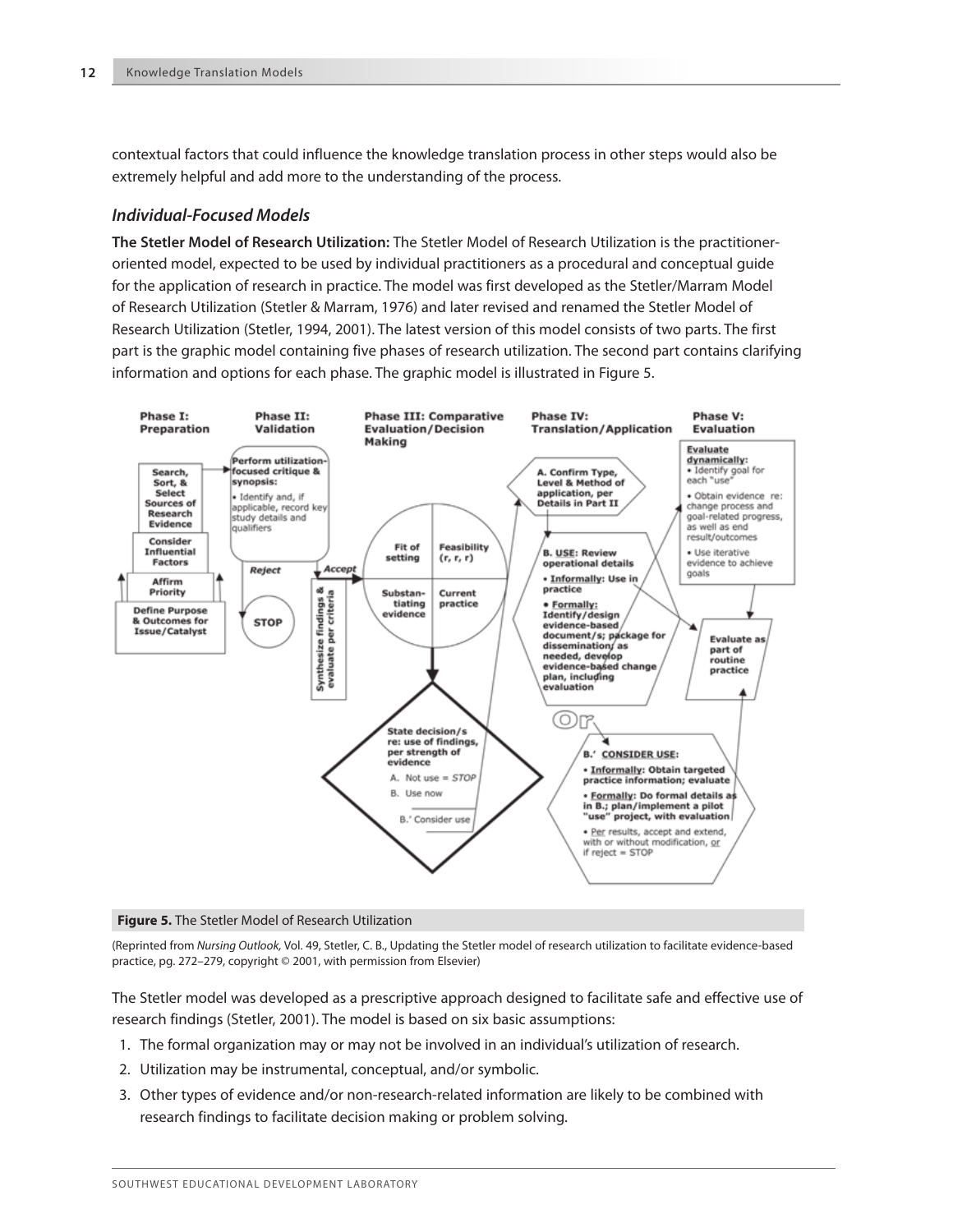- 4. Internal and external factors can influence an individual's or group's view and use of evidence.
- 5. Research and evaluation provide us with probabilistic information, not absolutes.
- 6. Lack of knowledge and skills pertaining to research utilization and evidence-based practice can inhibit appropriate and effective use.

The updated model directs users to be conscious of the types of research evidence and suggests that users seek already published systematic reviews whenever possible instead of using primary studies. The following paragraphs provide descriptions of activities within each of the five phases in the graphic model shown in Figure 5 (Stetler, 1994, 2001).

**Phase I** focuses on the purpose, context, and sources of research evidence. The practitioner identifies potential issues or problems and verifies their priority; decides whether to involve others; considers other influential internal and external factors, such as beliefs, resources, or time lines; seeks evidence in the form of systematic reviews; and selects research sources with conceptual fit.

**Phase II** focuses on the validation of findings and includes activities such as critiquing a systematic review, rating the quality of each evidence source, and determining the clinical significance of the evidence. The evaluation is utilization-focused, and the decision is made whether to accept or reject the evidence (rather than using the traditional critique to determine simply whether the evidence is weak or strong). If there is no evidence or the evidence is insufficient, the process will be terminated when the evidence is rejected. Otherwise, the evidence is accepted and the practitioner progresses to Phase III.

**Phase III** focuses on the four criteria used together as a gestalt to determine whether it is desirable to use the validated evidence in the practice setting. *Substantiating evidence* is meant to recognize the potential value of both research and additional non-research-based information as a supplement. *Fit of setting* refers to how similar the characteristics of the sample and study environment are to the population and setting of the practitioner. *Feasibility* entails the evaluation of **r**isk factors, need for resources, and readiness of others involved ("r, r, r," as stated in the graphic model shown in Figure 5). *Current practice* entails a comparison between the current practice and the new practice (that may be introduced) to determine whether it will be worthwhile to change the practice. A decision is then made whether to "use," "consider use," or "not use" the evidence considered.

**Phase IV** focuses on the evidence implementation process, beginning with the confirmation of *type of use* (conceptual, instrumental, symbolic), *method of use* (informal/formal, direct/indirect), and *level of use*  (individual, group, organization). Next, the operational details are specified as to who should do what, when, and how. In this phase, a decision is made regarding whether to use or to consider the use of the evidence.

**Phase V** focuses on the evaluation of the use, with two separate processes to evaluate the case of "use" and the case of "consider use" as decided in Phase IV. The evaluation of the "consider use" option requires pilot testing to enable further evaluation of the feasibility of the change in practice. Pilot data are then used to decide whether the evidence will be formally used. In the case of a "use" decision, the implementation process will be formally evaluated.

This model was originally developed for use with nurses. However, the same principles could conceivably apply readily to other practitioners, including in those in rehabilitation. The Stetler model is highly comprehensive and provides procedures to help guide practitioners through all steps in the research use process while taking into consideration the practical (utilization-focused) aspects of clinical decisions.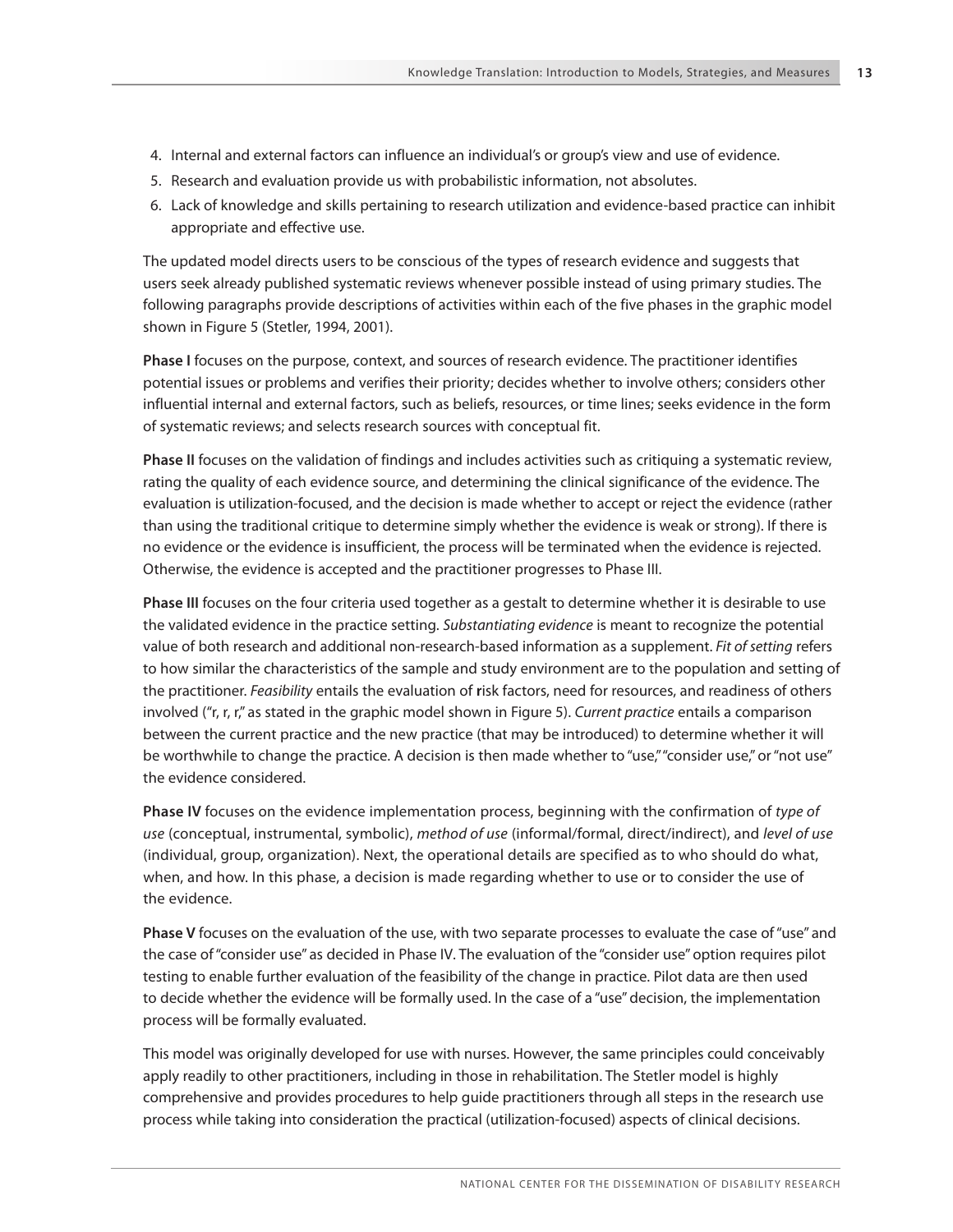### **Effectiveness of Knowledge Translation Strategies**

Many strategies related to knowledge translation were reported in the literature. The majority of these strategies focused on the dissemination and implementation of existing knowledge. Only a few studies reported strategies involving knowledge creation. Those studies, however, mainly described the strategies that were used and their successes, but not the measurable outcomes of such strategies.

The evidence on the effectiveness of knowledge dissemination and implementation strategies came largely from studies on physicians, with a much smaller portion coming from other allied health professions, such as nursing, physician assistants, and other staff. In addition, the knowledge targeted for implementation in these studies was not all research-based. However, much can be learned about what might influence changes in providers' practice behavior. Ultimately, the translation of research knowledge into practice implies a need for change in providers' behavior to enable adoption and use of the new research-based knowledge.

#### **Overall Effectiveness of Implementation Strategies**

A considerable number of studies are available in the area of implementation strategies' effectiveness, and several systematic reviews of those studies have been conducted. Also available are the overviews of systematic reviews.

Bero et al. (1998) conducted an overview of 18 systematic reviews, published between 1989 and 1995, to investigate the effectiveness of dissemination and implementation strategies of research findings. The systematic reviews were obtained from searches in MEDLINE records from 1966 to June 1995 (the Cochrane Library was also searched, but no relevant reviews were located). To be included, the reviews had to focus on interventions to improve professional performance, report explicit selection criteria, and measure changes in performance or outcome. The researchers found the following consistent themes from their review:

- Most of the reviews reported modest improvements in performance after interventions.
- Passive dissemination of information was generally ineffective in altering practices, no matter how important the issue or how valid the assessment methods.
- Multifaceted interventions, a combination of methods including two or more interventions, seemed to be more effective than single interventions.

Bero et al. (1998) also categorized three tiers of specific interventions based on their level of effectiveness in promoting behavioral change among health professionals: (1) consistently effective interventions, (2) interventions of variable effectiveness, (3) and interventions that have little or no effect. These levels of effectiveness are elaborated below:

 • *Consistently effective interventions* included educational outreach visits for prescribing in North America; manual or computerized reminders; multifaceted interventions such as two or more approaches of audit and feedback, reminders, local census processing, or marketing; and interactive educational meetings.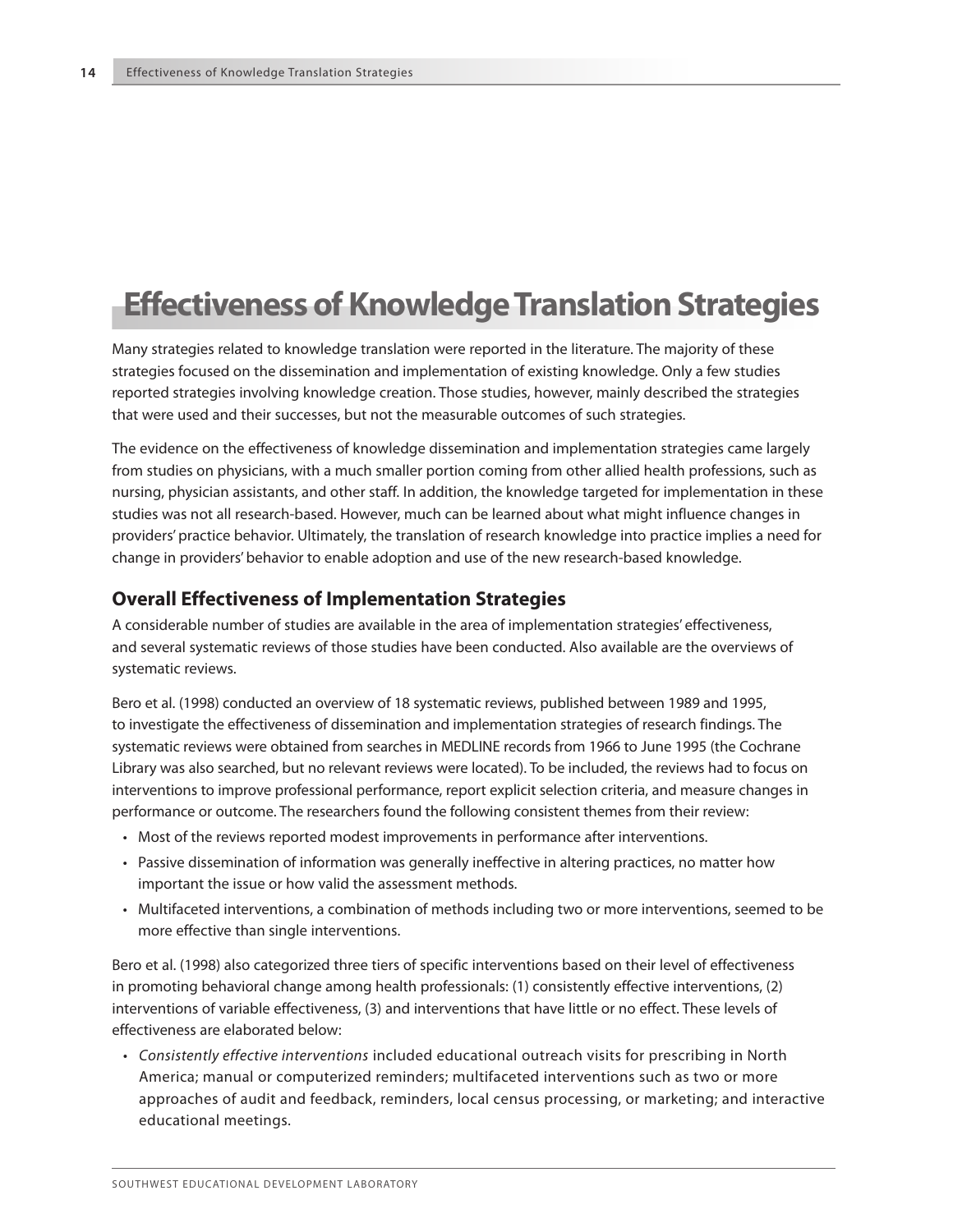- *Interventions of variable effectiveness* included audit and feedback, the use of local opinion leaders, local consensus processes, and patient-mediated interventions.
- *Interventions that have little or no effect* included educational materials and didactic educational meetings.

The authors concluded that the use of specific strategies to implement research-based recommendations seems necessary to promote practice changes and that more intensive efforts are generally more successful. The authors also indicated a need to conduct studies to evaluate two or more interventions in a specific setting to clarify the circumstances likely to modify the effectiveness of such interventions.

In an updated version of the Bero et al. overview (1998), Grimshaw et al. (2001) conducted an overview of 41 systematic reviews published between 1989 and 1998 to examine the effectiveness of intervention strategies in changing providers' behavior to improve quality of care. Similar inclusion criteria were used, although the searches for systematic reviews were expanded to include the Health Star database and feedback from the Cochrane Effective Practice and Organization of Care group's Listserv of potentially relevant published reviews that might have been omitted. The systematic reviews included in this overview were found to be widely dispersed across 27 different medical journals and covered a wide range of interventions.

Similar to the findings from the original overview (Bero et al., 1998), Grimshaw et al. (2001) found that, in general, passive approaches are ineffective and unlikely to result in behavior change (although they could be useful in raising awareness). Also, as previously reported, multifaceted interventions that targeted several barriers to change are more likely to be effective than single interventions. Specifically, the interventions of variable effectiveness included audit and feedback and use of local opinion leaders, whereas the interventions that were generally effective included educational outreach and reminders. However, most of the interventions were effective under some circumstances, and none were effective under all circumstances.

The researchers noted considerable overlap across the reviews in terms of original studies included, and they found that one reason for such overlap could be the lack of agreement within the research community on the theoretical or empirical framework for classifying interventions aimed at facilitating professional behavior change. In addition, although the findings indicated that multifaceted interventions are more likely to be successful, it is difficult to disentangle which components of such interventions led to success. Therefore, Grimshaw et al. (2001) suggested that more research is needed to facilitate a further understanding about the components contributing to the effectiveness of the multifaceted interventions.

Grol (2001) reported on experiences with more than 10 years of development and dissemination of clinical guidelines for family medicine in the Netherlands, arguably one of the most comprehensive programs for evidence-based guidelines development and implementation in the world. A stepwise approach was used for guidelines development and dissemination. First, a relevant topic was selected by an independent advisory board of practitioners. Second, researchers and practitioners worked together to develop guidelines that were later tested for feasibility and acceptability through a written survey and external reviewers who were specialized on the topic, and the guidelines were then revised. Next, the guidelines were presented to an independent scientific board for official approval. After approval, the final version of the guidelines was published in a scientific journal for family physicians. In addition to the formal publication, the dissemination activities included developing special educational programs and packages for each set of the guidelines and sending them to regional and local coordinators for continuing medical education and quality improvement. Support materials, such as summaries of the guidelines for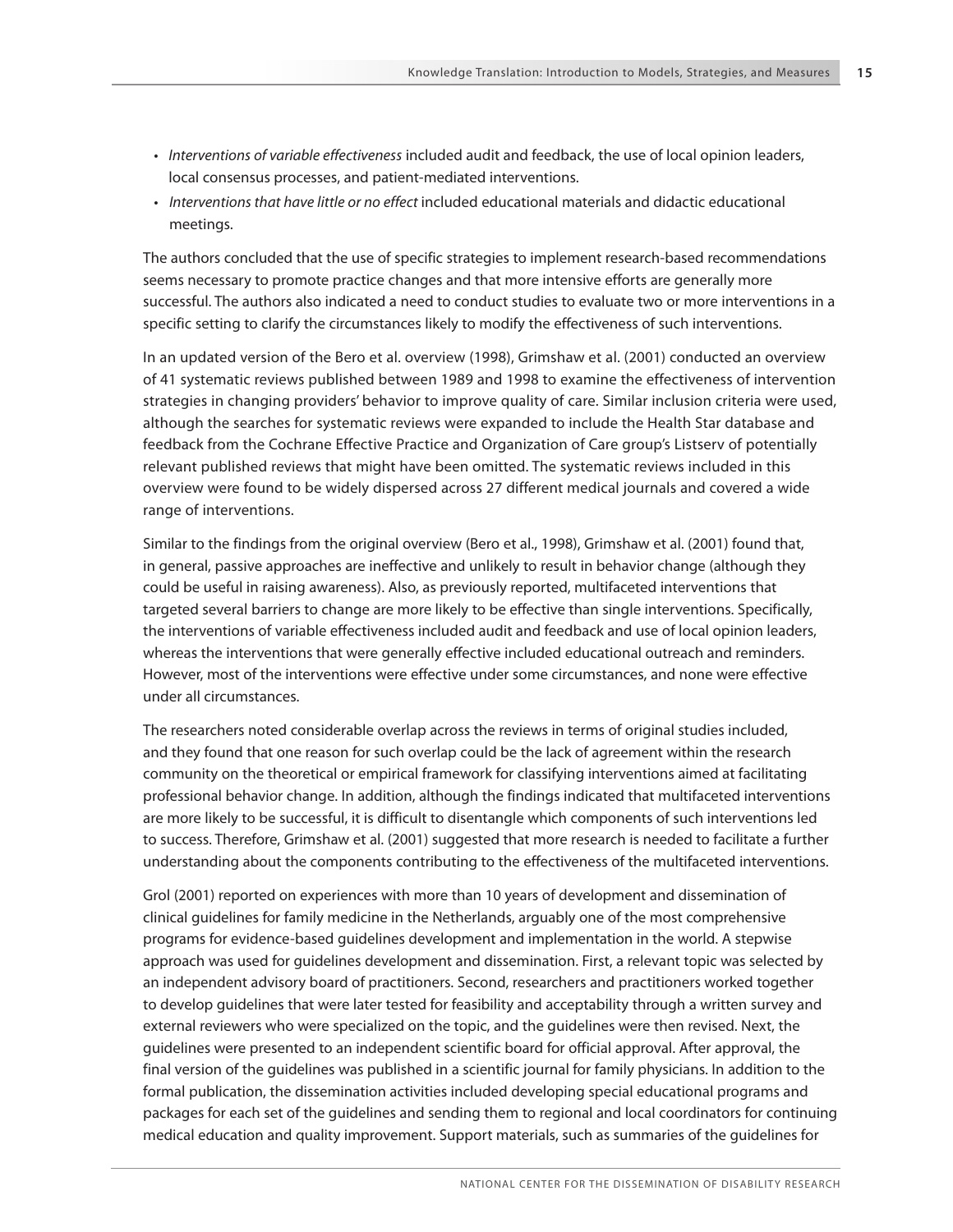receptionists, leaflets, letters for patients, and consensus agreements with specialists' societies, were also developed and disseminated.

Several aspects of these experiences were empirically investigated, including knowledge and acceptance of the guidelines, the use of the guidelines, barriers to their implementation, and intervention effects. Grol (2001) concluded that the development of clinical guidelines is feasible and accepted by the target group when such development is owned and operated by the profession itself. Second, a comprehensive strategy to disseminate the guidelines through various channels appears to be very important. Third, a program to implement a guideline should be well designed, well prepared, and preferably pilot-tested for use.

Grimshaw et al. (2004) conducted a comprehensive systematic review of 235 original studies to evaluate the effectiveness and efficiency of guideline dissemination and implementation strategies. Literature searches were conducted in MEDLINE (1966–1998), Health Star (1975–1988), Cochrane Controlled Trial Register (4th ed., 1998), EMBASE (1980–1998), SIGLE (1980–1988), and the specialized register of the Cochrane Effective Practice and Organization of Care group. The studies included in this review employed randomized controlled trials, controlled clinical trials, controlled before-and-after studies, and interrupted time series methodologies. They also included medically qualified health-care professionals, used guideline dissemination and implementation strategies, and used objective measures of provider behavior and/or patient outcome.

The researchers found that the majority of interventions produced modest to moderate improvements in care, with a considerable variation both within and across interventions. Commonly evaluated single interventions were reminders, dissemination of educational materials, and audit and feedback. For multifaceted interventions, no relationship was found between the number of components in the interventions and the effects of such interventions. Fewer than one third of the 309 comparisons within the included studies reported economic data.

Grimshaw et al. (2004) concluded that there is an imperfect evidence base to support decisions about which guideline dissemination and implementation strategies are likely to be efficient under different circumstances. In addition, there is also a need to develop and validate a coherent theoretical framework of health-professional behaviors, organizational behaviors, and behavior change to better inform appropriate choices for dissemination and implementation strategies and to better estimate the efficiency of such strategies.

#### **Effectiveness of Specific Implementation Strategies**

#### *Audit and Feedback*

To further investigate the features or contextual factors that determine the effectiveness of audit and feedback, Jamtvedt, Young, Kristoffersen, O'Brien, and Oxman (2006) conducted a systematic review to investigate the effects of audit and feedback on both professional practice and health outcomes using 118 randomized controlled trials (RCTs) published between 1977 and 2004. The original studies were located through the Cochrane Effective Practice and Organization of Care register for 2004, MEDLINE from January 1966 to April 2000, and the Research and Development Resource Base in Continuing Medical Education. The RCTs in this review included participants who were health-care professionals responsible for patient care; used audit and feedback as one of the interventions; and objectively measured provider performance in a health-care setting or measured health outcomes. *Audit and feedback* was defined as any summary of clinical performance of health care over a specified period of time, with information given in a written, electronic, or verbal format.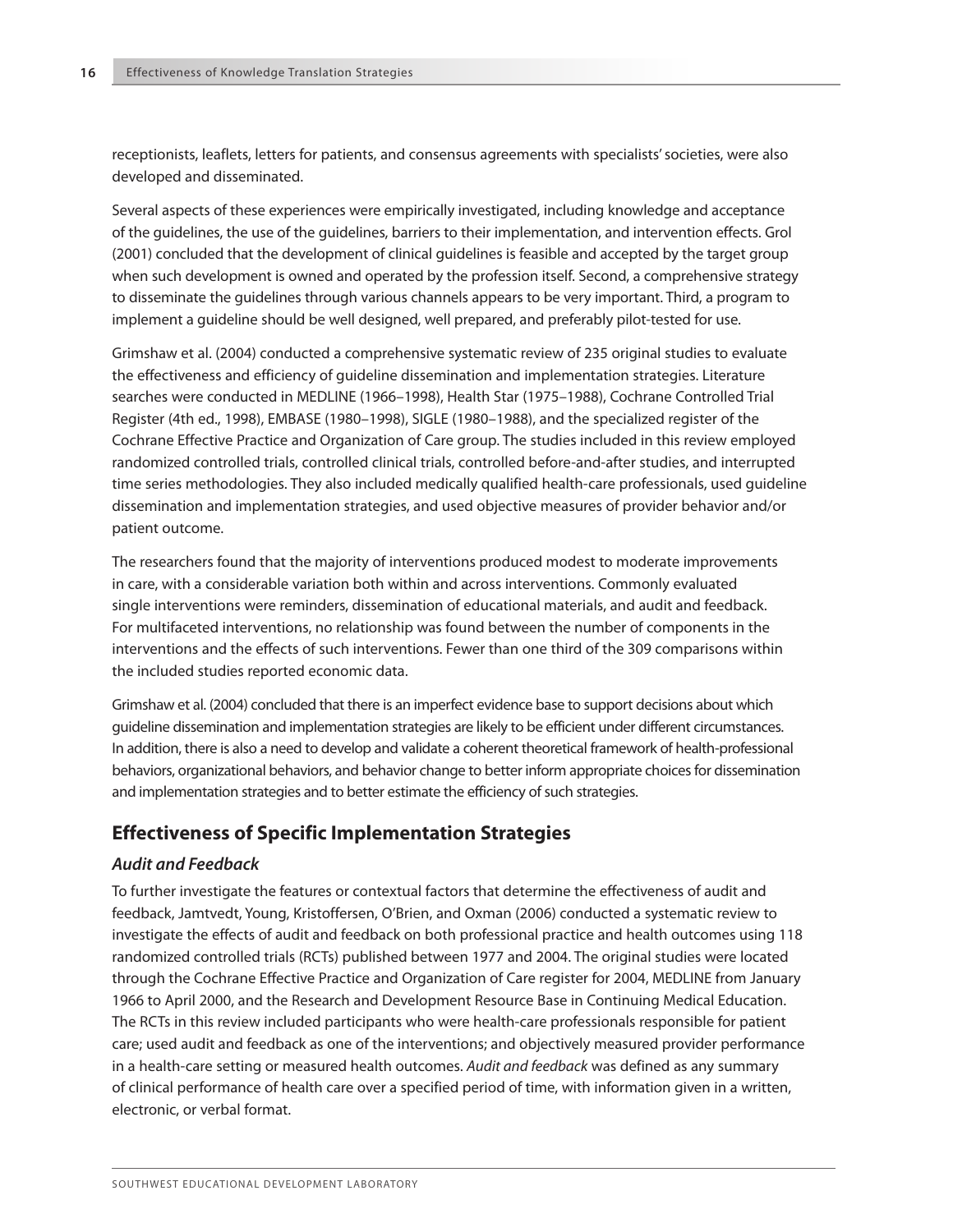The findings showed that the effects of audit and feedback on compliance with the desired practice varied from negative effect to a very large positive effect, and the differences in effects were not found to relate to study quality. Some possible explanations offered by the authors for the differences included the level of baseline compliance of the targeted behavior, the intensity of audit and feedback, and the level of motivation of health professionals to change the targeted behavior (not assessed due to lack of sufficient data from original studies). The authors concluded that audit and feedback could be effective in improving professional practice, although the degree of effectiveness is likely to be greater in cases where the baseline adherence to recommended practice is low and the delivery intensity of audit and feedback is high. However, the results do not support mandatory use of audit and feedback as an intervention to change practice.

Recently, Hysong, Best, and Pugh (2006) used a purposeful sample of six Veterans Affairs Medical Centers to further investigate the impact of feedback's characteristics on its effectiveness, comparing facilities with high adherence to six clinical practice guidelines to those with low adherence. Data were obtained through individual and group interviews of all levels of staff at each facility, including facility leadership, middle management and support management, and outpatient clinic personnel. The researchers found four discernible characteristics that distinguished the high- and low-performing facilities: (1) the timeliness with which the providers received feedback, (2) the degree to which providers received feedback individually, (3) the punitive or nonpunitive nature of the feedback, and (4) the customization of feedback in ways that made it meaningful to individual providers. Based on these findings, the authors proposed a model of actionable feedback in which feedback should be provided in a timely fashion; feedback should be about the clinician's individual performance rather than aggregated performance at a clinic or facility level; feedback should be nonpunitive; and the individual should be engaged as an active participant in the process rather than be merely a passive recipient of information.

#### *Tailored Interventions*

Shaw et al. (2005) conducted a systematic review of 15 randomized controlled trials, published between 1983 and 2002, to assess the effectiveness of planning and delivery interventions tailored to address specific and prospectively identified barriers to changing professional practice and health outcomes. The pool of studies was retrieved from the Cochrane Collaboration Effective Practice and Organization of Care group's specialized register and pending files until the end of December 2002. Studies in this review were RCTs that included participants who were health-care professionals responsible for patient care; included at least one group that received an intervention tailored to address explicitly and prospectively identified barriers to change; either involved a comparison group that did not receive a tailored intervention or compared a tailored intervention addressing individual barriers with an intervention addressing both individual and social- or organizational-level barriers; and included objectively measured professional performance (excluding self-report). A *tailored intervention* was defined as an intervention chosen to overcome barriers identified before the design and delivery of the intervention. A meta-analysis method was used to synthesize subsets of the studies when possible.

The authors concluded that the effectiveness of tailored interventions is not conclusive and more rigorous trials are needed before the effectiveness of such an approach can be established. In addition, because of the small number of studies limited to a small number of organizational settings, the authors stated that it was not possible to determine whether interventions targeting both individual and organizational barriers are more effective than those targeting only individual barriers. Based on the review, the authors concluded that decisions about whether the tailored intervention approach is likely to be effective for specific problems should be made based on the knowledge of the problem in each setting and other practical considerations.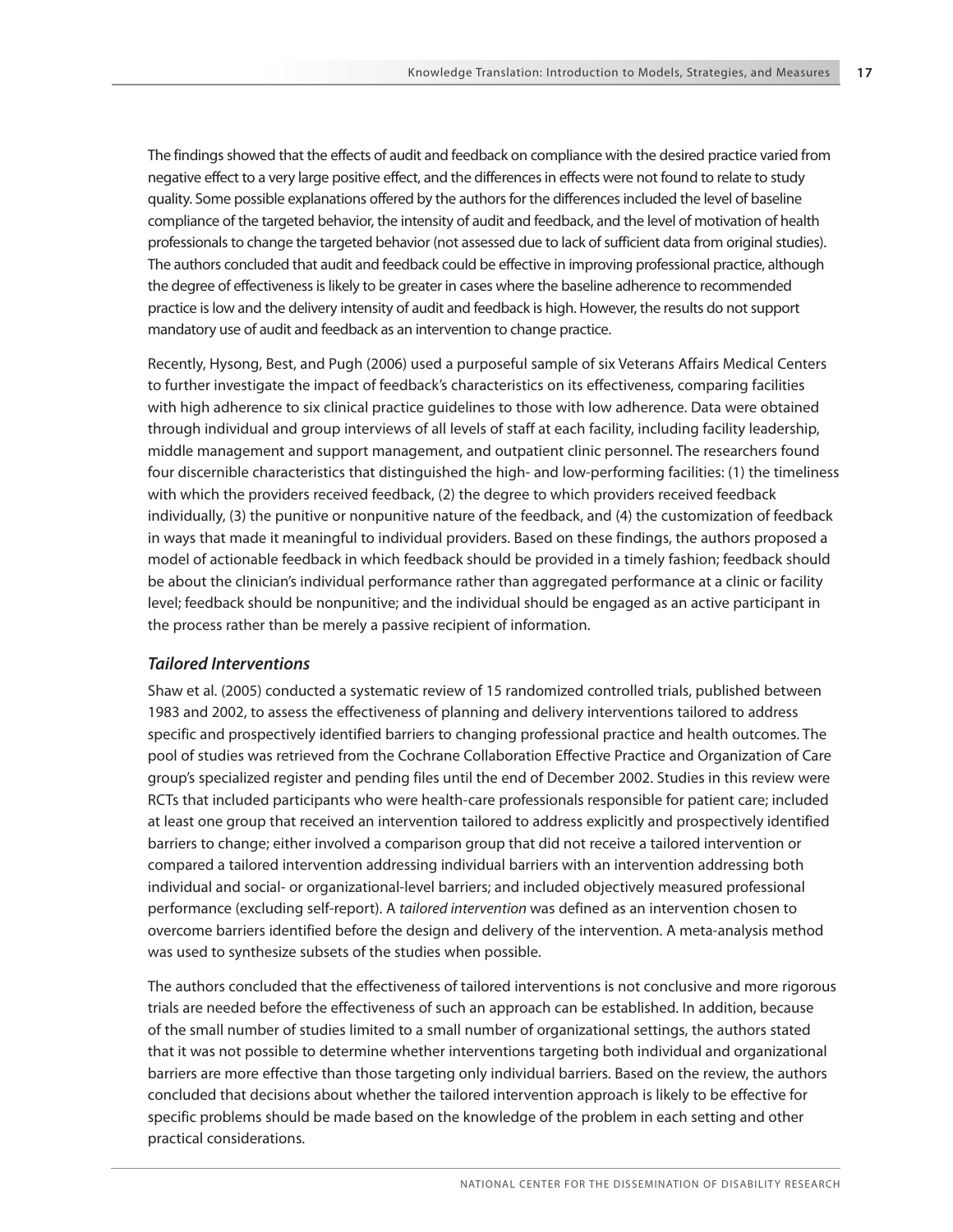#### *Organizational Structures*

Foxcroft and Cole (2000) conducted a systematic review to determine the extent to which change in organizational structures would promote the implementation of high-quality research evidence in nursing. Literature searches were performed in the following databases: the Cochrane library, MEDLINE, EMBASE, CINAHL, SIGLE, HEALTHLINE, the National Research Register, the Nuffield Database of Health Outcomes, and the NIH Database up to August 2002 (the review was updated in 2003). Hand searches were performed in the periodicals *Journal of Advanced Nursing, Applied Nursing Research,* and *Journal of Nursing Administration* (to 1999). Reference lists of the articles obtained were also checked. In addition, experts in the field and relevant Internet groups were contacted for any other potential studies. To be included in this review, each study had to employ randomized controlled trial, controlled clinical trial, or interrupted time series research designs; include health-care organizations (where nurses practiced) as participants and measure and report nursing practice outcomes separately; evaluate an entire or identified component of organizational infrastructure aimed at promoting effective nursing interventions; and use objective measures of evidence-based practice.

Foxcroft and Cole (2000) found that no studies were sufficiently rigorous to be included in the formal systematic review, neither at that time nor when they updated the review in 2003. Therefore, they reported on seven studies that did not meet the design quality required but had evaluated organizational infrastructural interventions to establish the evidence baseline in this area. All of these studies were retrospective case reports. The researchers found that although positive results were reported, there was no offering of any substantive evidence to support the studies' conclusions. Therefore, no clear implication for practice can yet be drawn based on the findings of those studies.

#### *Interactive Strategies*

Vingillis et al. (2003) reported the use of knowledge translation strategies that integrated knowledge generation with knowledge diffusion and utilization. During the project's 3-year period, the researchers developed the initial research proposal in response to frustration expressed by local professionals. The researchers also built into the original research proposal a series of three colloquia of potential knowledge users, and they established an open-door policy so that interested parties could request meetings with the team. Vingillis et al. used a partnership culture model in which researchers and potential knowledge users develop a partnership of trust, respect, ownership, and common ground as the fundamental first step to successful knowledge dissemination and utilization. The strategies used by this group included viewing research as the means and not as the end, linking the university and research services to the community, using a participatory research approach, embracing transdisciplinary research and interactions, and using connectors to assist potential knowledge users in identifying knowledge needs and to assist researchers in translating knowledge to users. However, the effectiveness of these strategies in promoting knowledge translation was not reported.

#### **Evidence in Rehabilitation**

The evidence to support or dispute the effectiveness of knowledge translation strategies in rehabilitation is very limited and available in the form of original studies only (as opposed to systematic reviews or overviews seen in medicine). Thomas, Cullum, McColl, Rousseau, and Steen (1999), in their searches of primary studies to conduct a systematic review to evaluate the effectiveness of practice guidelines in professions allied to medicine, could not locate such studies in rehabilitation. At present, the studies of knowledge translation strategies' effectiveness in rehabilitation continues to be scarce.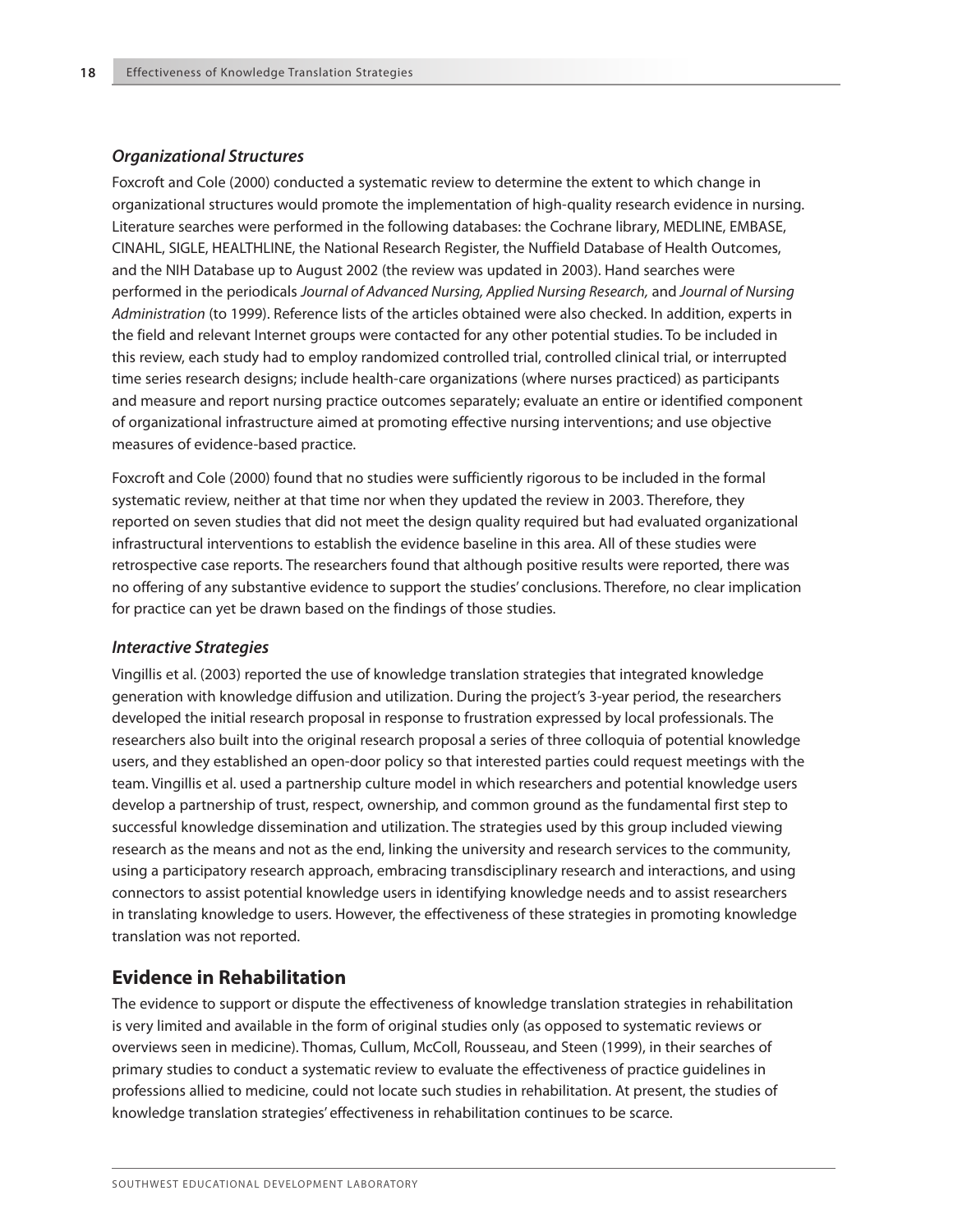Wolfe, Stojcevic, Rudd, Warburton, and Beech (1997) investigated the uptake of stroke guidelines in a district of southern England using the 18-month audit process. The guidelines were developed through an interdisciplinary collaboration and included rehabilitation standards of services for physiotherapy, occupational therapy, and speech therapy. The guidelines were made available for participating hospitals, although no other specific strategies appeared to have been used to facilitate the adoption of the guidelines. The researchers found that, over the period of 18 months, only modest changes in practice occurred according to the guidelines, and the overall level of rehabilitation service remained low despite the significant increase in occupational therapy services within 72 hours of acute stroke episode. The researchers concluded that despite local development and feedback, adherence to guidelines was relatively poor, there was little improvement over time, and a considerable amount of unmet need continued to exist.

Heinemann et al. (2003) evaluated the effectiveness of a lecture-based educational program about poststroke rehabilitation guidelines. The knowledge and referral practice questionnaire was used to assess changes in knowledge and practice of physicians and allied health professionals who provided services in acute care settings. The findings indicated no significant increase in knowledge or referrals at 6 months following the educational program. The researchers concluded that simply providing information about the guidelines did not result in an increase in knowledge and referrals.

Fritz, Delitto, and Erhard (2003) conducted a randomized clinical trial comparing the effectiveness of providing therapy based on a classification system matching patients to specific interventions with providing therapy based on the Agency for Health Research and Quality guidelines. At 4 weeks after treatment, the researchers found that the patients who received classification-based therapy showed greater improvement on the general health measure (SF-36) on the physical component score, greater satisfaction, and increased likelihood of returning to full-duty work status. At 1 year, however, there were no statistical differences between the groups in all outcomes.

Pennington et al. (2005) evaluated the effectiveness of two training strategies to promote the use of research evidence in speech and language therapy management of post-stroke dysphagia. The first strategy was the training on critical appraisal of published research papers and practice guidelines, and the second strategy was the same training plus additional training on management of change in clinical practice. The researchers found that, overall, there was no significant change in the adherence to clinical practice guidelines within 6 months of intervention. No other outcomes were measured.

Bekkering et al. (2005), using a cluster-randomized controlled trial, compared an active strategy for implementation of the Dutch guidelines for patients with low back pain with the standard passive method of dissemination of the same guidelines in 113 primary-care physical therapists who treated a total of 500 patients. The passive method group received the guidelines by mail, and the active method group received an additional active training strategy consisting of two sessions of education, group discussion, role-playing, feedback, and reminders. The outcomes were measured through self-reported patients' questionnaires on physical functioning, pain, sick leave, coping, and beliefs. The researchers found that physical functioning and pain in both groups improved substantially in the first 12 weeks but there were no significant differences between the two groups. At a follow-up at 12 months, there continued to be no difference between the two strategies. The researchers concluded that there was no additional benefit to applying active strategy to implement the physical therapy guidelines for patients with low back pain.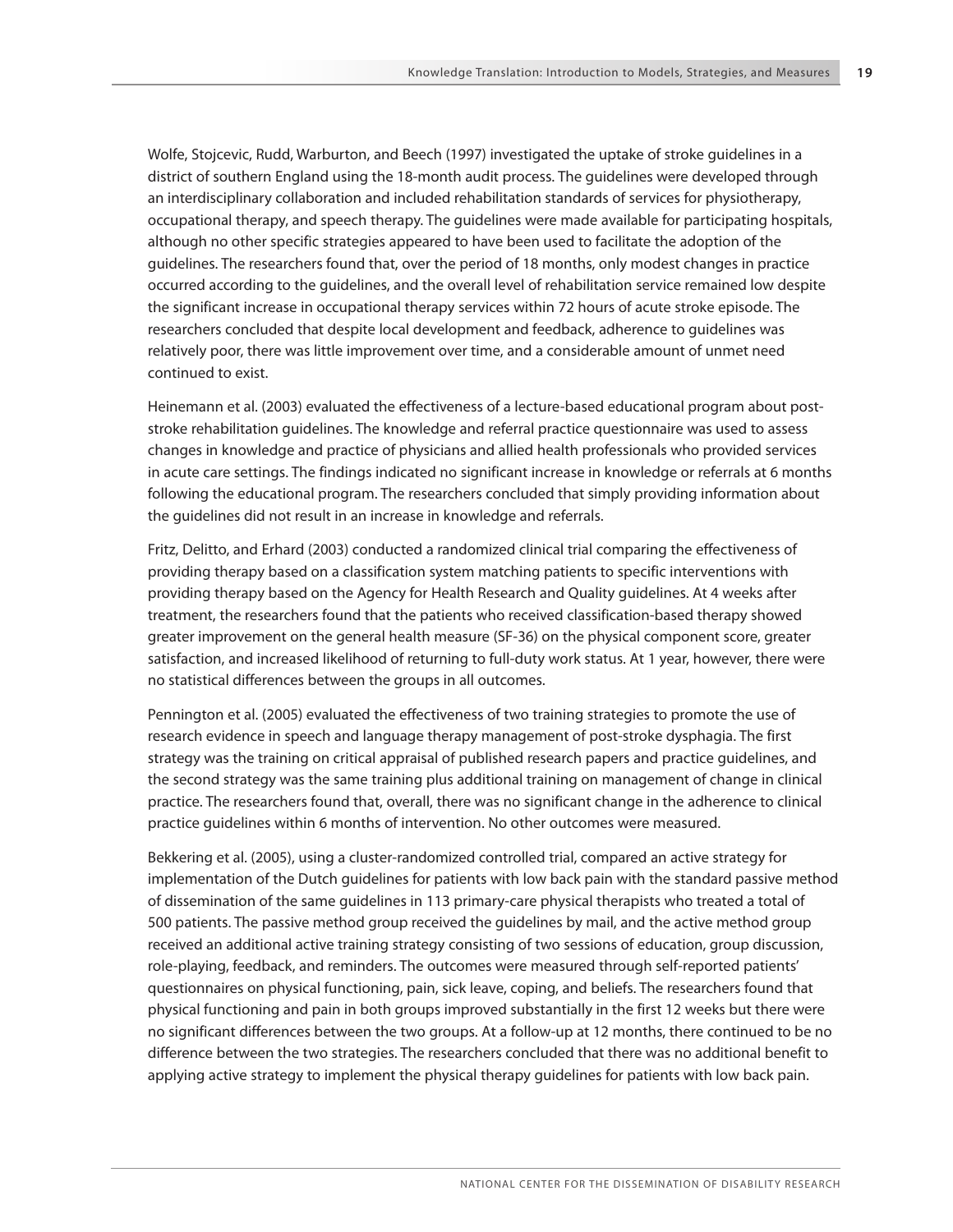Because of the limited evidence, no conclusion or even pattern can be drawn from these studies at this time. The knowledge translation inquiry in rehabilitation appears to be in the beginning stage, and further development in this area is clearly needed. Although some information is available from other healthcare fields, such as medicine and nursing, it is not certain how applicable those findings would be for rehabilitation, because of the conceivable difference in practice focus, culture, methods, and contexts.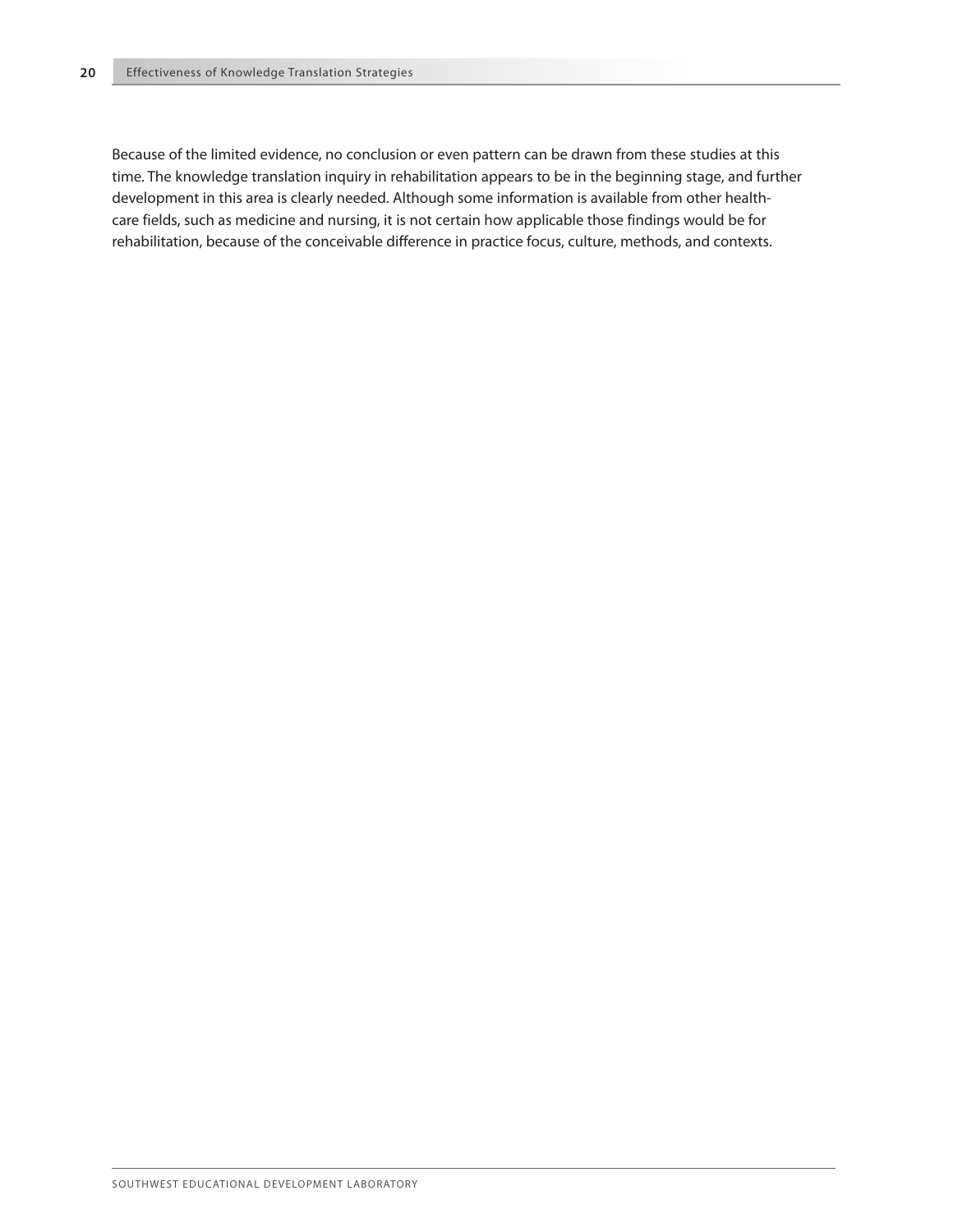## **Measures of Knowledge Use**

### **Background Information**

Backer (1993) defined *knowledge utilization* as "[including] a variety of interventions aimed at increasing the use of knowledge to solve human problems" (p. 217). Backer envisioned that knowledge utilization embraces a number of subtopics such as technology transfer, information dissemination and utilization, research utilization, innovation diffusion, sociology of knowledge, organizational change, policy research, and interpersonal and mass communication.

The use (application) of research knowledge is certainly the goal of knowledge translation. The expected outcome of such application/use would be a positive impact on the health and well-being of the intended beneficiaries (NIDRR, 2005). The inquiry related to the use (or lack thereof) of research knowledge has been the subject of interest of the multidisciplinary communities since the late 1960s (Paisley & Lunin, 1993). This interest has intensified in recent years, in parallel to increased recognition of the difficulties in moving research to be used in practice.

#### *Types of Knowledge Use*

There are three main types of use: (1) instrumental use, (2) conceptual use, and (3) symbolic use. As described by Beyer (1997), *instrumental use* involves applying research results in specific and direct ways; *conceptual use* involves using research results for general enlightenment; and *symbolic use* involves using research results to legitimatize and sustain predetermined positions. Instrumental use has been linked to the decision-making process, in which a direct, demonstrable instrumental use of research is meant to solve clearly predefined problems.

Estabrooks (1999) referred to *instrumental use* as a concrete application of research, in which research is translated into material in usable forms, such as a protocol that is used to make specific decisions. *Conceptual use,* according to Estabrooks, occurs when the research may change one's thinking but not necessarily one's particular action. In this type of use, the research helps inform and enlighten the decision maker. *Symbolic use,* in Estabrooks' view, is the use of research as a political tool to legitimatize opposition or practice.

The conceptual structure of research utilization was investigated empirically in a study with 600 registered nurses in western Canada (Estabrooks, 1999). Using Structural Equation Modeling for data analysis, Estabrooks demonstrated that the instrumental, conceptual, and symbolic research utilization influenced the overall research utilization, with more than 70% of the variance explained. The researcher also asserted that research utilization can be measured with relatively simple questions, as demonstrated by the questions used in this study, which measured each type of research utilization with only one question.

Emerging evidence shows that each type of use should be considered separately, as they may be associated with different predicting factors. In a survey of 833 government officials, Amara, Ouimet, and Landry (2004) found that, in general, the three types of research use simultaneously played a significant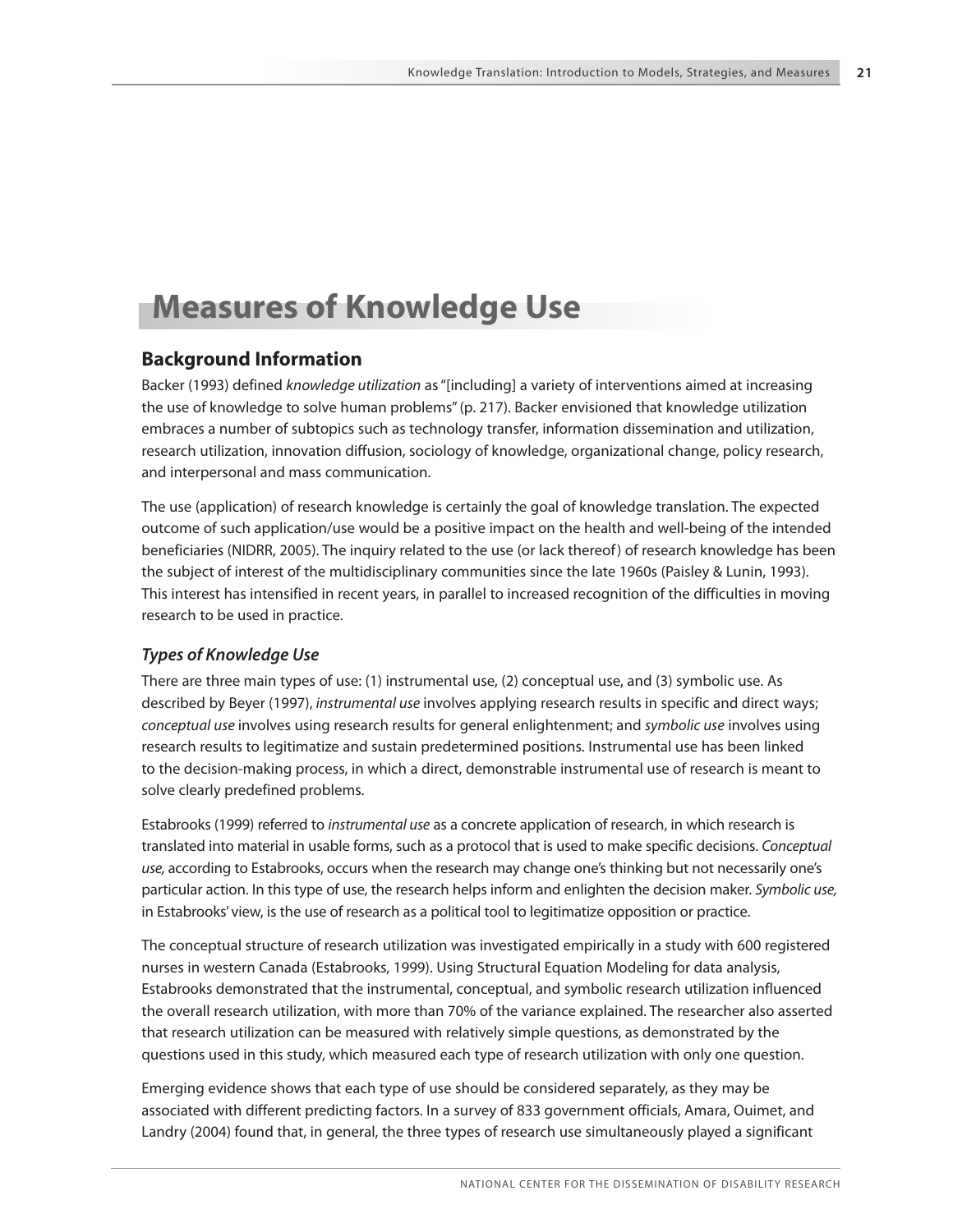role in government agencies and were commonly associated with the same set of factors. However, a small number of factors explained the increase of instrumental, conceptual, and symbolic utilization of research in different ways. Higher conceptual use was significantly associated with the qualitative research products and individuals with graduate studies. Higher instrumental use was significantly associated with research products that focused on advancement of scholarly knowledge and adaptation of research for the user's need. Finally, higher symbolic use was associated with the respondents from provincial government agencies (as opposed to those from the federal government agencies) and also the adaptation of research products to users' needs.

Milner, Estabrooks, and Humphrey (2005), in their survey of nurses in Alberta, Canada, also found that different factors predicted different types of research use. Factors such as having a degree in nursing, attitude, awareness, and involvement in research significantly predicted the instrumental research utilization. Having a degree in nursing also predicted the conceptual research utilization, whereas attitude and awareness did not. Localite communication, on the other hand, significantly predicted the conceptual research utilization but not instrumental research utilization. For symbolic research utilization, attitude, awareness, and involvement in research significantly predicted research use. Mass media were also found to significantly predict symbolic research use, though not other types of use. Certainly, more studies in this area are needed to further understand the subject.

These preliminary findings seem to indicate that it may be beneficial to take a precise, analytical approach when investigating knowledge use. To successfully facilitate the use of knowledge (as it is the focus of KT), it may be essential to predetermine specifically the type of use in which the knowledge user is likely to engage (or a specific use that would be the focus of that knowledge translation effort), consider specific factors that likely influence such use, derive appropriate knowledge translation strategies accordingly, and measure that specific type of use when evaluating the outcome.

#### *Considerations in Measuring Knowledge Use*

Early research assumed that utilization occurred when an entire set of recommendations was implemented in the form suggested by the researcher (Larsen, 1980). However, Larsen argued that knowledge can be modified, partially used, used in an alternative way, or justifiably not used at all. Complete adoption of knowledge is generally the exception and not the rule. As Larsen further stated, in some settings, knowledge may not be used if implemented in its original form but may work very well if changed to meet the user's circumstances. A recent example is an implementation study of Constraint-Induced Therapy (Sterr, Szameitat, Shen, & Freivogel, 2006), in which the treatment protocol (as previously developed in research) was locally tested and adapted to fit the needs, preferences, and logistics of the users in a local setting.

In addition, what constitutes an effective use is debatable. Often, the focus is on the use of research as it is intended. However, effective use can occur in ways that are not previously considered (SEDL, 2001). The time line in measuring use—whether it is retrospective or prospective—can also influence the results (Conner, 1981).

#### *Framework in Evaluating Knowledge Use*

Knowledge use is not a single discrete event occurring at one point in time. Rather, it is a process consisting of several events (Rich, 1991). Therefore, evaluating the use of knowledge can be complex and requires a multidimensional and systematic approach. Having a framework to guide the process when designing activities to evaluate the use of knowledge can be helpful.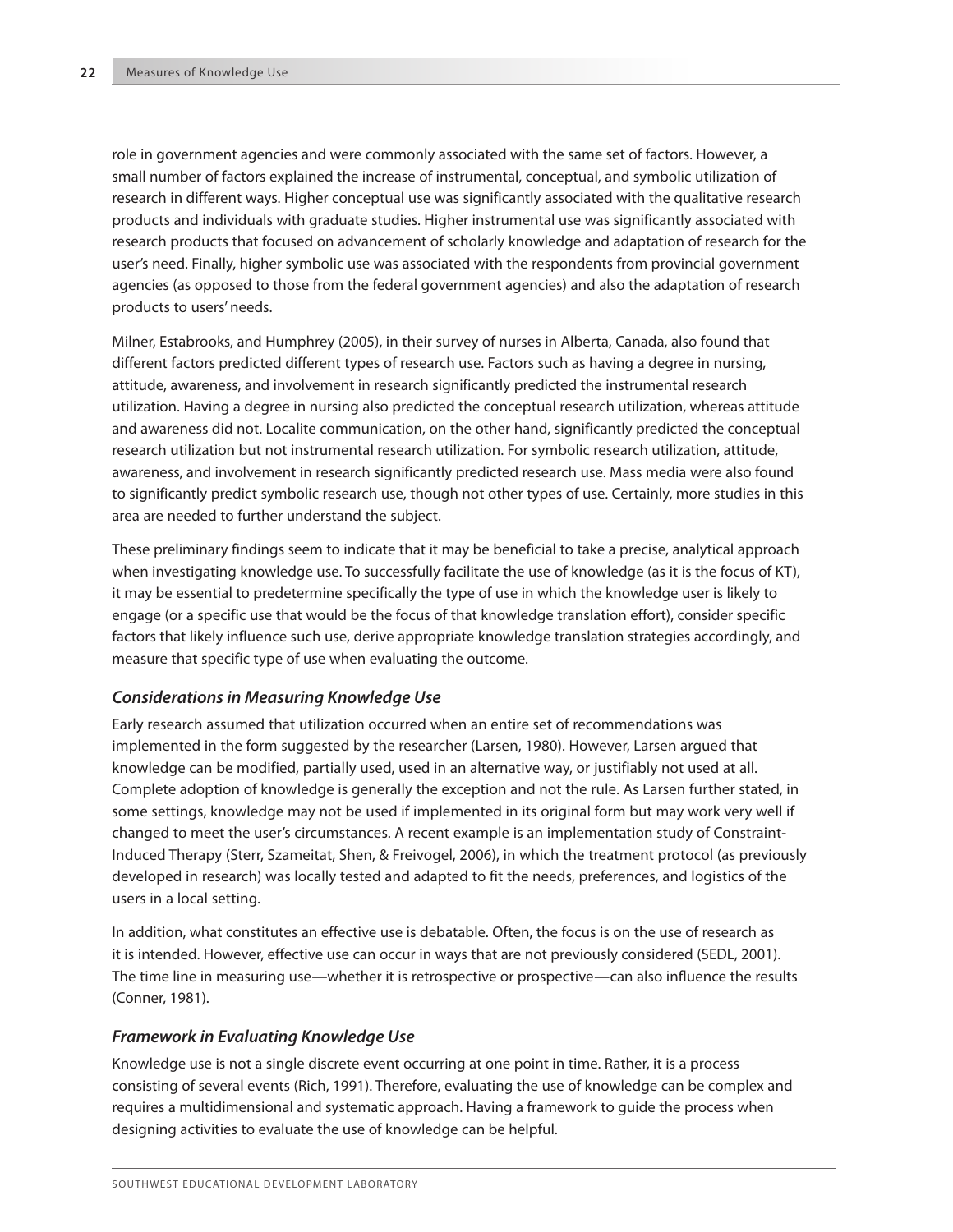An example of a comprehensive framework that can be used to guide the evaluation of knowledge use is that developed by Conner (1980). Conner proposed a conceptual model for research utilization evaluation, with the emphasis on four general aspects that are important for the evaluator to consider: (1) goals, (2) inputs, (3) processes, and (4) outcomes.

The model is represented by the visual scheme in Figure 6.



**Figure 6.** Conner's conceptual model for research utilization evaluation

(Source: *Handbook of Criminal Justice Evaluation* [M. W. Klein & K. S. Teilmann, Eds.], Conner, R. F., The evaluation of research utilization, pp. 629–653, copyright © 1980, reprinted with permission from Sage Publications)

According to Conner (1980), the first step of evaluating research utilization is to set up goals one would like to achieve as a result of the research-utilization effort. Without goals, it will be impossible to evaluate the success of such effort. The goals for utilization should be set up at the beginning of the research program. However, goal setting is perceived as a dynamic process in which goal changes can occur during the course of the research as better insight emerges. One of the main reasons for setting goals, according to Conner, is to know who will be the primary and secondary targets of the utilization effort. Once the target groups have been identified, they should be consulted at the outset of the research program to make sure that the information will be realistic for use by them and to learn of the type of information that would provide convincing evidence for them to use.

In this model, the primary inputs for a utilization effort are research findings. The research findings need to be evaluated in two aspects: quality and importance. Quality of the research findings relates to their sufficiently high validity and reliability, which could be verified by either consultation with other researchers or replication of the research in a similar setting. Determination of importance can also be obtained in several ways, such as the potential users' rating on the degree of importance; assessing socially significant implications; and assessing the clarity of recommendation for action—that is, whether it can be understood by the users. According to Conner (1980), other inputs should also be considered in addition to the research findings. The materials to be disseminated should be assessed for their appeal, clarity, and appropriateness for the target users. The people who will direct the utilization effort should be assessed for whether their skills and temperament would be suitable to conduct such an effort. As the model was later updated (Kirkhart & Conner, 1983), a consideration for resources—whether there are sufficient resources pertaining to the quality of materials or personnel involved in the planned change process was added to the input component.

For the process component, Conner (1980) suggested that there is a need to monitor and document the course of dissemination and utilization efforts, particularly because the course could change from what was originally planned. Documenting the deviations from the plan will help in adjusting the evaluation to reflect the program that was actually implemented rather than one that was planned to be implemented.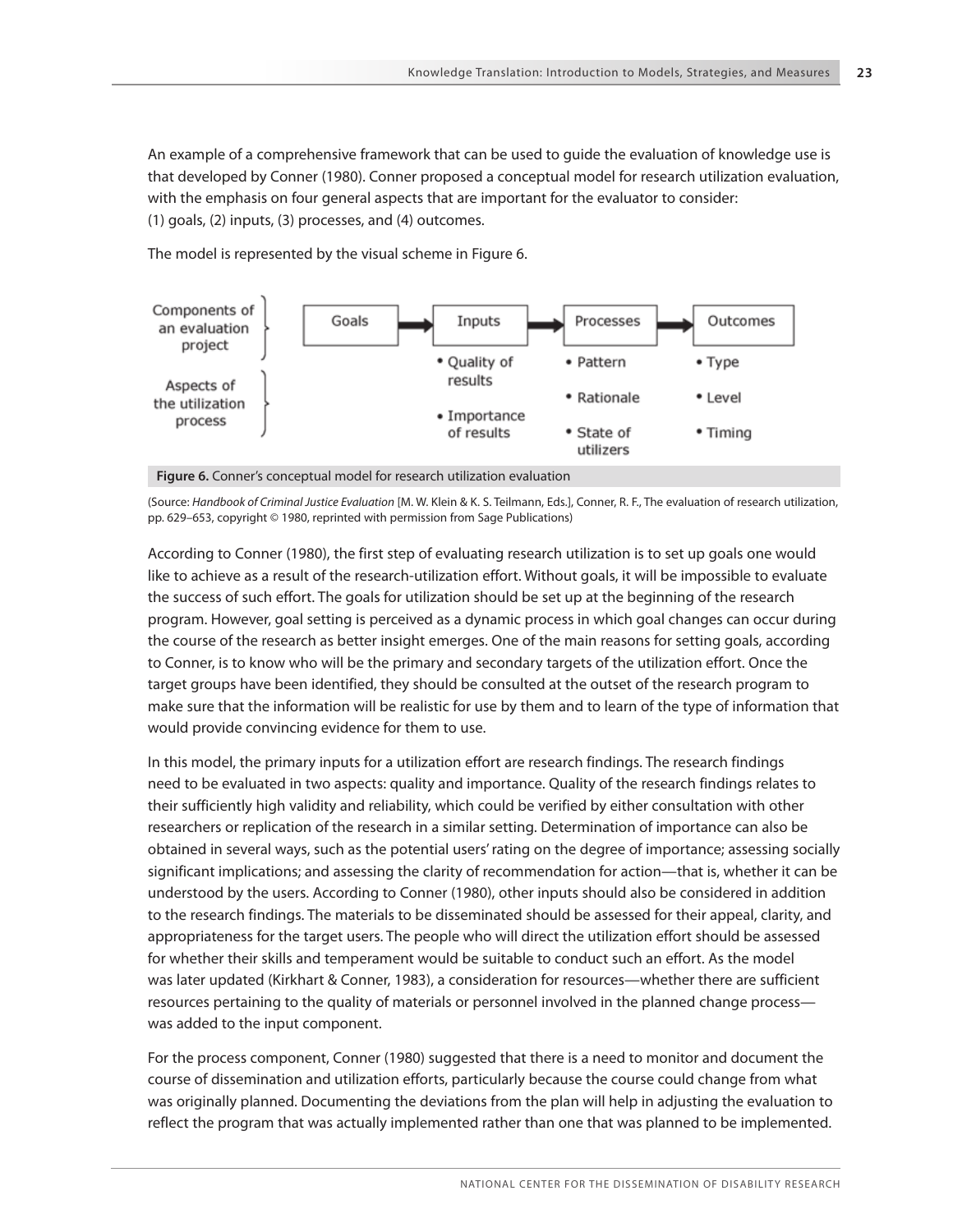The monitoring includes documenting who received the information to be utilized; their opinions of the information and their judgment of subsequent use of such information (pattern); their reasons for use or nonuse of the information (rationale); and the organizational arrangement and personal state and situation of the potential users (state of utilizers). The attitudes and capability of individuals adopting the innovation were later added to the process component of the model (Kirkhart & Conner, 1983).

The central question of this evaluation process is whether the results of the research are utilized. Conner (1980) indicated that evaluation of outcomes must occur for the type, level, and timing of the utilization process. This information can be determined in part by analyzing who has used the information (level of utilization), how the information was used (type of utilization), and the various time frames of utilization activities (timing of utilization). Outcomes assessment could focus on one of the two target groups: the actual targets (people who have been the direct target of utilization efforts) and the potential targets (people who are most relevant for utilization of the findings although they may not be the direct targets of the utilization efforts). The focus on potential targets is intended to address the issue of self-selection bias that could perceivably occur should the assessment focus on the actual targets, who tend to be more involved.

Conner (1980) concluded that evaluating research utilization has five benefits:

- 1. Determines the effectiveness of the utilization efforts using a critical review process
- 2. Increases recognition of the importance of dissemination-utilization process as a distinct activity rather than just being the last step in a research project
- 3. Increases attention to utilization goals and objectives, which will help in the development of utilization efforts
- 4. Provides more understanding of the process, including what may facilitate and/or hinder research utilization, which will aid in developing conceptual models of the utilization process that can be empirically tested
- 5. Increases the amount of interaction between researchers and users through a neutral third party (presumably the people who conduct the utilization efforts)

### **Methodologies and Focus of Measuring Knowledge Use**

Dunn (1983) conducted an 18-month project involving a review of existing literature to develop an inventory of concepts, procedures, and measures available for conducting empirical research on knowledge use. Dunn found that there were widely varied linguistic usages that made it difficult or impossible to compare, contrast, and evaluate essential variations in the concepts, methods, and measures in this area. However, three basic dimensions were found to underlie different concepts of knowledge use: (1) *composition,* a dimension that distinguishes between individual (for decision making) and collective (for enlightenment) uses of knowledge; (2) *expected effects,* a dimension that contrasts conceptual and instrumental use of knowledge; and (3) *scope,* a dimension that contrasts processes of use in terms of their generality (general use of knowledge) and specificity (e.g., use of specific recommendations of a program evaluation). As indicated by Dunn, the scope of use may also be viewed as a continuum ranging from general processes of being familiar with or aware of something to specific processes of being able to explain or perform some action.

More than 60 procedures used to study knowledge utilization were identified through this review and were categorized into three main methods of inquiry: (1) naturalistic observation; (2) content analysis; and (3) questionnaires and interviews. Within the questionnaires and interviews, there were three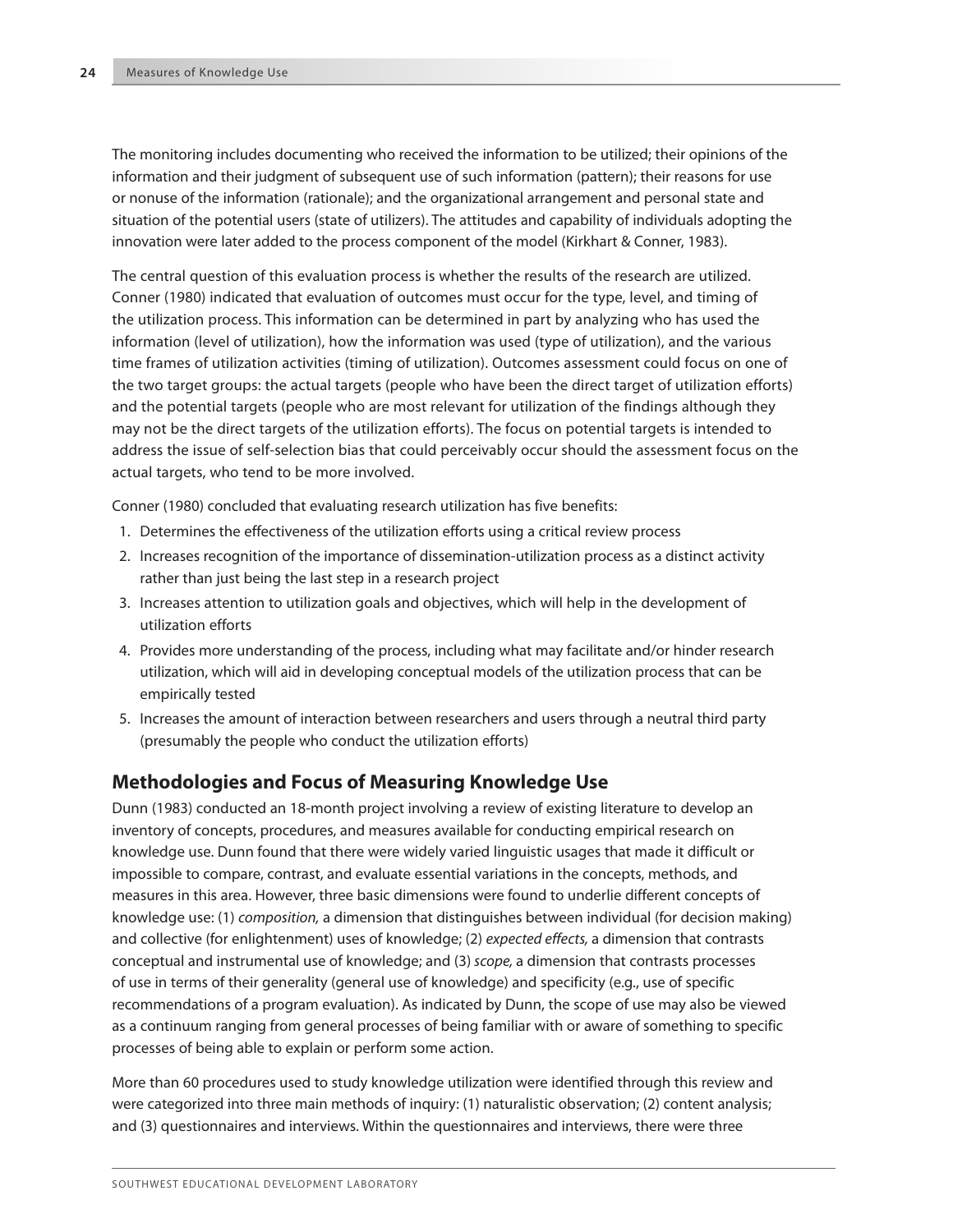categories of procedures: (1) relatively structured procedures; (2) semistructured procedures; and (3) relatively unstructured procedures. As reported by Dunn (1983), at least 30 different questionnaires and interviews or schedules were employed to study various aspects of knowledge use, and these were the most frequently used method of the studies included in this review. Naturalistic observation was rarely employed. Content analyses were employed with various kinds of documents, including research reports, case materials, and other records of experience.

Recently, Hakkennes and Green (2006) conducted a structured review of 228 original studies published in peer-reviewed journals to identify the outcome measures used to determine effectiveness of strategies aimed at improving development, dissemination, and implementation of clinical practice guidelines. Three types of data were collected from the included studies: (1) the measures used to assess the effectiveness of the intervention; (2) the methods used for such assessment; and (3) the reliability and validity of those outcome measures when reported.

Hakkennes and Green (2006) grouped the outcome measures into three main categories of measurement, at (1) patient level, (2) health practitioner level, and (3) organizational or process level. The outcome measures that focused on patient level were further categorized into those that measure the actual change in health status of the patient, such as mortality, quality of life, and actual symptom change, and those that use surrogate measures of the patient's change in health status, such as patient satisfaction, length of hospital stay, or number of health-care visits and hospitalizations. The outcome measures at the health practitioner level also followed the same pattern of either measuring actual change in health practice of the practitioner, such as their compliance (or noncompliance) with the implemented guidelines, or surrogate measures, such as measurement of the practitioner's knowledge or attitudes. For the organizational or process level, the focus was on measuring change in the health system, such as to cost, policy and procedures, and the time spent by the practitioner. As indicated by the authors, only a small number (20%) of the studies reported the reliability or validity of the outcome measures.

For studies included in the review (Hakkennes & Green, 2006), several methods were used to collect data, including medical record audit; computerized medical records audit; health practitioners survey, questionnaire, or interview; patient survey, questionnaire, or interview; computerized database; log books, department records, or registers; encounter charts, request slips, or diaries; and others (such as clinical examination, results of blood tests, and video- and audiotaping of consultations). The authors reported that approximately half of the included studies used a medical record audit to collect data for the outcomes. Overall, the measures of change in health practitioner behavior were the most common, followed by the measures that assess change at a patient level (either actual measures of change or surrogate measures of change), health practitioners' knowledge and attitudes, and changes at an organizational level.

#### **Examples of Approaches in Measuring Knowledge Use**

Several approaches employed to measure knowledge use were reported in the literature. One approach is to measure users' discrete behaviors related to the use of research-based knowledge. Pelz and Horseley (1981) used survey questionnaire items (that were part of an 18-page questionnaire) to measure research utilization by nursing staff. Five items on the questionnaire directly measured research utilization activities, and the mean score of those five items was used as an index of research utilization. A response scale of 0, 1, 2–4, and 5 or more times in the past year was used for each activity. The Cronbach's alpha of this research utilization index (representing the internal consistency) was reported to be .87. The five research utilization activities are as follows: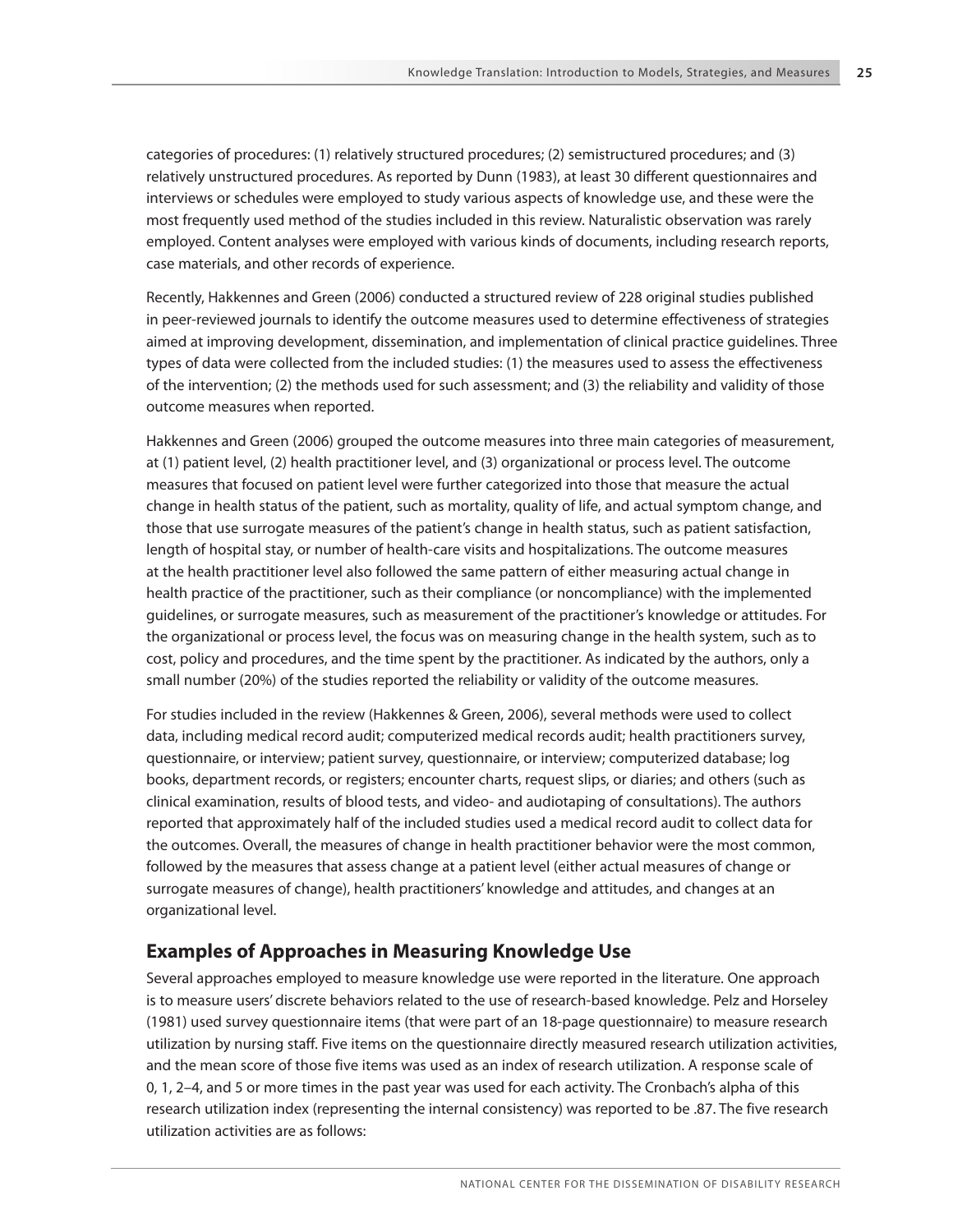- 1. Reviewing research literature to identify knowledge for use in practice
- 2. Evaluating research study to determine its value for practice
- 3. Transferring the research knowledge into useful practice activities
- 4. Planning for the implementation and evaluation of such practices
- 5. Discontinuing or rejecting practice activities because of the research knowledge learned

Vercoe and Hilton (1995), in a study investigating factors affecting acute-care nurses' use of research findings, measured both general use of research and use of specific research findings. For general use, nurses were asked to rate 10 statements using the scale of 1 = *not at all,* 2 = *sometimes*, 3 = *frequently,*  and 4 = *always*. However, the actual statements were not reported. For use of specific research findings, nurses were asked to rate their use of 10 findings on a scale of 1 = *never,* 2 = *sometimes,* 3 = *always,* or, if the finding was inappropriate for their area of practice, *not applicable*. As reported by the authors, internal consistency of the items was .87. Content validity was tested through peer review.

A different approach is to view knowledge use as a chronological process. In this approach, each step within the process could be measured to gauge the progress on the knowledge use continuum, as opposed to just measuring whether the use of knowledge occurs at the end of the process. Using this approach, Hall, Loucks, Rutherford, and Newlove (1975) developed the Levels of Use Scale to measure levels of use of innovation. The scale addresses only the behavioral aspect of use and does not focus on other aspects of use, such as attitudinal, motivational, or affective.

The Levels of Use Scale consists of eight levels. Decision points were also provided to distinguish each level. The descriptions of those levels are as follows:

- • **Level 0—Nonuse:** State in which the user has little or no knowledge of the innovation and no involvement with the innovation and is doing nothing toward becoming involved.
- **Level I—Orientation:** State in which the user has acquired or is acquiring information about the innovation and/or has explored or is exploring its value orientation and its demands on user and user system.
- **Level II—Preparation:** State in which the user is preparing for first use of the innovation.
- **Level III—Mechanical use:** State in which the user focuses most effort on the short-term, day-to-day use of the innovation, with little time for reflection. Changes in use are made more to meet the user needs than the client needs. The user is primarily engaged in a stepwise attempt to master the tasks required to use the innovation, often resulting in disjointed and superficial use.
- **Level IV A—Routine:** Use of the innovation is stabilized. Few if any changes are being made in ongoing use. Little preparation or thought is being given to improving innovation use or its consequences.
- **Level IV B—Refinement:** State in which the user varies the use of the innovation to increase the impact on clients within the immediate sphere of influence. Variations are based on knowledge of both shortand long-term consequences for clients.
- **Level V—Integration:** State in which the user is combining own efforts to use the innovation with related activities of colleagues to achieve a collective impact on clients within their common sphere of influence.
- **Level VI—Renewal:** State in which the user reevaluates the quality of use of the innovation, seeks major modifications of or alternatives to present innovation to achieve increased impact on clients, examines new developments in the field, and explores new goals for self and the system.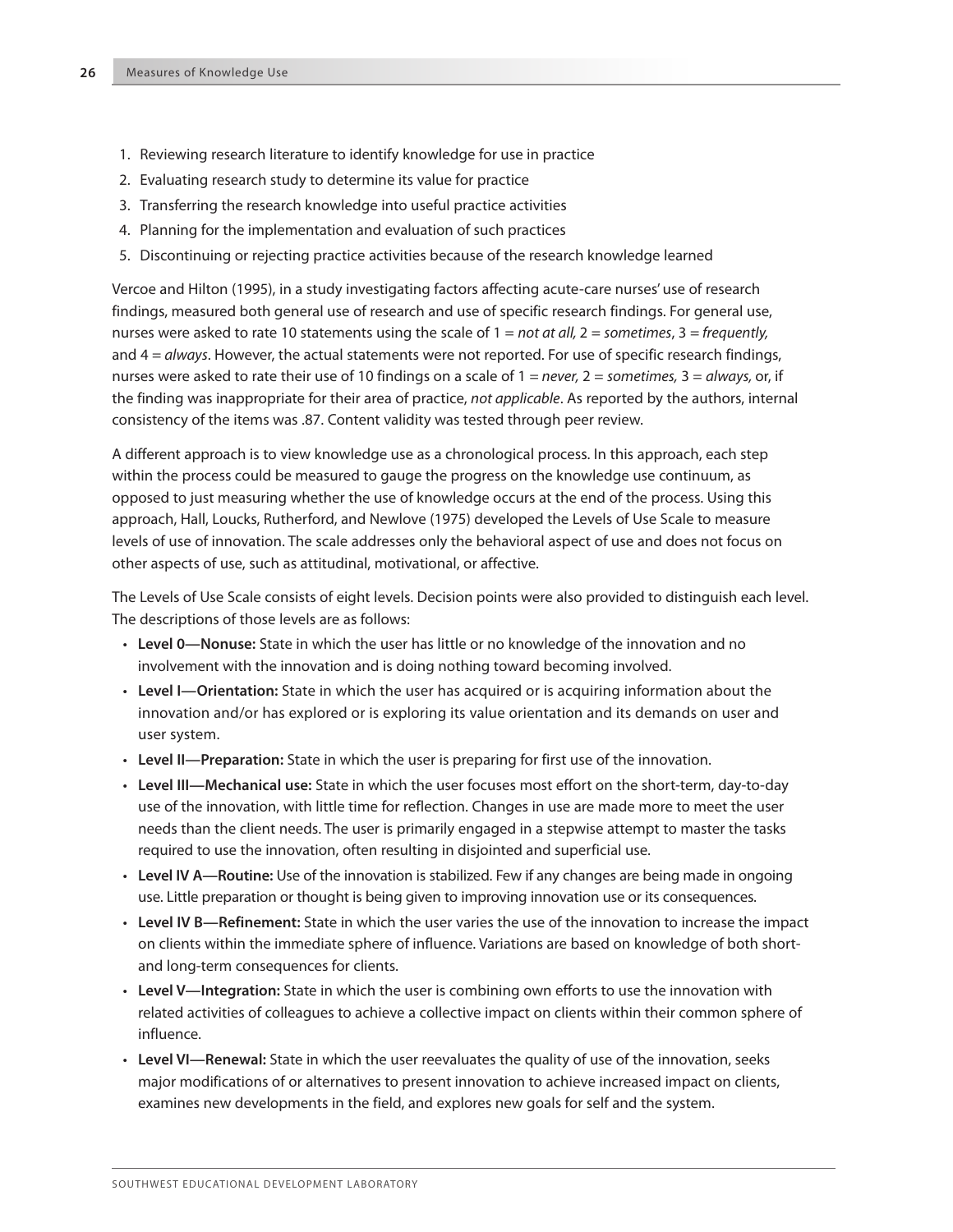As presented by Hall et al. (1975), each level of use of innovation is accompanied by seven categories to describe the range of behaviors within each level. The seven categories are (1) knowledge, (2) acquiring information, (3) sharing, (4) assessing, (5) planning, (6) status reporting, and (7) performing. For example, within Level I (orientation stage), each category was described as follows:

- **Category 1—Knowledge:** Knows general information about the innovation, such as origin, characteristics, and implementation requirements
- **Category 2—Acquiring information:** Seeks descriptive material about the innovation; seeks opinions and knowledge of others through discussions, visits, or workshops
- **Category 3—Sharing:** Discusses the innovation in general terms and/or exchanges descriptive information, materials, or ideas about the innovation and possible implications of its use
- **Category 4—Assessing:** Analyzes and compares materials, content, requirements for use, evaluation reports, potential outcomes, and strengths and weaknesses for the purpose of making a decision about use of the innovation
- **Category 5—Planning:** Plans to gather necessary information and resources as needed to make a decision for or against use of the innovation
- • **Category 6—Status reporting:** Reports presently orienting self to what the innovation is and is not
- **Category 7—Performing:** Explores the innovation and requirements for its use by talking to others about it, reviewing descriptive information and sample materials, attending orientation sessions, and observing others using it

The psychometric properties of the Levels of Use Scale (Hall et al., 1975) were not reported. However, the scale is one of the most comprehensive in measuring use and could conceivably be quite sensitive in detecting small increments of progress in knowledge use. Particularly, the scale would be useful in evaluating steps taken toward implementation even when the full implementation has not yet occurred.

Larsen (1982) developed a utilization scale containing seven ranked stages of knowledge use and non-use. A piece of information (whether it be a research finding, an idea, a suggestion, or a recommendation) is assigned a rank value based on an ordinal scale outlined in the following list. No reliability or validity were reported.

- 1. **Considered and rejected:** Some discussion takes place, but the information is rejected.
- 2. **Nothing done:** No action, not even discussion, is taken.
- 3. **Under consideration:** Information has not been used but is being discussed and considered.
- 4. **Steps toward implementation:** Although information has not been used, the decision to do so has been made and initial planning steps have been taken.
- 5. **Partially implemented:** Certain features of information have been used, whereas others have been disregarded.
- 6. **Implemented as presented:** The information is used in the form in which it was originally presented.
- 7. **Implemented and adapted:** Information is modified or adapted to fit the local situation.

Brett (1987) developed the Nursing Practice Questionnaire (NPQ) to measure use of specific research findings. Brief descriptions of 14 innovations were provided in the questionnaire. Using Rogers' stages of innovation adoption (Rogers, 1983) as a guide, seven questions measuring the nurse's stage of innovation adoption were developed to be used with each of the 14 nursing practices. The seven questions, as later described by Michel and Sneed (1995), are listed here: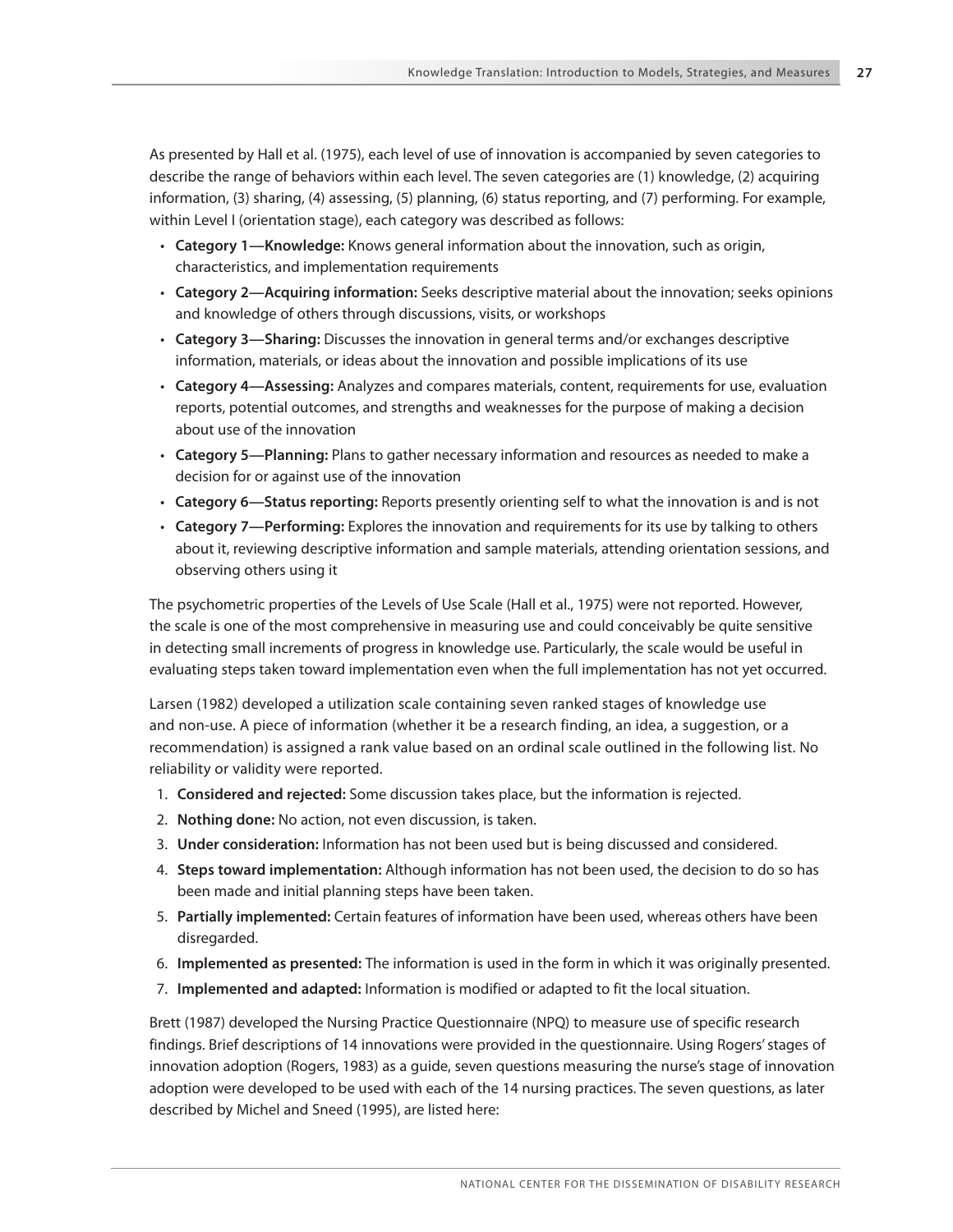- 1. Have you read about this nursing practice?
- 2. Have you heard about this nursing practice?
- 3. Have you observed this practice in use?
- 4. Have you learned about this practice from any other source?
- 5. If appropriate to the practice setting, do you believe a nurse should use this nursing practice?
- 6. How often do you use this nursing practice?
- 7. Are you aware of any policies concerning this nursing practice in your workplace?

These questions address the four stages of innovation adoption identified in the Diffusion of Innovation framework: (1) knowledge (awareness), (2) persuasion, (3) decision, and (4) implementation (Rogers, 1983). Each question represents a specific stage of the innovation adoption:

- Questions 1 through 4 measure the level of *awareness* of the recommended practice. An answer of "yes" to at least one of these questions indicates involvement in the *awareness* stage and is scored 1.
- Question 5 measures the nurse's attitude about the innovation. An affirmative response indicates a positive attitude about the innovation and is scored 1. A "no" or an "undecided" answer is scored 0. This question is designed to measure the *persuasion* stage of the innovation adoption.
- Question 6 assesses the nurse's achievement of the *implementation* stage. Two levels of use of the innovation are measured: "sometimes," which is scored 1; and "always," which is scored 2.
- Question 7 measures the knowledge of institutional policies and/or procedures concerning the innovation. A range of scores is assigned for the extent of the dissemination of each research finding (innovation).

The points given for each stage (unaware  $= 0$ ; aware  $= 1$ ; persuasion  $= 1$ ; used sometimes  $= 1$ ; used always = 2) are totaled and averaged. The ranges of possible scores assigned to the various stages of adoption are as follows:

- $\cdot$  Unaware = 0-0.49
- Aware  $= 0.5 1.49$
- Persuasion  $= 1.5 2.49$
- Used sometimes  $= 2.5 3.49$
- Used always  $= 3.5 4.0$

As reported by Brett (1987), the test–retest reliability using a 1-week interval was *r* = .83. The overall internal consistency (Cronbach's alpha) was .95, whereas the coefficients of the individual innovation scales ranged from .68 to .95. Content validity was assumed because the 14 innovations were derived from published nursing research reports using specific criteria. The NPQ, in both its original form and in a modified form, was used in a number of studies (Berta, 1995; Brett, 1987, 1989; Coyle & Sokop, 1990; Michel & Sneed, 1995; Rodgers, 2000).

Also following the stages-of-use approach, Landry, Amara, and Lamari (2001) measured the use of social science research with a scale derived from the Knott and Wildavsky (1980) stages of knowledge utilization. However, this scale measures knowledge utilization from the perspective of the knowledge producers (who were university researchers) rather that of the knowledge users. A question was posed to the respondents as to what had become of their research of the last 5 years. They then were asked to respond to six statements representing the six stages of knowledge utilization using a five-point scale of 1 = *never,*  2 = *rarely,* 3 = *sometimes,* 4 = *usually,* and 5 = *always.* No psychometric properties were reported. The six stages are listed here: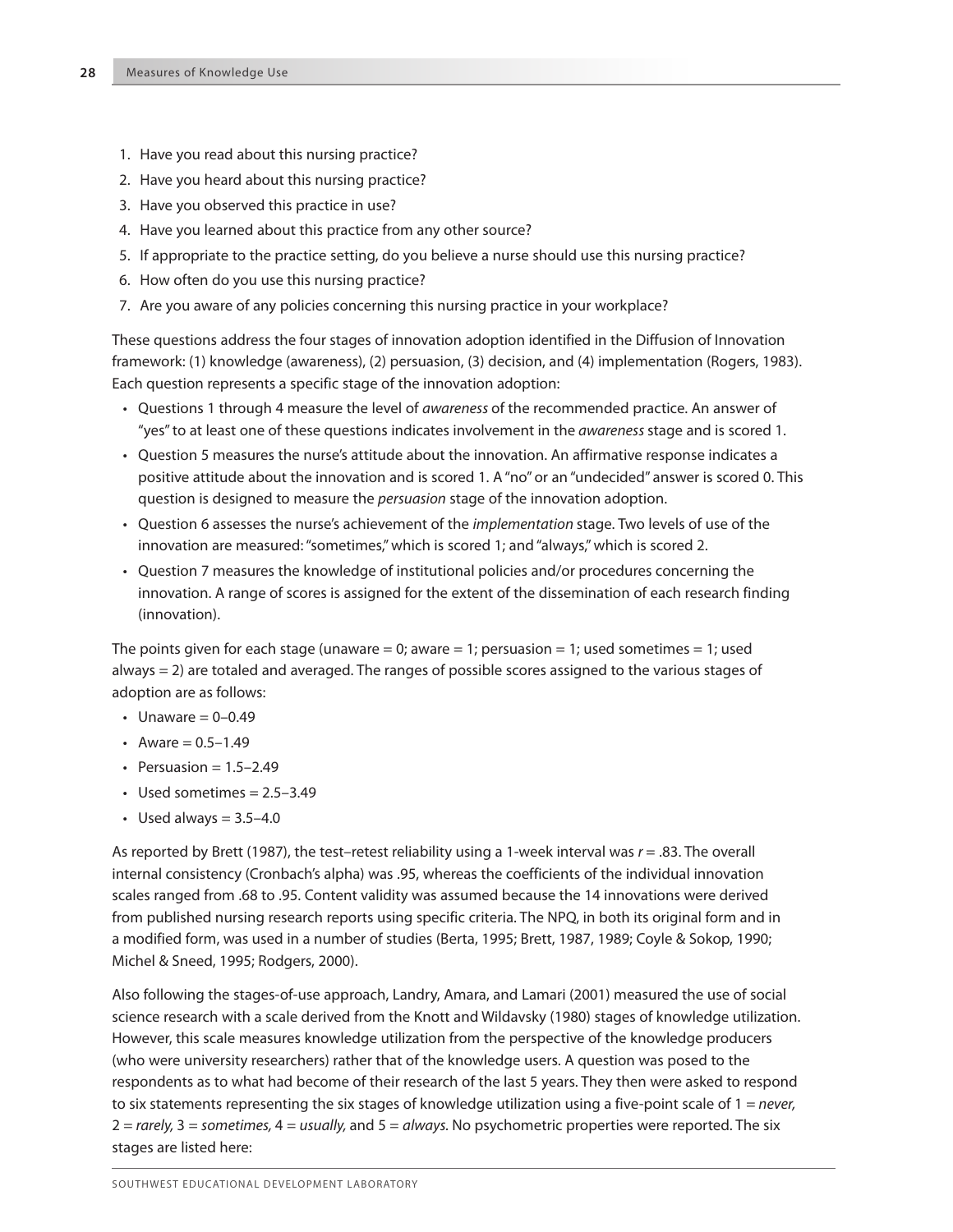- 1. I transmitted my research results to the practitioners and professionals concerned *(transmission).*
- 2. My research reports were read and understood by the practitioners and professionals concerned *(cognition).*
- 3. My work has been cited as a reference in the reports, studies, and strategies of action elaborated by practitioners and professionals *(reference).*
- 4. Efforts were made to adopt the results of my research by practitioners and professionals *(effort).*
- 5. My research results influenced the choices and decisions of practitioners and professionals *(influence).*
- 6. My results gave rise to applications and extension by the practitioners and professionals concerned *(application).*

A similar scale was developed to measure knowledge utilization as reported by policymakers (Landry, Lamari, & Amara, 2003). The items representing the six stages of knowledge utilization are listed as follows. No psychometric properties were reported.

- 1. I received the university research pertinent to my work.
- 2. I read and understood the university research that I received.
- 3. I participated in meetings for discussion and popularization of the aforementioned university research.
- 4. I cited university research studies as references in my own professional reports or documents.
- 5. I made efforts to favor the use of university research results.
- 6. University research results influenced decisions in my administrative unit.

Another approach is to measure not only the behavioral aspect of the knowledge user, but also other aspects related to knowledge use. Anderson, Ciarlo, and Brodie (1980) used a structured interview method to measure knowledge utilization in the behavioral, cognitive, and affective dimensions. The behavioral aspect was measured by examining reported changes in the activities, practices, or policies that resulted from the researchers' feedback based on their program evaluation for the participating organization. The researchers used two questions, one open-ended and one recommendation-cued, to gather information for behavior change. In the open-ended question, they asked the respondents to describe specific instances of any activities undertaken related to the issues being evaluated. In the recommendation-cued question, they read each respondent a list of the recommendations from their evaluation research and then asked the respondent to cite specific instances of activities relevant to the recommendations. Information was then extracted and coded by category of utilization derived by the research team. The authors stated that after each set of interviews was coded, a measure of the interrater reliability of the coding was computed. However, the reliability results were not reported. The coding was nominal in nature, and the evaluation of knowledge use was descriptive rather than statistical.

To measure the cognitive aspect, the researchers compared the rating of the respondents' beliefs about various aspects of the issue they were studying. Those themes were extracted from the coding of the preintervention interviews. The participants were asked to rate their agreement with each of the themes earlier in the project and at 1-month and 6-month intervals after the completion of their intervention. In addition to the original themes obtained from the pre-intervention interviews, a list of "data themes," or statements based on the actual data analysis, was added. In some cases, as stated by the authors, an original theme may also become a data theme. For data themes not originally generated in the pre-intervention interview, the researchers examined whether the postevaluation views of the panel were in agreement or in conflict with those themes.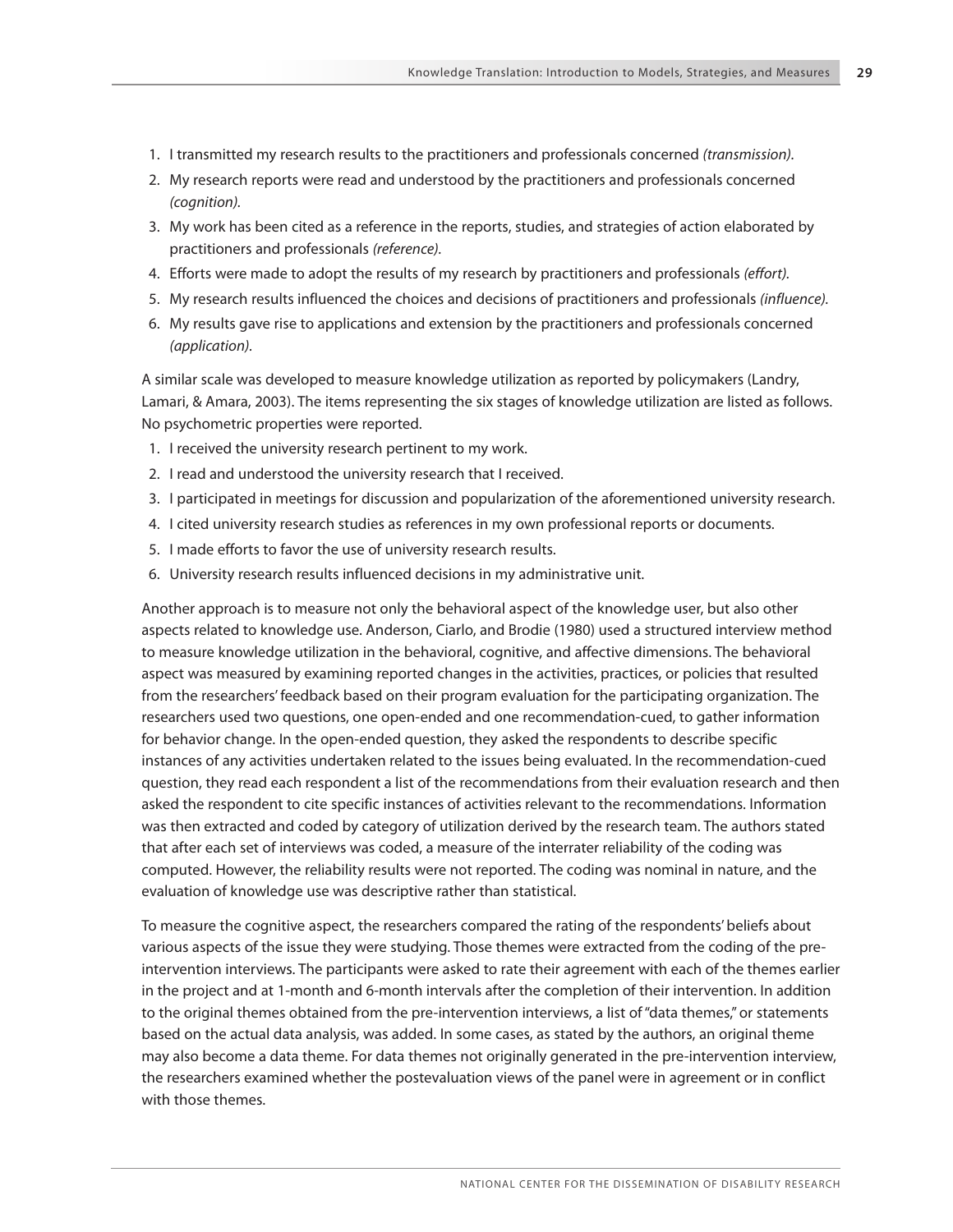For the affective aspect, respondents were asked to rate their concern about the problem or issue and their satisfaction with the team's solutions. The timing and rating comparisons were the same as the methods outlined in the cognitive change measurement.

Using a similar orientation, Champion and Leach (1989) developed a scale to measure nurses' research utilization in their study to determine variables related to research utilization in nursing. Four sets of items were measured: (1) attitude, (2) availability, (3) support, and (4) research utilization. The attitude items measured feelings about incorporating research into practice. The availability items measured the opportunity a nurse had to access research findings in his or her institution. The support items measured the degree to which a nurse's administrative leaders and professional colleagues encouraged research utilization. The research utilization items measured the degree to which the nurse felt he or she incorporated findings into practice. The respondents were asked to rate each item using a Likert scale ranging from *strongly agree* (= 5) to *strongly disagree* (= 1). The questionnaire consists of 38 items, with 21 items measuring attitude, 7 measuring availability, 8 measuring support, and 10 measuring use. Examples of items representing each of the four aspects are provided below:

#### *Attitude:*

- I would change my practice based on research findings.
- I want to base my practice on research.
- Using research helps me meet my goal as a nurse.

#### *Availability:*

- I have access to research findings where I work.
- I have access to research findings on my floor.
- I have time to read about research while I am on duty.

#### *Use:*

- I base my practice on research.
- My nursing care decisions are based on research.
- I do not use research in my day-to-day practice.

#### *Support:*

- Nurses in my work area.
- Unit director (Head Nurse).
- Chairman.

As reported by the authors, the content validity was judged by experts. Internal consistency as measured by Cronbach's alpha ranged from .84 to .94.

Another possible approach in measuring research use is to separately measure each type of use, including conceptual, instrumental, and symbolic use. As discussed earlier, preliminary evidence (Amara, Ouimet, & Landry, 2004; Milner, Estabrooks, & Humphrey, 2005) has shown that each type of use may be uniquely influenced by different factors. Therefore, it seems logical to measure each type of use separately. Estabrooks (1999) developed a measurement scale using four questions to measure overall research utilization, direct research utilization (instrumental use), indirect research utilization (conceptual use), and persuasive research utilization (symbolic use).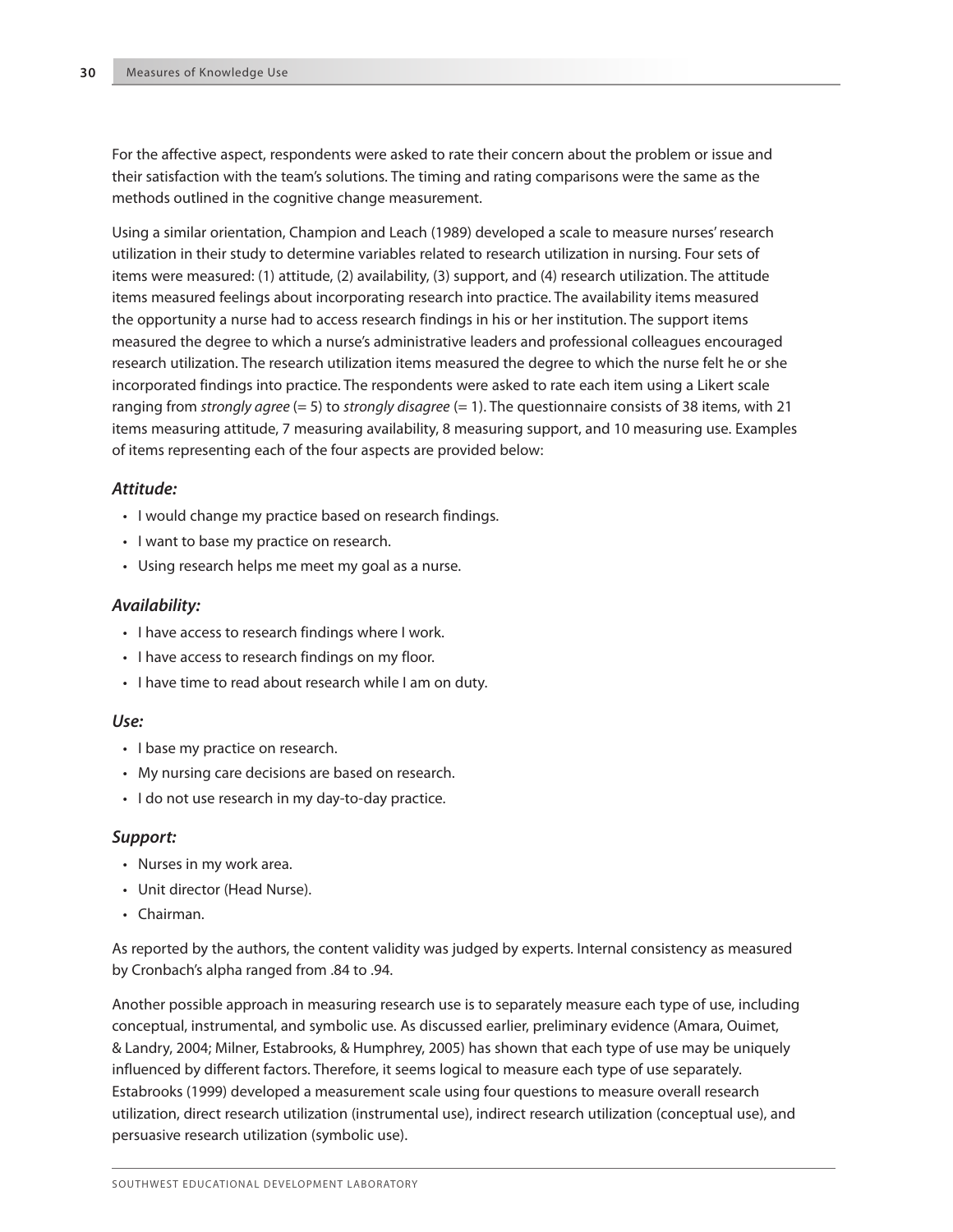The overall-research-utilization question was "Overall, in the past year, how often have you used research in some aspect of your nursing practice?" The question was asked four times throughout the questionnaire. Each time, the question was preceded by the definition of *overall research utilization* as "The use of any kind of research findings (nursing and non-nursing) in any aspect of your work as a registered nurse. Do not count as research things you learned in nursing school where you did your basic nursing training."

The direct-research-utilization question was "Overall, in the past year, how often have you used research findings in this direct way in some aspect of your nursing practice?" This question was preceded by a definition of *direct research utilization* as "The use of any kind of research findings (nursing and nonnursing) where you directly use the findings in giving patient care and/or client interventions. Do not count as research things you learned in your basic training." Examples of direct research utilization were provided immediately following the definition.

The indirect-research-utilization question was "Overall, in the past year, how often have you used research findings in this nondirect way in some aspect of your nursing practice?" Similar to the previous two areas, the question was preceded by the definition of *indirect research utilization* as "The use of any kind of research findings (nursing and non-nursing) to change your thinking or your opinions about how to approach certain patient care or client situations. Do not count as research things you learned in your basic training." Examples were also provided.

The persuasive-research-utilization question was "Overall, in the past year, how often have you used research findings in this persuasive way?" The question was preceded by the definition of *persuasive research utilization* as "The use of research findings (nursing and non-nursing) to persuade others, who are usually in decision-making positions, to make changes in conditions, policies, or practices relevant to nurses, patients/clients, and/or the health of individuals or groups. Do not count as research things you learned in your basic training." As for the other areas, examples were provided.

The response choices for each question included the scale of  $1 =$  *never*,  $2 =$  *on one or two shifts*,  $3 =$ (unlabeled), 4 = (unlabeled), 5 = *on about half of the shifts*, 6 = (unlabeled), 7 = *nearly every shift,* and 8 = *do not know.* This measure was used in other studies (Estabrooks, Chong, & Birdsell, 2003; Milner et al., 2005) with slight modifications in administrative methods, scale, and wording of the questions.

Amara et al. (2004), in an approach similar to that of Estabrooks' measurement of research utilization, developed questions that they included in a survey instrument to distinguish the degree of policymakers' instrumental use, conceptual use, and symbolic use of university research. The *instrumental use* was described as "The use of university research led to concrete action in my field of work." The *conceptual use*  was described as "The use of university research served to shed light on situations and problems in my field of work." The *symbolic use* was described as "The use of university research served to confirm choices already made in my field of work." These questions were part of a larger questionnaire. The participants were asked to indicate the level of importance of each type of utilization using the Likert-type scale of 0 = *does not apply and does not know,* 1 = *negligible,* 2 = *somewhat negligible,* 3 = *moderately important,*  4 = *very important,* and 5 = *decisive.*

Focusing on the product of research use rather than on users' behavior, Hanney, Gonzalez-Block, Buxton, and Kogan (2003) proposed a draft scale to measure research utilization in policymaking by directly examining the policy of interest in four areas: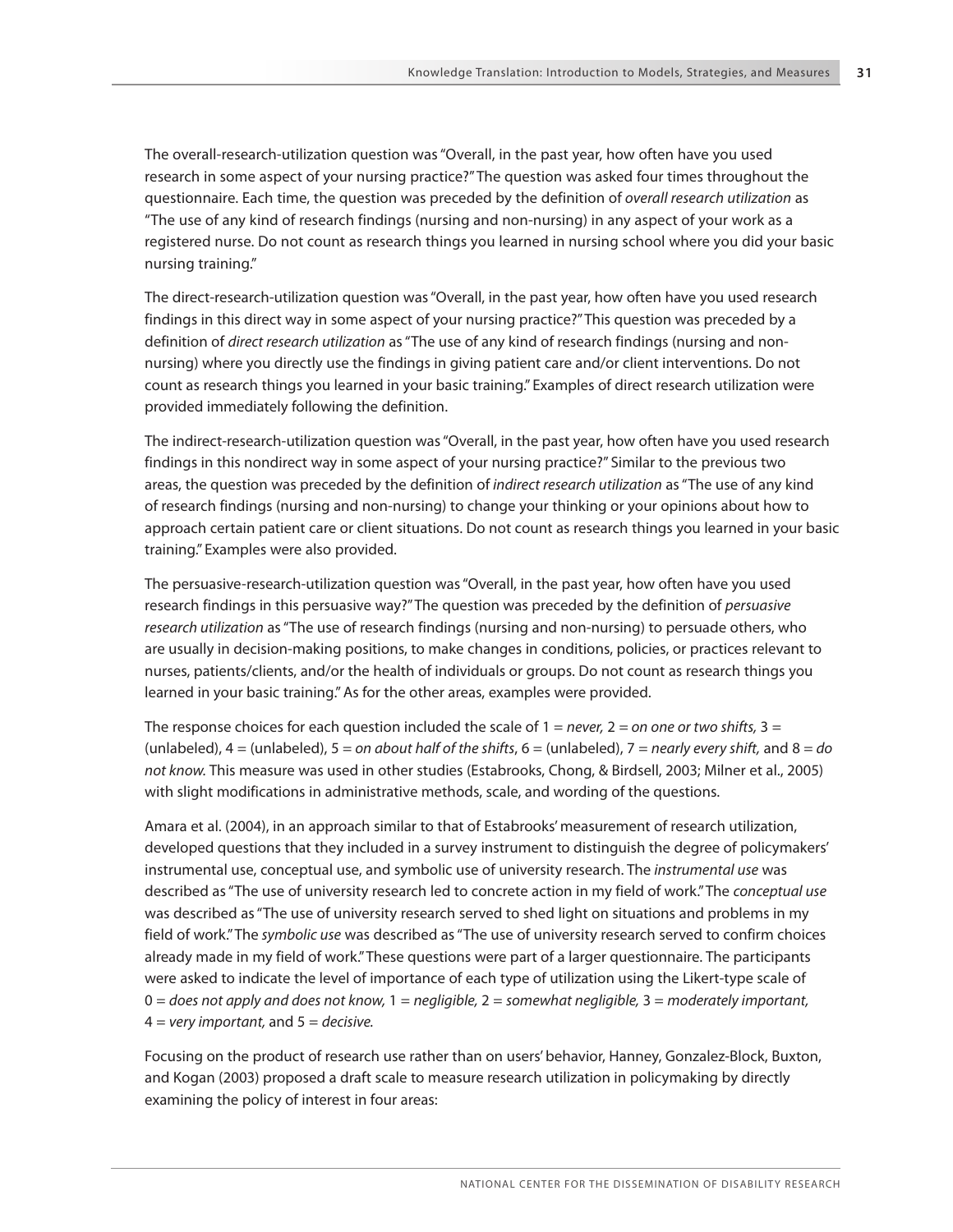- 1. Consistency of policy with research findings
- 2. Degree of influence of research on policy agenda setting
- 3. Degree of influence of research on policy formulation
- 4. Degree of influence of research on policy implementation

The first area, consistency of policy with research findings, concerns the agreement between the policy and the body of international research. The policy would be examined, using documentary analysis, on its consistency with research findings by determining the level of agreement between the policy and the findings of the research.

The second area, degree of influence of research on policy agenda setting, relates to the extent that research helps in getting the issue onto policymakers' agendas, such as by showing the existence of a problem, pointing to actions to be taken and having those actions turned into policy, or enlightening policymakers on the importance of the issue. This information would be obtained via interviews, documentary analysis, and questionnaires to determine degree of influence of research findings on the policy agenda setting.

The third area, degree of influence of research on policy formulation, concerns the actual influence that the research had during the policy formulating process. The actual influence, as indicated by Hanney et al. (2003), includes not only the direct use of research findings to develop the policy content, but also other possible impacts, such as the gradual development of insights, theories, concepts, and perspectives in the enlightenment mode (conceptual use). The degree of influence of research on the policy content, either for instrumental impact or enlightenment, would be determined primarily via interviews but also through survey and documentary data.

The fourth area, degree of influence of research on policy implementation, concerns the use of research in policy implementation, either to determine appropriate implementation strategies or to secure support for the policy in terms of financial resources, political commitment, and public opinion. Information in this area will come from interviews and documentary analysis.

For each area, the ranking scale of *considerable, moderate, limited,* or *no indication* is used to measure the degree of research utilization in the four areas indicated above.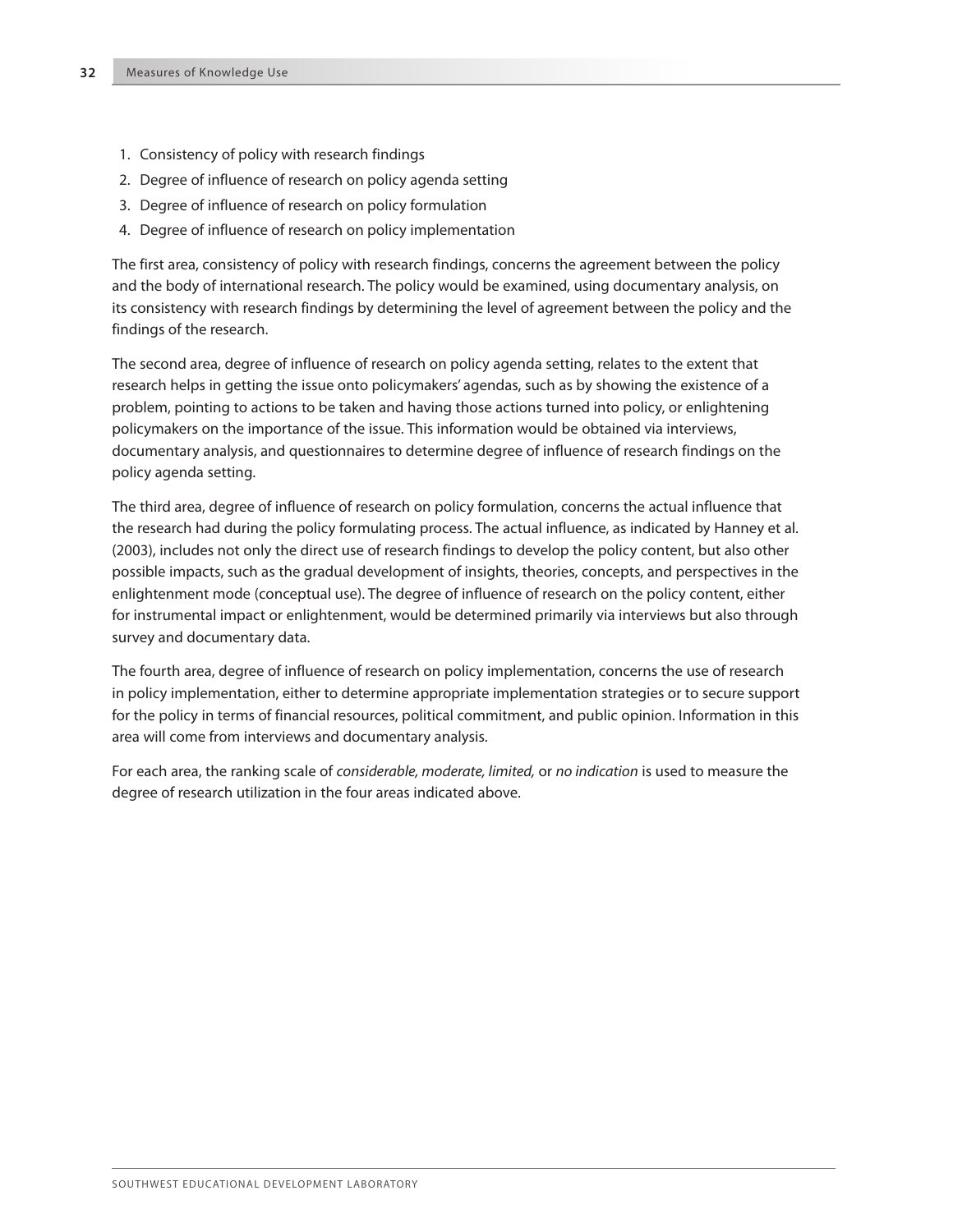## **Epilogue**

As evidenced in this review, knowledge translation (KT) is a complex and multifaceted construct that requires a consideration of a multitude of dimensions together to form a comprehensive picture. It should be noted that the literature included in this review came mostly from disciplines other than rehabilitation. Although the information from such literature could provide some understanding of KT in general, its direct applicability to KT in rehabilitation is not known. For instance, the degree of similarity between the context of policymaking, of which a substantial amount of information contributes to the body of the literature in this area, and the context of everyday practice in rehabilitation is not clear. Can it be assumed that the same influencing factors exist and play similar roles in both environments? Are the types of knowledge use similar in both contexts? Do practitioners and policymakers make the same kind of decisions? It is certainly important to create a body of empirical knowledge that is directly relevant and applicable to rehabilitation. Future questions may include the following: What types of use occur in practice settings, and how prevalent are they? Are the determinants for each type of use the same? What are the common predicting factors that transcend contexts, and what are the unique factors related to specific contexts? What is the relative importance of each of these contextual factors in predicting research use?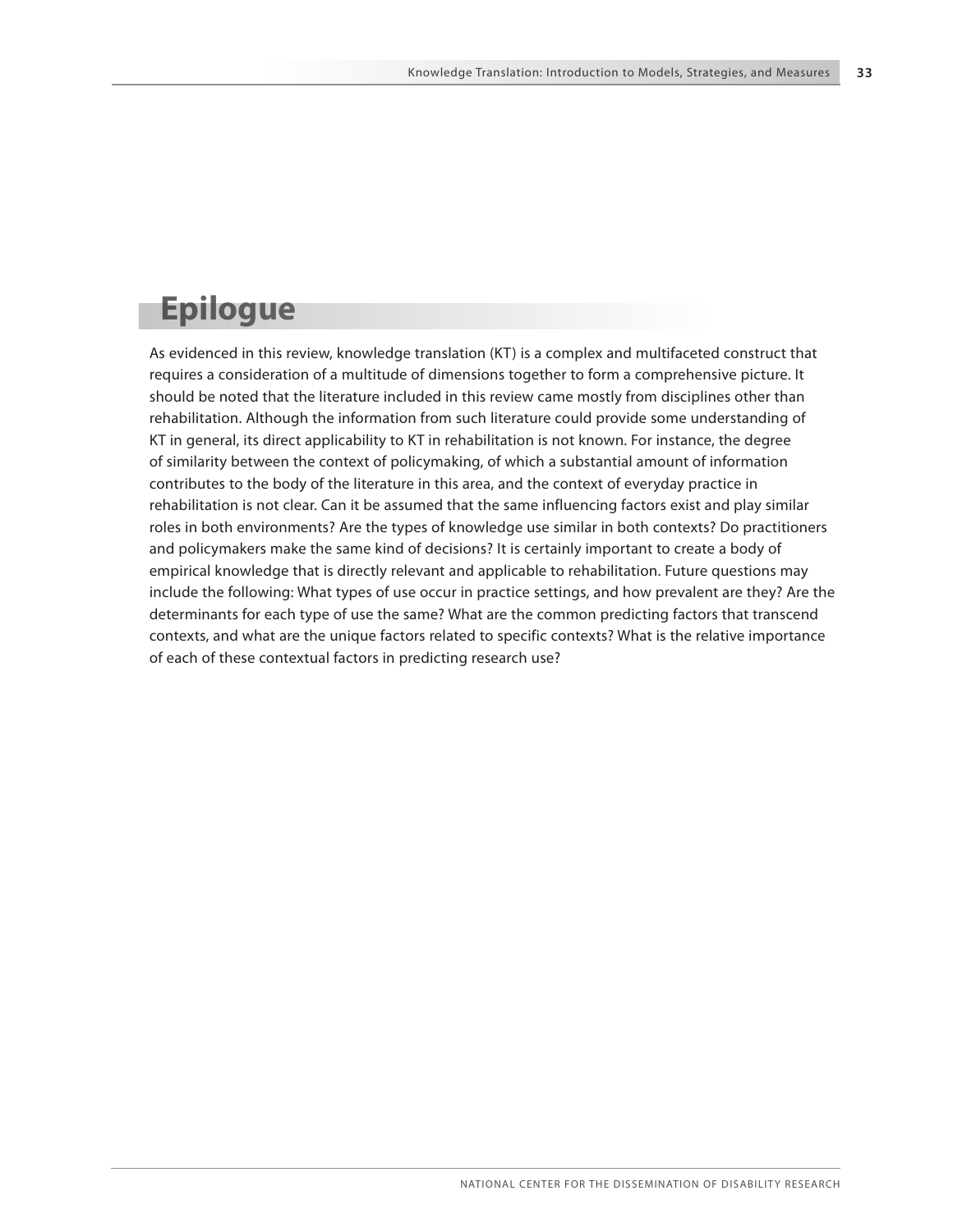### **References**

- Amara, N., Ouimet, M., & Landry, R. (2004). New evidence on instrumental, conceptual, and symbolic utilization of university research in government agencies. *Science Communication, 26*, 75–106.
- Anderson, C. D., Ciarlo, J. A., & Brodie, S. F. (1980). Measuring evaluation-induced change in mental health programs. In J. A. Ciarlo (Ed.), *Utilizing evaluation: Concepts and measurement techniques* (pp. 97–123.). Beverly Hills, CA: Sage.
- Backer, T. E. (1993). Information alchemy: Transforming information through knowledge utilization. *Journal of the American Society for Information Science, 44,* 217–221.
- Bekkering, G. E., van Tulder, M. W., Hendriks, E. J. M., Koopmanschap, M. A., Knol, D. L., Bouter, L. M., et al. (2005). Implementation of clinical guidelines on physical therapy for patients with low back pain: Randomized trial comparing patient outcomes after a standard and active implementation strategy. *Physical Therapy, 85,* 544–555.
- Bennett, S., Tooth, L., McKenna, K., Rodger, S., Strong, J., Ziviani, J., et al. (2003). Perceptions of evidence based practice: A survey of Australian occupational therapists. *Australian Occupational Therapy Journal, 50,* 13–22.
- Bero, L. A., Grilli, R., Grimshaw, J. M., Harvey, E., Oxman, A. D., & Thomson, M. A. (1998). Closing the gap between research and practice: An overview of systematic reviews of interventions to promote the implementation of research findings. *British Medical Journal, 317,* 465–468.
- Berta, K. M. (1995). Information seeking, research utilization, and barriers to research utilization of pediatric nurse educators. *Journal of Professional Nursing, 11,* 49–57.
- Beyer, J. M. (1997). Research utilization: Bridging the gap between communities. *Journal of Management Inquiry, 6,* 17–22.
- Brett, J. L. L. (1987). Use of nursing practice research findings. *Nursing Research, 36,* 344–349.
- Brett, J. L. L. (1989). Organizational integrative mechanisms and adoption of innovations by nurses. *Nursing Research, 38,* 105–110.
- Canadian Institutes of Health Research (2004). *Knowledge translation strategy 2004–2009: Innovation in action.* Retrieved September 9, 2006, from http://www.cihr-irsc.gc.ca/e/26574.html
- Canadian Institutes of Health Research (2005). *About knowledge translation.* Retrieved September 9, 2006, from http://www.cihr-irsc.gc.ca/e/29418.html
- Champion, V. L., & Leach, A. (1989). Variables related to research utilization in nursing: An empirical investigation. *Journal of Advanced Nursing, 14,* 705–710.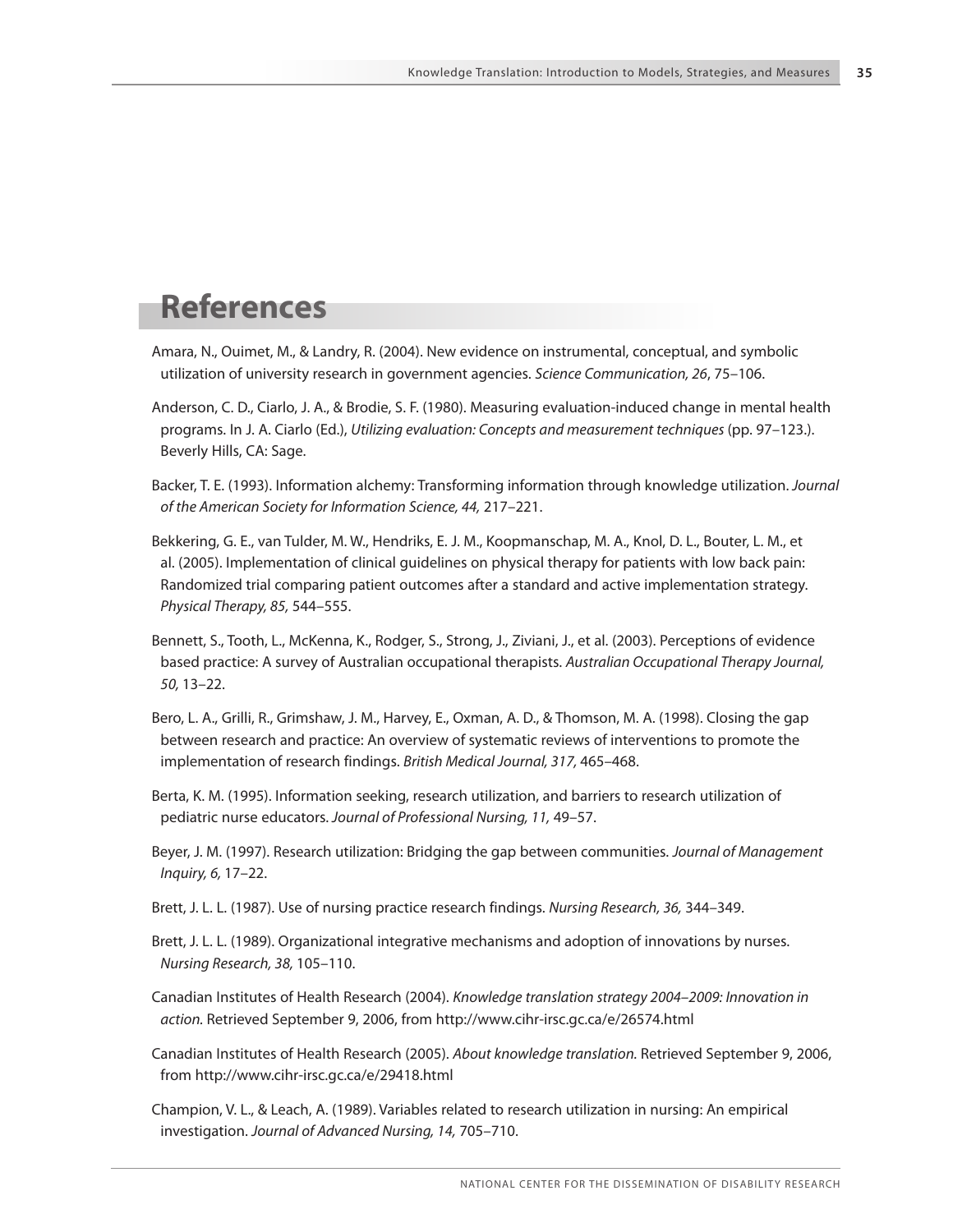- Conner, R. F. (1980). The evaluation of research utilization. In M. W. Klein & K. S. Teilmann (Eds.), *Handbook of Criminal Justice Evaluatio*n (pp. 629–653). Beverly Hills, CA: Sage.
- Conner, R. F. (1981). Measuring evaluation utilization: A critique for different techniques. In J. A. Ciarlo (Ed.), *Utilizing evaluation: Concepts and measurement techniques* (pp. 59–75). Beverly Hills, CA: Sage.
- Coyle, L. A., & Sokop, A. G. (1990). Innovation adoption behavior among nurses. *Nursing Research, 39,*  176–180.
- Davis, D. (2005). Quality, patient safety and the implementation of best evidence: Provinces in the country of knowledge translation [Special issue]. *Healthcare Quarterly, 8,* 128–131.
- Dunn, W. N. (1983). Measuring knowledge use. *Knowledge: Creation, Diffusion, Utilization, 5,* 120–133.
- Estabrooks, C. A. (1999). The conceptual structure of research utilization. *Research in Nursing & Health, 22,*  203–216.
- Estabrooks, C. A., Chong, H., & Birdsell, J. (2003). T*he Alberta nurses survey: Utilization of health research results in medical practice.* Faculty of nursing, University of Alberta, Edmonton, Alberta, Canada.
- Foxcroft, D. R., & Cole, N. (2000). Organizational infrastructures to promote evidence-based nursing practice (Review). *Cochrane Database of Systematic Reviews, 3,* Art. No.: CD 002212. DOI: 10.1002/14651858. CD002212.
- Fritz, J. M., Delitto, A., & Erhard, R. E. (2003). Comparison of classification-based physical therapy with therapy based on clinical practice guidelines for patients with acute low back pain. *Spine, 28,* 1363–1372.
- Graham, I. D., & Logan, J. (2004). Innovations in knowledge transfer and continuity of care. *Canadian Journal of Nursing Research, 36*, 89–103.
- Graham, I. D., Logan, J., Harrison, M. B., Straus, S. E., Tetroe, J., Caswell, W., et al. (2006). Lost in knowledge translation: Time for a map? *The Journal of Continuing Education in the Health Professions, 26*, 13–24.
- Graham, K., & Logan, J. (2004). Using the Ottawa Model of Research Use to implement a skin care program. *Journal of Nursing Care Quality, 19,* 18–24.
- Grimshaw, J. M., Shirran, L., Thomas, R., Mowatt, G., Fraser, C., Bero, L. A., et al. (2001). Changing provider behavior: An overview of systematic reviews of interventions. *Medical Care, 39*(8, Suppl. 2), II-2–II-25.
- Grimshaw, J. M., Thomas, R. E., MacLennan, G., Fraser, C., Ramsey, C. R., Vale, L., et al. (2004). Effectiveness and efficiency of guideline dissemination and implementation strategies. *Health Technology Assessment, 8*(6). Retrieved March 7, 2007, from http://www.hta.ac.uk/fullmono/mon806.pdf
- Grol, R. (2001). Successes and failures in the implementation of evidence-based guidelines for clinical practice. *Medical Care, 39*(8, Suppl. 2), II-46–II-54.
- Hakkennes, S., & Green, S. (2006). Measures for processing practice change in medical practitioners [Electronic version]. *Implementation Science, 1*(29). Retrieved December 20, 2006, from http://www. implementationscience.com/content/1/1/29
- Hall, G. E., Loucks, S. F., Rutherford, W. L., & Newlove, B. W. (1975). Levels of use of the innovation: A framework for analyzing innovation adoption. *Journal of Teacher Education, 26,* 52–56.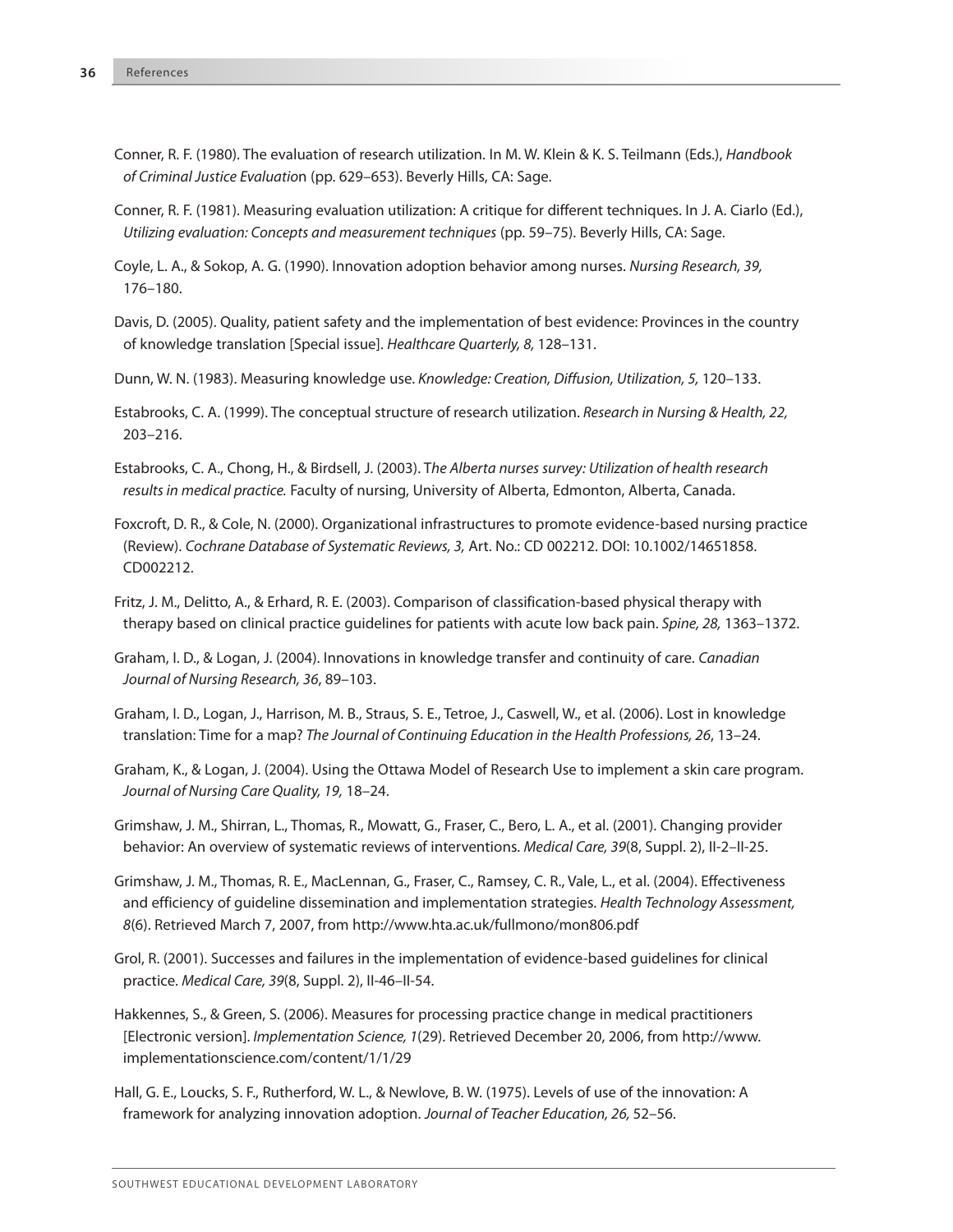- Hanney, S. R., Gonzalez-Block, M. A., Buxton, M. J., & Kogan, M. (2003). The utilization of health research in policymaking: Concepts, examples and methods of assessment [Electronic version]. *Health Research Policy and Systems, 1*(2). Retrieved December 21, 2006, from http://www.health-policy-systems.com/ content/1/1/2
- Heinemann, A. W., Roth, E. J., Rychlik, K., Pe, K., King, C., & Clumpner, J. (2003). The impact of stroke practice guidelines on knowledge and practice patterns of acute-care health professionals. *Journal of Evaluation in Clinical Practice, 9,* 203–212.
- Hogan, D. L., & Logan, J. (2004). The Ottawa Model of Research Use: A guide to clinical innovation in the NICU. *Clinical Nurse Specialist, 18,* 255–261.
- Hysong, S. J., Best, R. G., & Pugh, J. A. (2006). Audit and feedback and clinical practice guideline adherence: Making feedback actionable. *Implementation Science, 1*(9). DOI: 10.1186/1748-5908-1-9. Retrieved December 1, 2006, from http://www.implementationscience.com/content/1/1/9
- Jacobson, N., Butterill, D., & Goering, P. (2003). Development of a framework for knowledge translation: Understanding user context. *Journal of Health Services Research & Policy, 8,* 94–99.
- Jamtvedt, G., Young, G. M., Kristoffersen, D. T., O'Brien, M. A., & Oxman, A. D. (2006). Audit and feedback: Effects on professional practice and healthcare outcomes (review). *Cochrane Database of Systematic Reviews, 2.* Art. No.: CD000259. DOI: 10.1002/14651858.CD000259.pub2.
- Johnson, L. S. (2005). From knowledge transfer to knowledge translation: Applying research to practice. *OT Now* (July/August), 11–14.
- Kerner, J. F. (2006). Dullest translation versus knowledge integration: A "funder's" prospective. *The Journal of Continuing Education in the Health Professions, 26,* 72–80.
- Kirkhart, K., & Conner, R. F. (1983). Evaluating and maintaining planned change. In E. M. Glaser, H. H. Abelson, & K. N. Garrison (Eds.), *Putting knowledge to use: Facilitating the diffusion of knowledge and the implementation of planned change*. San Francisco: Jossey-Bass.
- Kitson, A., Harvey, G., & McCormack, B. (1998). Enabling the implementation of evidence-based practice: A conceptual framework. *Quality in Health Care, 7,* 149–158.
- Knott, J., & Wildavsky, A. (1980). If dissemination is the solution, what is the problem? *Knowledge: Creation, Diffusion, Utilization, 1,* 537–578.
- Knowledge Translation Program, Faculty of Medicine, University of Toronto (2004). *About knowledge translation: Definition.* Retrieved January 8, 2006, from http://www.ktp.utoronto.ca/whatisktp/definition/
- Landry, R., Amara, N., & Lamari, M. (2001). Climbing the ladder of research utilization: Evidence from social science research. *Science Communication, 22,* 396–422.
- Landry, R., Lamari, M., & Amara, N. (2003). The extent and determinants of the utilization of the university research in government agencies. *Public Administration Review, 63,* 192–204.
- Larsen, J. K. (1980). Knowledge utilization: What is it? *Knowledge: Creation, Diffusion, Utilization, 1,* 421–442.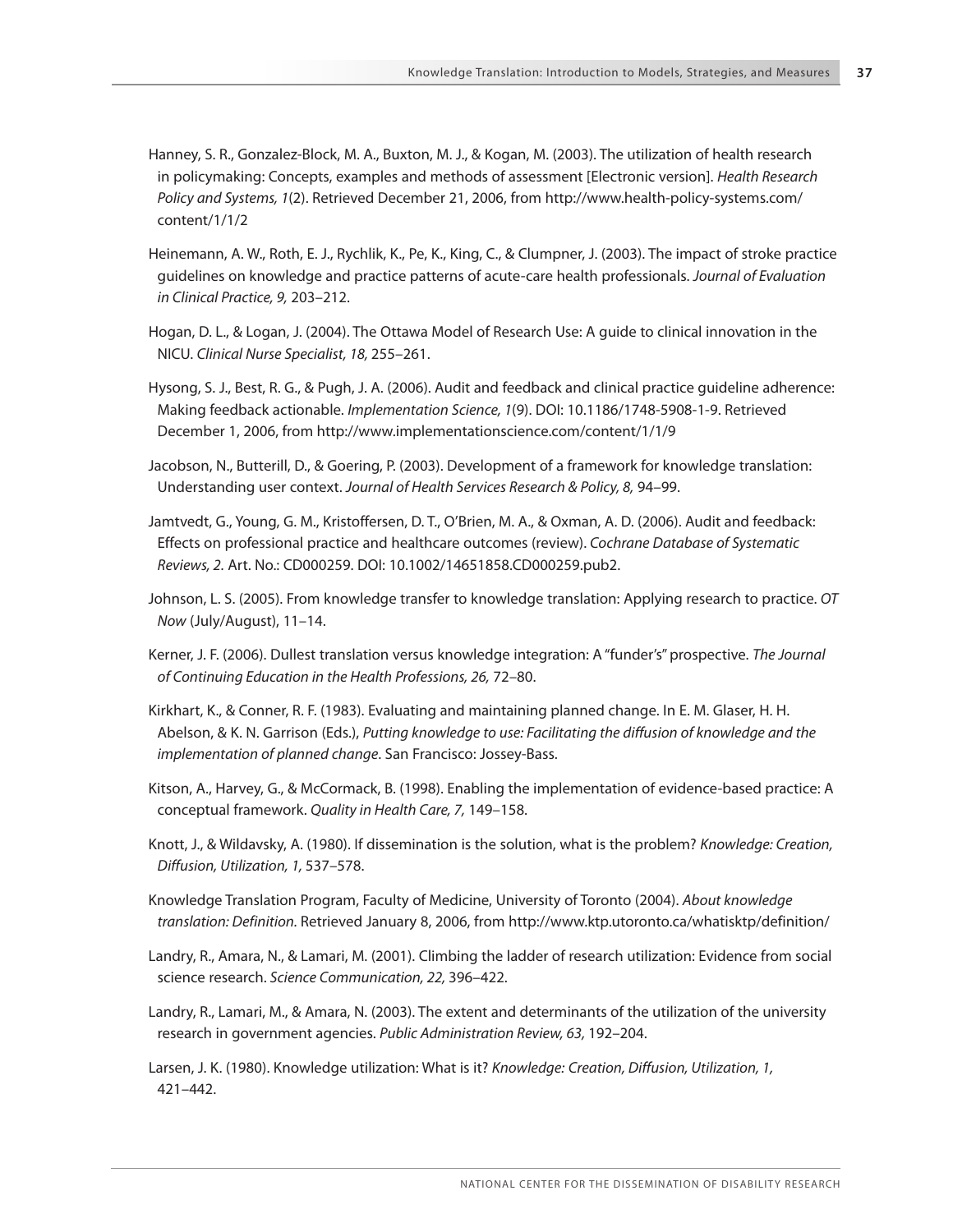- Larsen, J. K. (1982). *Information utilization and non-utilization* (Report No. AIR-64200-72300-79100- 84300-FR). Palo Alto, CA: American Institutes for Research in the Behavioral Sciences. (ERIC Document Reproduction Service No. ED227430).
- Logan, J., & Graham, I. D. (1998). Toward a comprehensive interdisciplinary model of health care research use. *Science Communication, 20,* 227–246.
- Logan, J., Harrison, M. B., Graham, I. D., Dunn, K., & Bissonnette, J. (1999). Evidence-based pressure-ulcer practice: The Ottawa Model of Research Use. *Canadian Journal of Nursing Research, 31,* 37–52.
- Lomas, J. (1993). Retailing research: Increasing the role of evidence in clinical services for childbirth. *The Milbank Quarterly, 71,* 439–475.
- Meline, T., & Paradiso, T. (2003). Evidence-based practice in schools: Evaluating research and reducing barriers. *Language, Speech & Hearing Services in Schools, 34,* 273–283.
- Metcalfe, C., Lewin, R., Wisher, S., Perry, S., Bannigan, K., & Moffett, J. K. (2001). Barriers to implementing the evidence based in for NHS therapies. *Physiotherapy, 11,* 433–441.
- Michel, Y., & Sneed, N. V. (1995). Dissemination and use of research findings in nursing practice. *Journal of Professional Nursing, 11,* 306–311.
- Milner, F. M., Estabrooks, C. A., & Humphrey, C. (2005). Clinical nurse educators as agents for change: Increasing research utilization. *International Journal of Nursing Studies, 42,* 899–914.
- National Center for the Dissemination of Disability Research. (2005). What is Knowledge Translation? *Focus: Technical Brief,* No. 10. Austin, TX: Southwest Educational Development Laboratory. Retrieved (March 7, 2007) from http://www.ncddr.org/kt/products/focus/focus10/
- National Institute on Disability and Rehabilitation Research (2005). *Long-range plan for fiscal years 2005–2009.* Retrieved September 23, 2006, from http://www.ed.gov/legislation/FedRegister/other/2006- 1/021506d.pdf
- Paisley, W., & Lunin, L. F. (1993). Introduction and overview. *Journal of the American Society for Information Science, 44,* 215–216.
- Pelz, D. C., & Horseley, J. A. (1981). Measuring utilization of nursing research. In J. A. Ciarlo (Ed.), *Utilizing evaluation: Concepts and measurement techniques* (pp. 125–149). Beverly Hills, CA: Sage.
- Pennington, L., Roddam, H., Burton, C., Russell, I., Godfrey, C., & Russell, D. (2005). Promoting research use in speech and language therapy: A cluster randomized controlled trial to compare the clinical effectiveness and costs of two training strategies. *Clinical Rehabilitation, 19,* 387–397.
- Rich, R. F. (1991). Knowledge creation, diffusion, and utilization: Perspectives of the founding editor of Knowledge. *Knowledge: Creation, Diffusion, Utilization, 12,* 319–337.
- Rodgers, S. E. (2000). A study of the utilization of research in practice and the influence of education. *Nurse Education Today, 20,* 279–287.
- Rogers, E. (1983). *Diffusion of Innovations* (3rd ed.). New York: The Free Press.
- Rycroft-Malone, J. (2004). The PARIHS framework: A framework for guiding the implementation of evidence-based practice. *Journal of Nursing Care Quality, 19,* 297–304.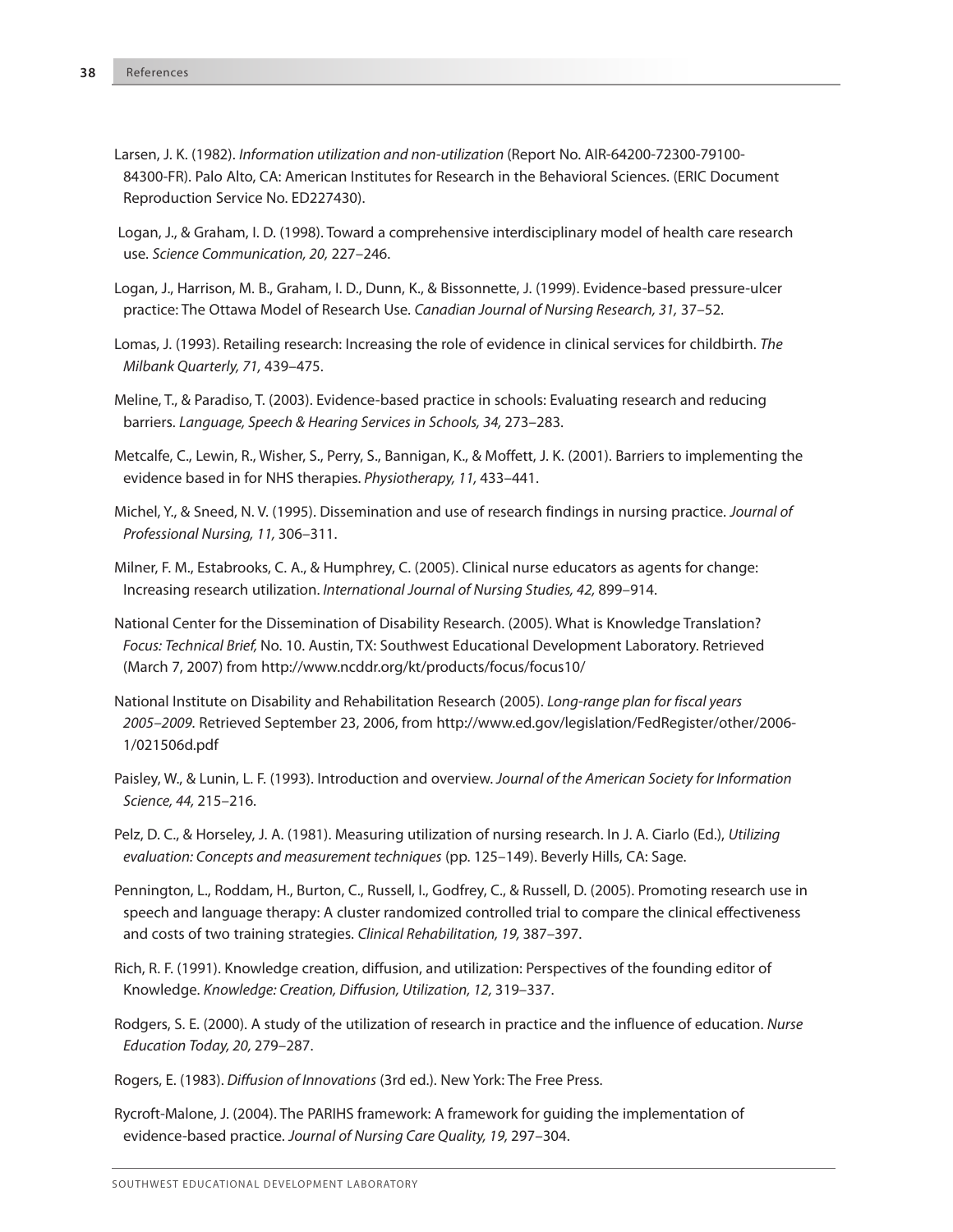- Rycroft-Malone, J., Kitson, A., Harvey, G., McCormack, B., Seers, K., Titchen, A., et al. (2002). Ingredients for change: Revisiting a conceptual framework. *Quality and Safety in Health Care, 11,* 174–180.
- Shaw, B., Cheater, F., Baker, R., Gillies, C., Hearnshaw, H., Flottorp, S., et al. (2005). Tailored interventions to overcome identified barriers to change: Effects on professional practice and healthcare outcomes (Review). *Cochrane Database of Systematic Reviews, 3,* Art. No. CD 005470. DOI: 10.1002/14651858.CD 005470.
- Southwest Educational Development Laboratory (2001). *Utilization measurement: Focusing on the "U" in "D & U."* Austin, TX: Southwest Educational Development Laboratory. (ERIC Document Reproduction Service No. ED457620).
- Stacey, D., Pomey, M-P, O'Conner, A. M., & Graham, I. D. (2006). Adoption and sustainability of decision support for patients facing health decisions: An implementation case study in nursing. *Implementation Science, 1*(17), DOI:10.1186/1748-5908-1-17. Retrieved July 30, 2007, from http://implementationscience.com/content/1/1/17
- Sterr, A., Szameitat, A., Shen, S., & Freivogel, S. (2006). Application of the CIT concept in the clinical environment. *Cognitive & Behavioral Neurology, 19,* 48–54.
- Stetler, C. (1994). Refinement of the Stetler/Marram model for application of research findings to practice. *Nursing Outlook, 42,* 15–25.
- Stetler, C. B. (2001). Updating the Stetler model of research utilization to facilitate evidence-based practice. *Nursing Outlook, 49,* 272–278.
- Stetler, C. B., & Marram, G. (1976). Evaluating research findings for applicability in practice. *Nursing Outlook, 24,* 559–563.
- Straus, S. E., Richardson, W. S., Glasziou, P., & Haynes, R. B. (2005). *Evidence based medicine: How to practice and teach EBM* (3rd ed.). Philadelphia: Elsevier–Churchill Livingstone.
- Thomas, L., Cullum, N., McColl, E., Rousseau, J., & Steen, N. (1999). Guidelines in professions allied to medicine (Review). *Cochrane Database of Systematic Reviews, 1,* Art. No. CD 000349. DOI: 10.1002/146518528.CD 000349.
- Turner, P., & Whitfield, T. W. A. (1997). Physiotherapists' use of evidence based practice: A cross-national study. *Physiotherapy Research International, 2,* 17–29.
- Vercoe, C., & Hilton, A. (1995). Factors affecting acute-care nurses' use of research findings. *Canadian Journal of Nursing Research, 27*(4), 51–71.
- Vingillis, E., Hartford, K., Schrecker, T., Mitchell, B., Lent, B., & Bishop, J. (2003). Integrating knowledge generation with knowledge diffusion and utilization. *Canadian Journal of Public Health, 94,* 468–471.
- Wolfe, D. A., Stojcevic, N., Rudd, A. G., Warburton, F., & Beech, R. (1997). The uptake and costs of guidelines for stroke in a district of southern England. *Journal of Epidemiology and Community Health, 51,* 520–525.
- World Health Organization (2005). *Bridging the "Know–Do" gap: Meeting on knowledge translation in global health.* Retrieved September 25, 2006, from http://www.who.int/kms/WHO\_EIP\_KMS\_2006\_2.pdf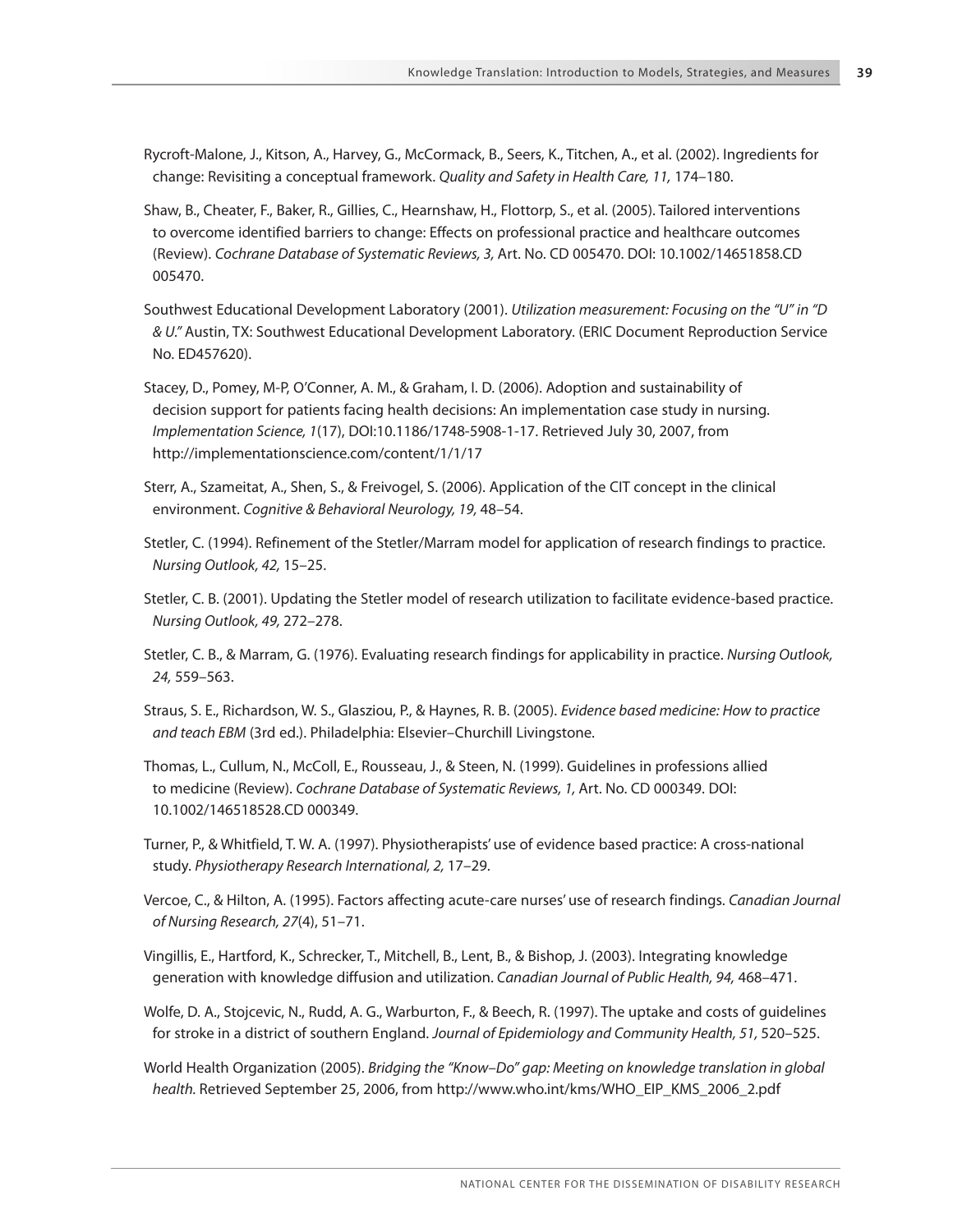### **About the author**



Dr. Pimjai Sudsawad, at the time of this manuscript preparation, was an assistant professor at the University of Wisconsin-Madison. Her main research area was knowledge translation in the context of

evidence-based rehabilitation. Specific interests included barriers to and facilitators of the use of research evidence for rehabilitation practice, research methodology that could increase the usability of research evidence for practice, and rehabilitation researchers' readiness to adopt such methodology for their research.